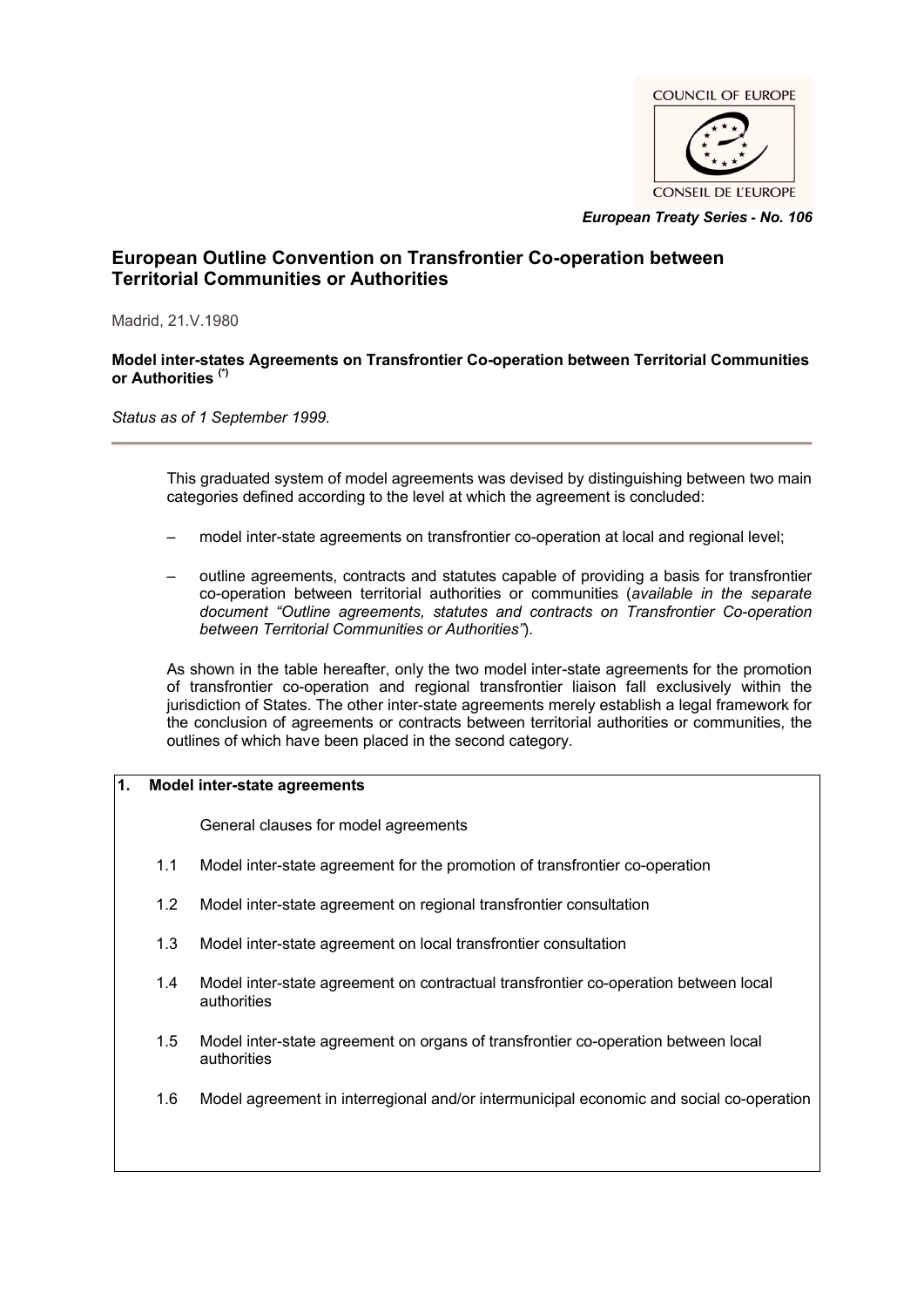- 1.7 Model agreement on inter-governmental co-operation in the field of spatial planning
- 1.8 Model agreement in interregional and/or intermunicipal transfrontier co-operation in the field of spatial planning
- 1.9 Model agreement on the creation and management of transfrontier parks
- 1.10 Model agreement on the creation and management of transfrontier rural parks
- 1.11 Model inter-state agreement on transfrontier co-operation in matters concerning lifelong training, information, employment and working conditions
- 1.12 Model inter-state agreement for the promotion of transfrontier or transnational school cooperation
- 1.13 Model agreement on transfrontier or interterritorial co-operation concerning land use along transfrontier rivers
- 1.14 Model inter-state agreement (bilateral or multilateral) on transfrontier co-operation groupings having legal personality and Appendix

 $\mathcal{L}$  $\overline{(*)}$  As stated in Article 3, first paragraph, second sub-paragraph, of the Convention, the model and outline agreements, statutes and contracts are intended for guidance only and have no treaty value.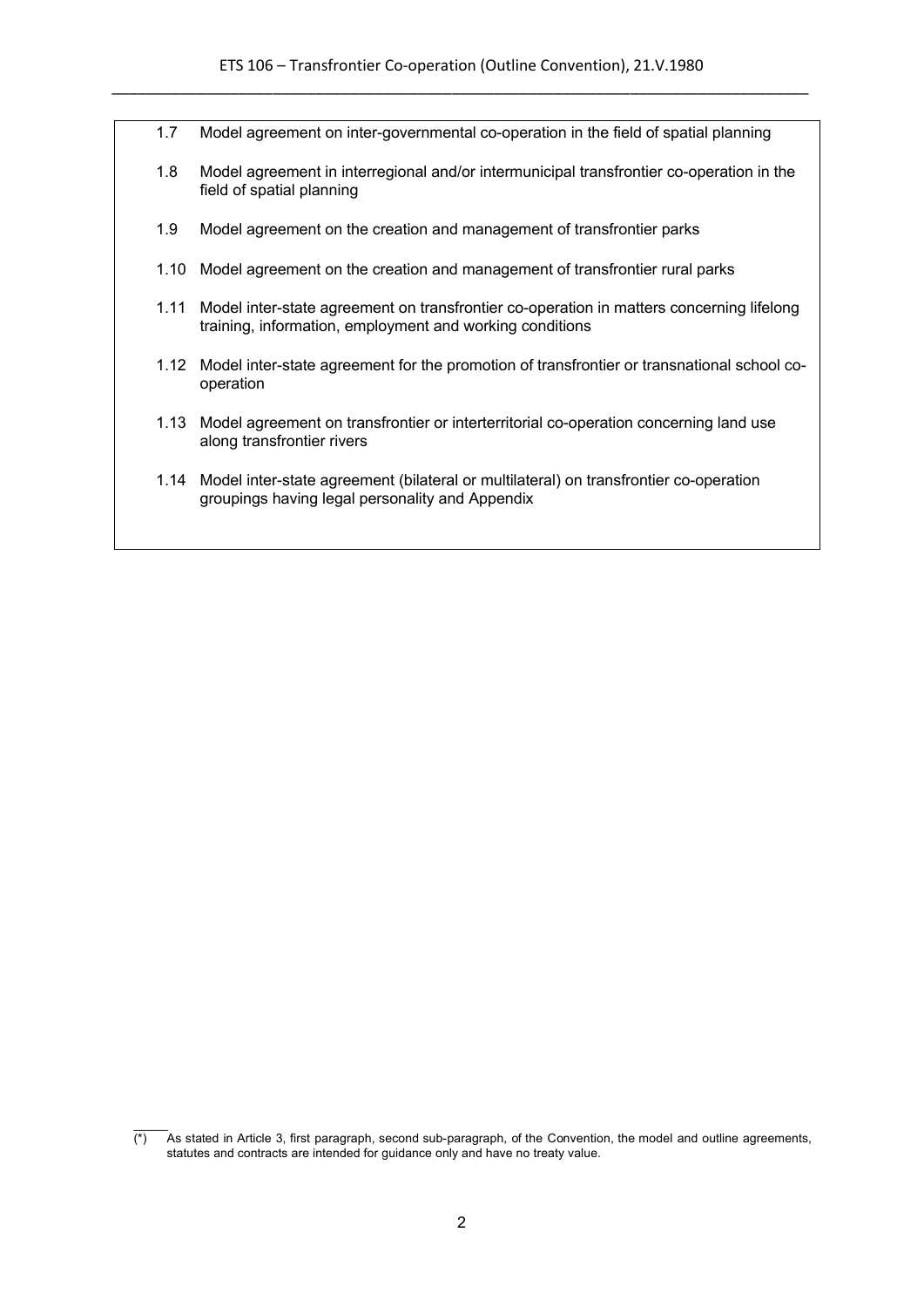#### **1. Model inter-state agreements**

*Introductory note*: The system of inter-state agreements aims above all to define precisely the context, forms and limits which States favour for territorial authority action, and to eliminate legal uncertainties likely to create problems (definition of the applicable law, judicial authorities, possible avenues of appeal, etc).

Further, the conclusion of inter-state agreements between the States concerned promoting transfrontier co-operation between local authorities would undoubtedly be advantageous in the following respects:

- official recognition of the legitimacy of such co-operation procedures and encouragement for local authorities to use them;
- purpose and conditions of intervention by supervisory or controlling authorities;
- exchange of information between States;
- links which may be established between such forms of co-operation and other procedures for concerted action in frontier areas;
- amendment of legal rules or interpretations thereof which hinder transfrontier cooperation etc.

The system of multiple choice model agreements enables governments to place frontier cooperation within whatever context is best suited to their needs by using the inter-state agreement for the promotion of transfrontier co-operation (1.1) as a foundation and supplementing it with any of the various options (model agreements 1.2 to 1.5). States could have recourse either to one option only or to more or even all of them, and they could do so either simultaneously or in stages. In the case of agreements between States which already have similar legal systems, such as the Scandinavian states, recourse to agreements of such a specific kind might prove unnecessary.

## **General clauses for model agreements 1.1 to 1.5 (\*)**

#### **Article a**

- 1 For the purposes of this agreement "local authorities" shall mean authorities, communities, or bodies exercising local functions under the domestic law of each State.
- 2 For the purposes of this agreement "regional authorities" shall mean authorities, communities or bodies exercising regional functions under the domestic law of each State.**(1)**

## **Article b**

This agreement shall not prejudice various existing forms of transfrontier co-operation between the States parties, particularly those based on an international agreement.

 $\mathcal{L}$  $(*)$  Additional model and outline agreements have been authorized for publication; they are appended to the Convention and numbered 1.6 to 1.14 and 2.7 to 2.16.

<sup>(1)</sup> Paragraph 2 will not be included in draft agreements 1.3, 1.4 and 1.5.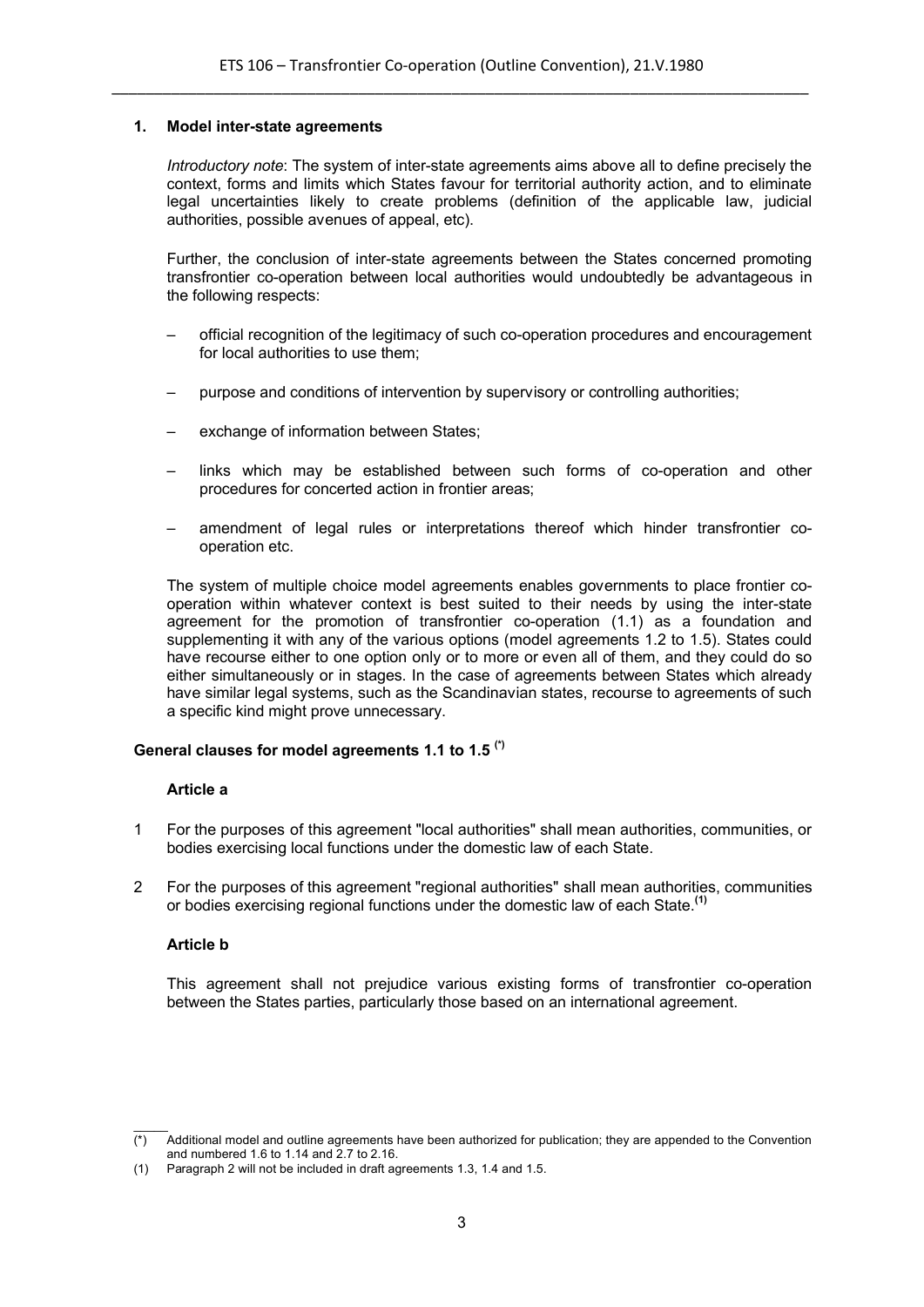## **Article c**

The Parties shall inform regional and local authorities of the scope for action afforded to them and shall help them to avail themselves thereof.

#### **Article d**

"Higher authorities" shall in the present agreement mean such authorities as shall be designated by each Party.

#### **Article e**

The extent and nature of local authorities' power as defined in the domestic law of the States parties shall in no way be modified by this agreement.

#### **Article f**

Each State may at any time specify the areas of its territory, the objectives and forms of cooperation which are excluded from the application of this agreement.

Such a specification shall not, however, prejudice rights acquired in the context of existing cooperation.

#### **Article g**

The Parties shall keep the Secretary General of the Council of Europe informed of the activities of the commissions, committees and other bodies entrusted with a task under this agreement.

## **Article h**

The Parties may make minor changes to this agreement in the light of experience, by simple exchange of notes.

## **Article i**

- 1 Each Party shall notify the other of the completion of the procedures required under its domestic law for the implementation of this agreement, which shall take effect as from the date of the last notification.
- 2 This agreement is concluded for a period of five years from its entry into force. Unless six months' notice of termination be given prior to its expiry, it shall be tacitly renewed on the same terms for successive further periods of five years.
- 3 The Party giving notice of termination may signify that it applies only to specified articles, geographical regions or fields of activity. In such a case, the agreement shall remain in force for the remainder, unless terminated by the other Party or Parties within four months of receiving notice of partial termination.
- 4 The Parties may at any time suspend application of the present agreement for a specific period. They may similarly agree that the activity of a particular committee be suspended or discontinued.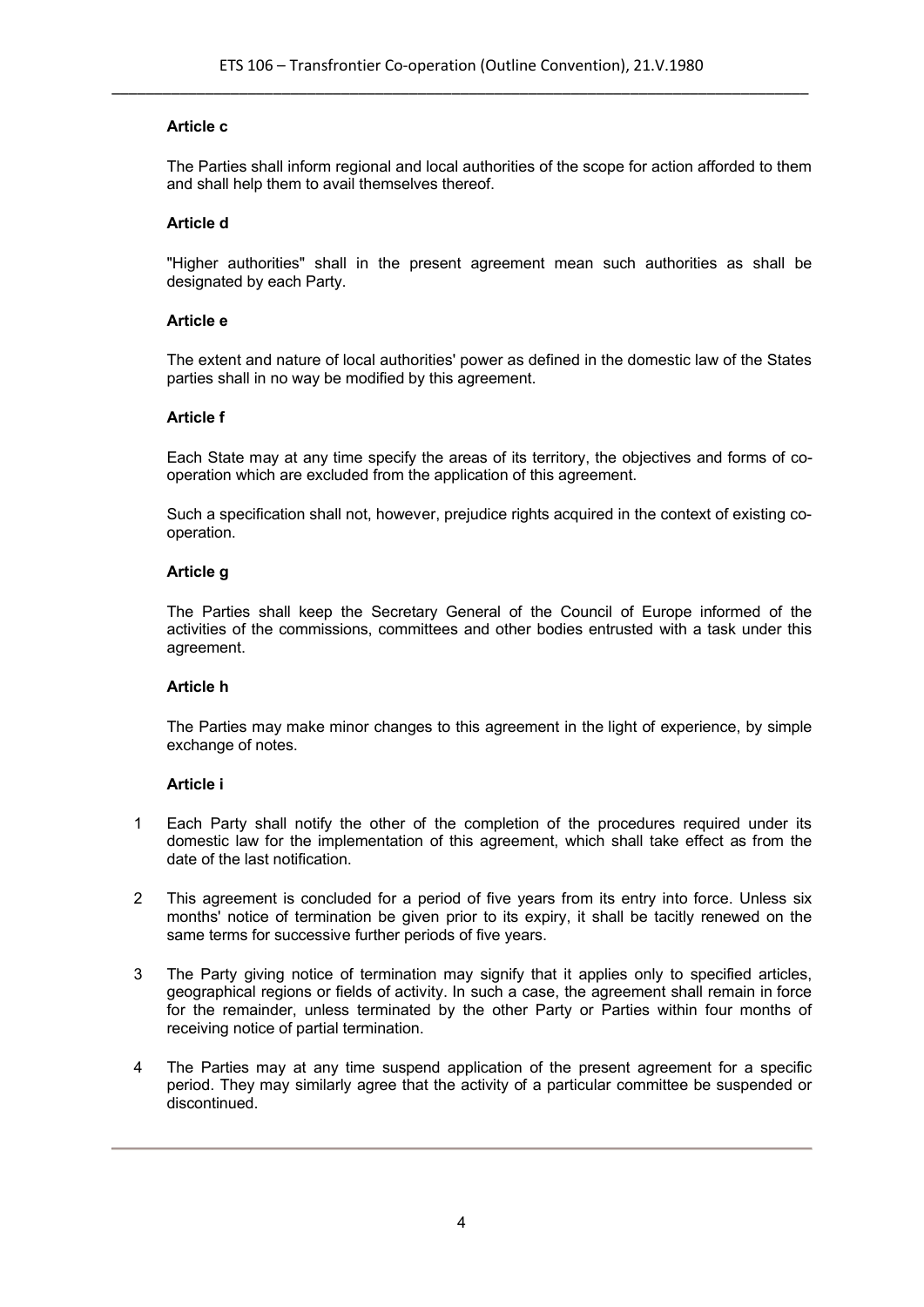#### **1.1 Model inter-state agreement for the promotion of transfrontier co-operation**

*Introductory note*: This is a model inter-state agreement containing general basic provisions which could be concluded either on its own or in conjunction with one or more of the model inter-state agreements appearing below.

The governments of …………………………………………………………………………………… and ……………………………………………………………………………………………………….

aware of the advantages of transfrontier co-operation as defined in the European Outline Convention on Transfrontier Co-operation between Territorial Communities or Authorities, have agreed as follows:

#### **Article 1**

The Parties shall undertake to seek and promote means for transfrontier co-operation at regional and local level.

By transfrontier co-operation they understand all concerted administrative, technical, economic, social or cultural measures to consolidate and enhance neighbourly co-operation between the areas situated on either side of the frontier, and the conclusion of appropriate agreements for the purpose of resolving such problems as may arise in this field.

These measures should seek, *inter alia*, to improve the conditions for regional and urban development, the protection of natural resources, mutual aid in case of a disaster or calamity and the improvement of public services.

#### **Article 2**

The Parties shall endeavour, through mutual consultation, to secure to the regional authorities within their jurisdiction the resources needed to permit them to establish co-operation.

#### **Article 3**

They also undertake to encourage local authority action aimed at establishing and developing transfrontier co-operation.

#### **Article 4**

Local and regional authorities engaging in transfrontier co-operation in accordance with this agreement shall be entitled to the same facilities and protection as if they were co-operating at national level.

The competent authorities of each Party shall see to it that budget provision is made for the appropriations needed to cover the running expenditure of the bodies responsible for promoting the transfrontier co-operation covered by this agreement.

#### **Article 5**

Each Party shall instruct such body, commission or institution as it shall designate to study current national legislation and regulations with a view to suggesting changes in any provisions liable to hinder the development of local transfrontier co-operation. Such bodies shall give particular consideration to improving fiscal and customs regulations, foreign exchange and capital transfer rules and procedures governing intervention by higher authorities, particularly as regards supervision or control.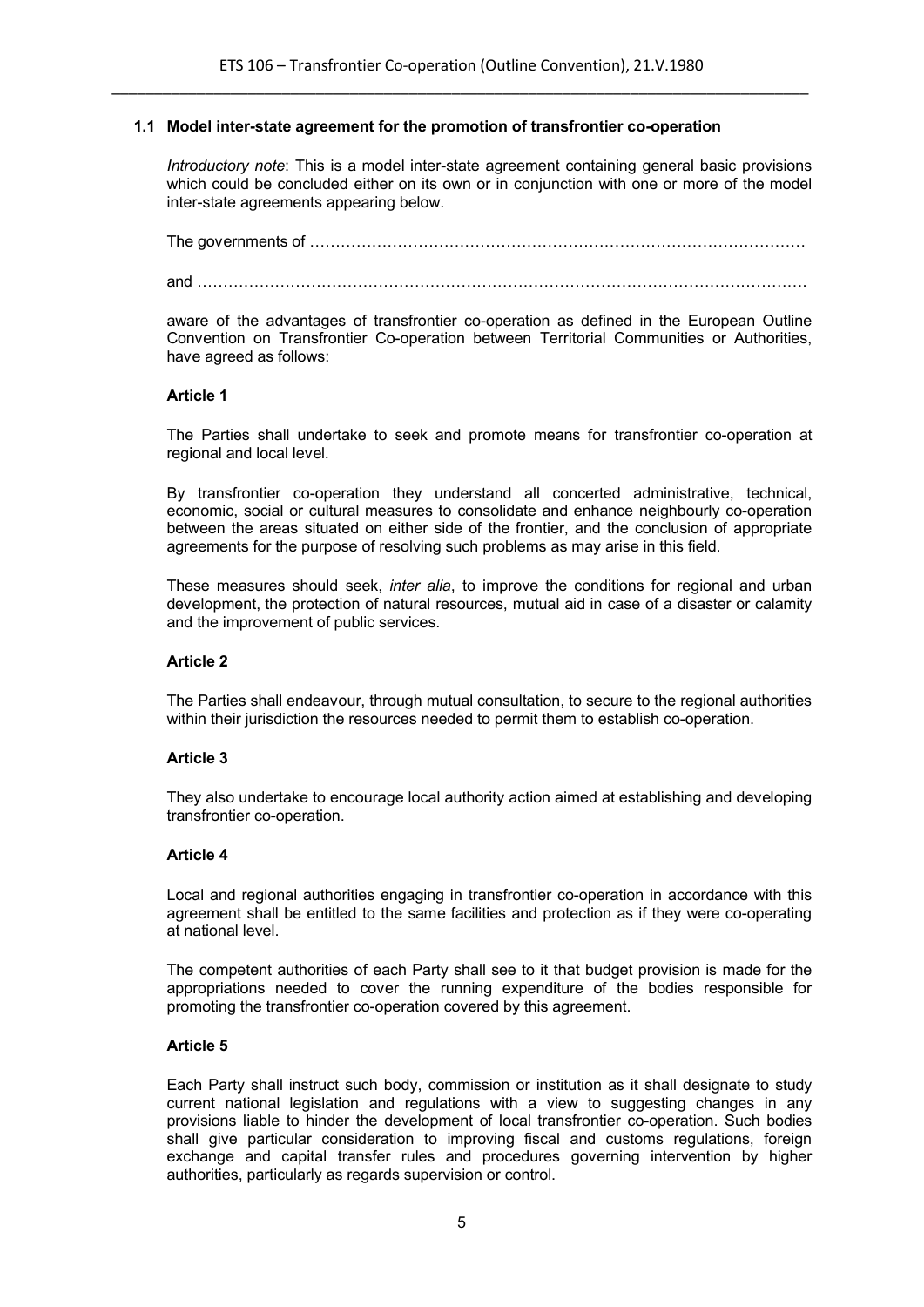Before taking the steps referred to in the above sub-paragraph, the Parties shall consult with each other as necessary and exchange any relevant information.

## **Article 6**

The Parties shall endeavour, by arbitration or other means, to resolve matters in dispute of local importance whose prior settlement would be necessary for the success of transfrontier co-operation projects.

## **1.2 Model inter-state agreement on transfrontier regional consultation**

*Introductory note*: This agreement may be concluded either individually or in conjunction with one or more of the model inter-state agreements (Texts 1.1 to 1.5) **(\*)** .

#### **Article 1**

In order to promote transfrontier consultation between the regions defined in the appendix to this text, the Parties shall establish a joint commission (hereinafter referred to as "the Commission"), and if necessary one or more regional committees (hereinafter referred to as "Committees") to deal with matters relating to transfrontier consultation.

- 1 The Commission and Committees comprise delegations whose members are chosen by each of the Parties.
- 2 Delegations to the Commission shall comprise not more than 8 members, of whom at least 3 shall represent the regional authorities. The chairman of delegations to the Committees, or their representatives, shall take part, in an advisory capacity, in the proceedings of the Commission. **(1)**
- 3 The Committees shall be composed of ... delegations, each comprising ... members, and shall be formed at the instigation of the Commission in agreement with the regional and local authorities of the frontier areas covered by this agreement. Delegations to the Committees shall be composed of representatives of those authorities or of regional or local bodies. One delegate shall be appointed by the central authorities. He shall, where appropriate, be chosen from among the bodies representing the central authorities in the frontier areas for which the Committees are responsible.
- 4 The Commission shall meet at least once per year. The Committees shall meet as required, but at least twice per year.
- 5 The Commission and the Committees shall draw up their own rules of procedure.

 $\mathcal{L}$  $\overline{(\cdot)}$  Additional model and outline agreements have been authorized for publication; they are appended to the Convention and numbered 1.6 to 1.14 and 2.7 to 2.16.

<sup>(1)</sup> The figures given for the number of members of the Commission are intended for guidance only and should be adapted to individual situations, as indeed should all the provisions in this model agreement. By giving figures the authors of the model agreements intended to highlight the need for efficient commissions with relatively few members. They also wanted to give an indication of the ratio to be maintained between representatives of central authorities on the one hand and of regional authorities on the other.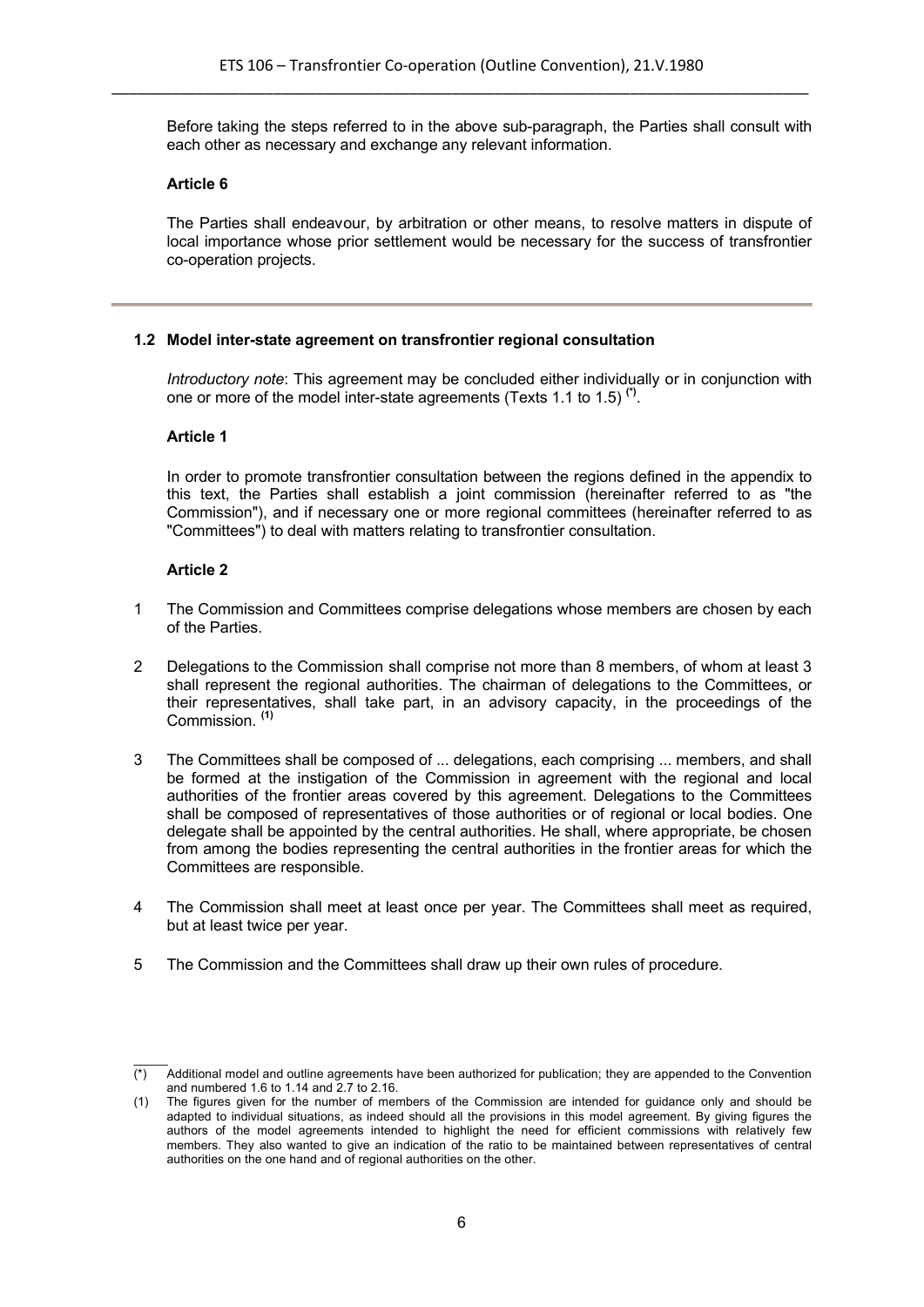Each Party shall defray the expenditure of its own delegation to the Commission.

The expenditure of delegations to the Committees shall be defrayed by the authorities forming such delegations.

# **Article 4**

For the purposes of co-ordination and continuity in the work of the Commission and the Committees, the Parties shall if need be establish a Secretariat whose composition, headquarters, manner of operation and financing shall be laid down in an *ad hoc* arrangement between them, as proposed by the Commission. Failing agreement between the Parties, the Commission itself may establish such a Secretariat.

# **Article 5**

The frontier areas covered by this agreement shall be specified in an Annex thereto, the content of which may be amended simply by an exchange of notes.

- 1 The matters dealt with under transfrontier consultations shall be those arising in the following fields **(1)** :
	- urban and regional development;
	- transport and communications (public transport, roads and motorways, joint airports, waterways, seaports, etc);
	- energy (power stations, gas, electricity and water supplies);
	- nature conservation (places requiring protection, recreation areas, natural parks, etc);
	- water conservation (pollution control, treatment plants, etc);
	- protection of the atmosphere (air pollution, noise abatement, noise-free zones, etc);
	- education, training and research;
	- public health (eg use of medical facilities in one of the areas by the inhabitants of another);
	- culture, leisure and sport (theatres, orchestras, sports centres, holiday homes and camps, youth centres, etc);
	- mutual assistance in disaster relief (fire, flood, epidemics, air crashes, earthquakes, mountain accidents, etc);
	- tourism (joint projects for the promotion of tourism);

 $\mathcal{L}$  $(1)$  This list is given merely for guidance and should be adapted to each co-operation project. It is not to be interpreted as modifying the powers vested in territorial authorities by domestic law. Both central and regional authorities are, after all, represented on the Commission.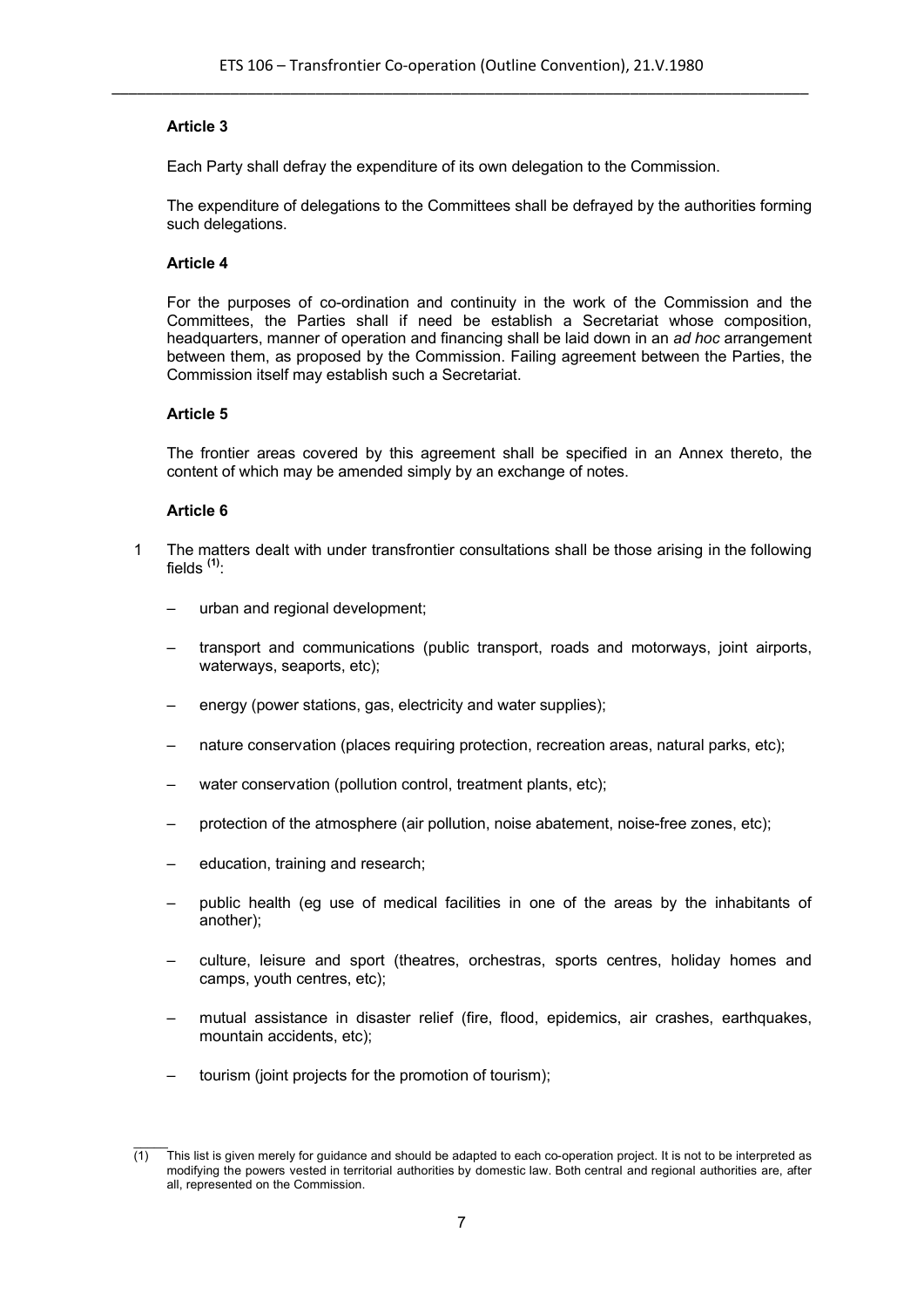- problems relating to frontier workers (transport facilities, housing, social security, taxation, employment, unemployment, etc);
- economic projects (new industry, etc.);
- miscellaneous projects (refuse disposal plant, sewerage, etc);
- improvement of the agrarian system;
- social facilities.
- 2 The Parties may agree to amend this list by simply exchanging notes.

- 1 Unless otherwise provided, the Commission shall be responsible for dealing with general matters and matters of principle, such as drawing up programmes for the Committees, coordination and contact with the central administrations concerned and with joint Commissions established before the entry into force of this agreement.
- 2 The Commission shall in particular be responsible for referring to the respective governments, as appropriate, its own and the Committees' recommendations and any projects for the conclusion of international agreements.
- 3 The Commission may avail itself of the services of experts for the investigation of particular questions.

#### **Article 8**

- 1 The primary function of the Committees shall be to investigate problems arising in the fields specified in Article 6 and to make proposals and recommendations accordingly. Such problems may be referred to them by the Commission, by the Parties' central, regional or local authorities and by institutions, associations or other public or private bodies. They may also take up matters on their own initiative.
- 2 The Committees may, for the purpose of studying these matters, set up working parties. They may also avail themselves of the services of experts, and request legal opninions or technical reports. The Committees shall, through the fullest possible consultation, seek to obtain results in keeping with the interests of the population concerned.

## **Article 9**

- 1 The Committees shall inform the Commission of matters referred to them and of the conclusions which they have reached.
- 2 Where their conclusions require decisions by the Commission or by the respective governments, the Committees shall make recommendations to the Commission.

- 1 Both the Commission and the Committees shall be empowered to settle matters of common interest which are referred to them with the members' agreement, provided that their members hold powers in respect thereof according to the legislation of the Parties.
- 2 The Commission and the Committees shall exchange information on the decisions reached in this respect.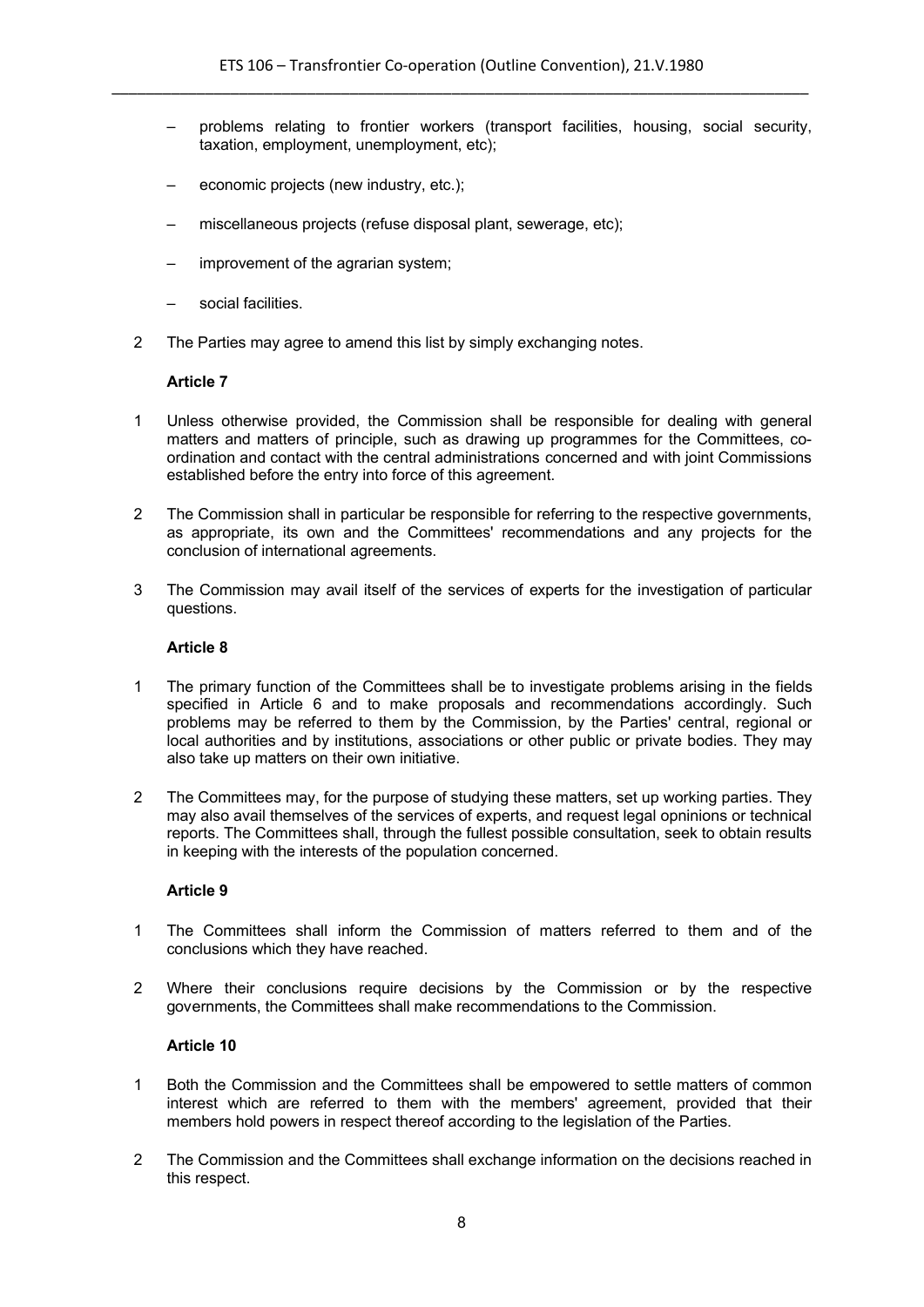- 1 The delegations to the Commission or the Committees shall exchange information on the action taken by the competent authorities on recommendations made or agreements drafted in accordance with Article 7.2 and Article 9.2.
- 2 The Commission and the Committees shall consider the action required on the measures taken by the competent authorities referred to in paragraph 1.

## **1.3 Model inter-state agreement on local transfrontier consultation**

*Introductory note*: This agreement may be concluded either individually or in conjunction with one or more of the model inter-state agreements (Texts 1.1 to 1.5) **(\*)** .

#### **Article 1**

With a view to ensuring a fuller exchange of information and developing consultation between local authorities on either side of frontiers, the Parties call on such authorities to make a joint study of problems of common interest through consultation committees.

#### **Article 2**

The rules of procedure of such committees shall be agreed by their members. Higher authorities shall be associated with their proceedings or kept informed of them.

The consultation committees shall be associated with the work of regional transfrontier consultation commissions on terms to be decided by the latter, should such commissions have been set up in the regions in question. Similarly, these commissions shall give their assistance to the work of the consultation committees.

They may also act as advisory bodies in connection with the implementation of special interstate agreements concluded in the context of transfrontier co-operation.

## **Article 3**

The function of the consultation committees shall be to organise exchanges of information and consultations on both sides as well as to study matters of common interest and determine common aims.

Their activities shall be governed by respect for the responsibilities of their members and no transfer of powers shall be involved.

The members of these committees may, however, within the framework of co-operation agreements, decide together what measures or restrictions are to guide their respective activities or what preliminary consultation procedures they wish to see followed.

#### **Article 4** *(alternative)*

To assist these consultation committees in their work, the local authorities concerned may, within the limits of the powers conferred on them under domestic law, form associations to provide a legal framework for their co-operation.

 $\mathcal{L}$  $\overline{(*)}$  Paragraph 2 will not be included in draft agreements 1.3, 1.4 and 1.5.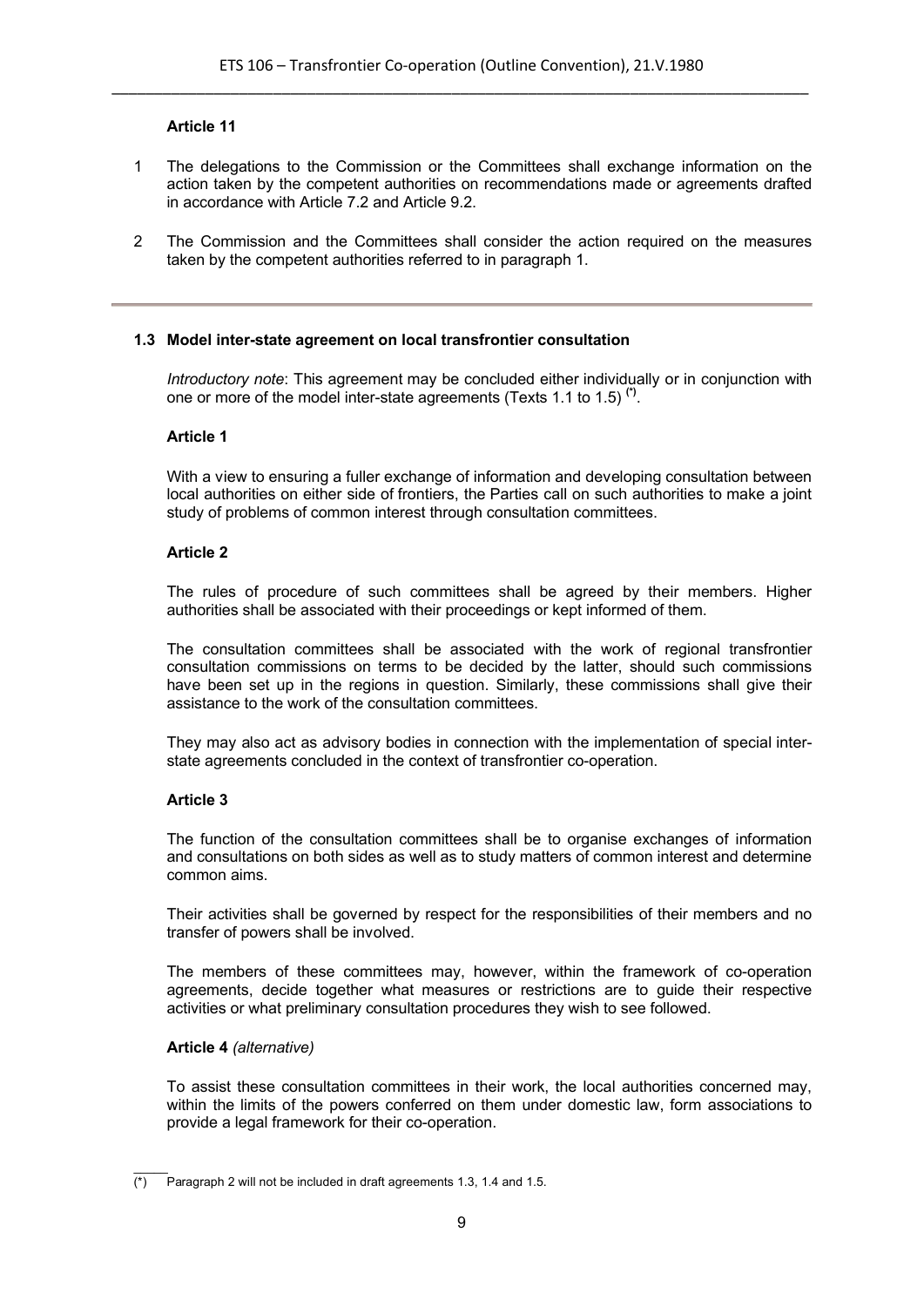Such associations shall be set up under the civil law or commercial law applicable to associations in one of the States concerned. For the application of the legal system chosen, should the occasion arise, the conditions, formalities and particular authorisations concerning the nationality of members of the associations should be disregarded.

The information provided to the higher authorities, conforming to Article 2, will include all information on the activities of the associations mentioned in the present article.

#### **1.4 Model inter-state agreement on contractual transfrontier co-operation between local authorities**

*Introductory note*: This agreement may be concluded either individually or in conjunction with one or more of the draft inter-state agreements (Texts 1.1 to 1.5) **(\*)** .

#### **Article 1**

Transfrontier co-operation between local authorities shall be conducted *inter alia* by means of administrative, economic or technical contracts.

## **Article 2**

Transfrontier co-operation contracts shall be concluded by local authorities within the limits of their powers under domestic law.

They shall *inter alia* relate to the provision of supplies or services, the taking of joint action, the creation of associations established on the basis of civil or commercial law of one of the States parties or the membership of such an association. **(1)**

#### **Article 3**

The Parties to such a contract shall specify the law applicable thereto by reference to the law of contracts (both public and private) of one of the States parties to this agreement.

They shall also specify, as far as is necessary, those derogations that may be made from such provisions of that law as are not binding.

Failing any relevant stipulation in the contract, the law applicable shall be that of the State of whichever local authority is responsible thereunder for providing the principal service, or failing this, the local authority with the most important financial involvement.

Under all circumstances the persons subject to the local authorities parties to the contract shall retain any right to take action against or seek remedy from the said authorities which they would have enjoyed with regard to the authorities if the latter had retained their duty to provide the said persons with the supplies or services in question. The local authorities against which such action is taken or from which remedies are sought shall be entitled to institute proceedings against those local authorities which have assumed responsibility for providing the supplies or services.

 $\mathcal{L}$  $\overline{(*)}$  Paragraph 2 will not be included in draft agreements 1.3, 1.4 and 1.5.

<sup>(1)</sup> The coherence of this agreement remains the same whether or not this paragraph is included.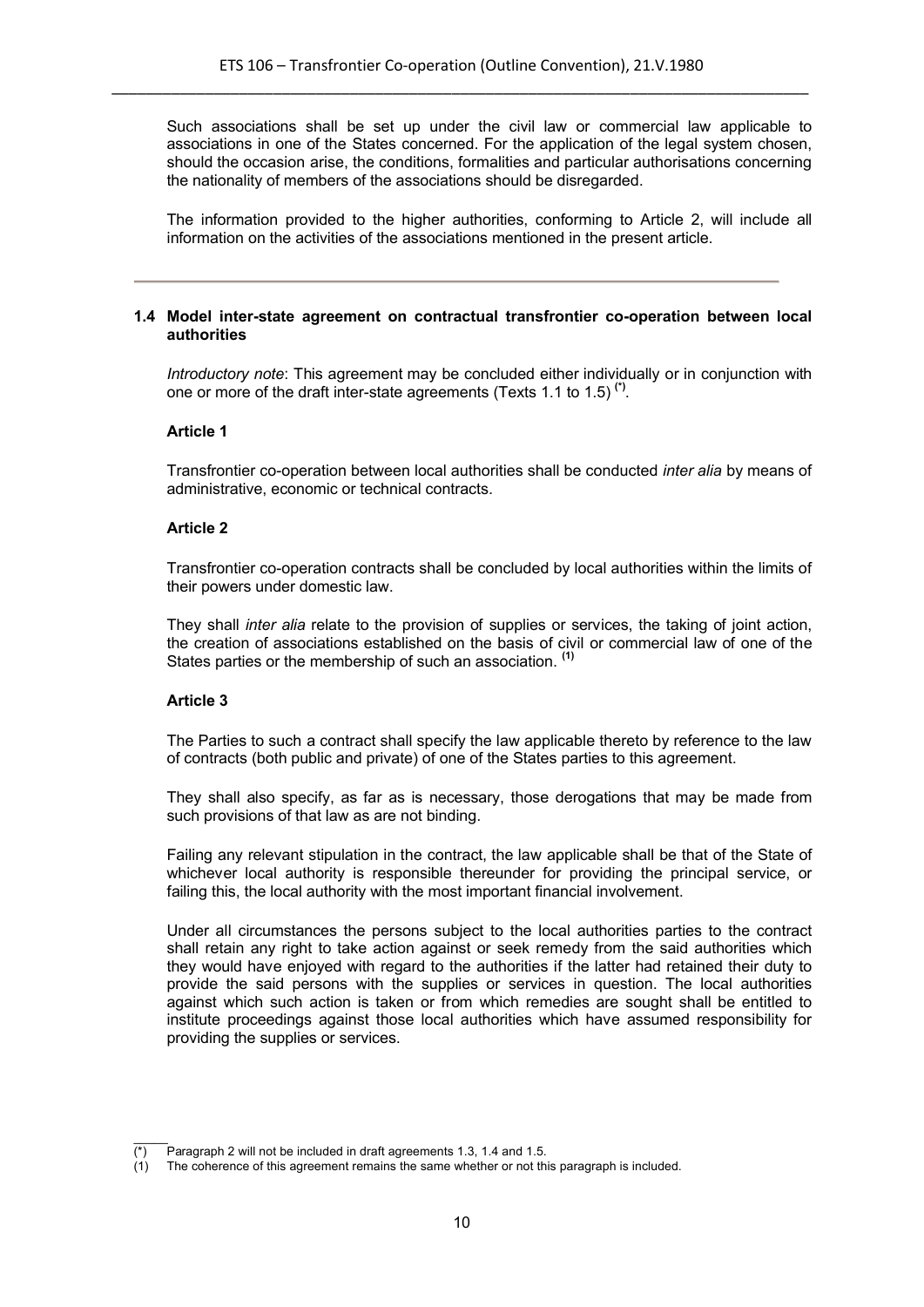Proposals for the conclusion or amendment of contracts shall be simultaneously subject in each State to the ordinary rules governing intervention by higher authorities. However, no approval shall be required from authorities parties to the contract. Any decision taken by a higher authority which may prevent the conclusion or application, or which may provoke the cancellation, of a transfrontier co-operation contract, should imply previous consultations with the corresponding higher authorities of the other States concerned.

#### **Article 5**

In the event of a dispute, the competent judicial authority shall be determined by the applicable law. However, transfrontier co-operation contracts may include arbitration clauses. Notwithstanding any such clauses users and third parties shall retain any existing legal remedies against the local authorities of the State to which they belong, it lying with those authorities to seek redress against the defaulting co-contractor.

Higher authorities shall take all measures in their power to secure prompt execution of judicial decisions, whatever the nationality of the court from which they emanated.

## **Article 6**

Contracts concluded under this agreement shall remain in effect after its denunciation. However, the contracts will include a clause authorising the parties to terminate such contracts, subject to five years' notice, in the event of the denunciation of the present agreement. The States parties will have the power to bring about the application of this clause.

#### **1.5 Model inter-state agreement on organs of transfrontier co-operation between local authorities**

*Introductory note*: This agreement may be concluded either individually or in conjunction with one or more of the model inter-state agreements (Texts 1.1 to 1.5) **(\*)** .

#### **Article 1**

For the purposes which they are permitted under domestic law to pursue through an association or consortium, local authorities and other public-law bodies may take part in associations or consortia of local authorities formed in the territory of another Party in accordance with the latter's domestic law.

#### **Article 2**

Within the limits of their members' powers, the associations or consortia referred to in Article 1 shall be entitled to pursue their activities arising out of their statutory purpose in the territory of each of the Parties concerned. In so doing, they shall be subject to the rules laid down by that State, unless exceptions are allowed by that State.

 $\mathcal{L}$  $\overline{(*)}$  Paragraph 2 will not be included in draft agreements 1.3, 1.4 and 1.5.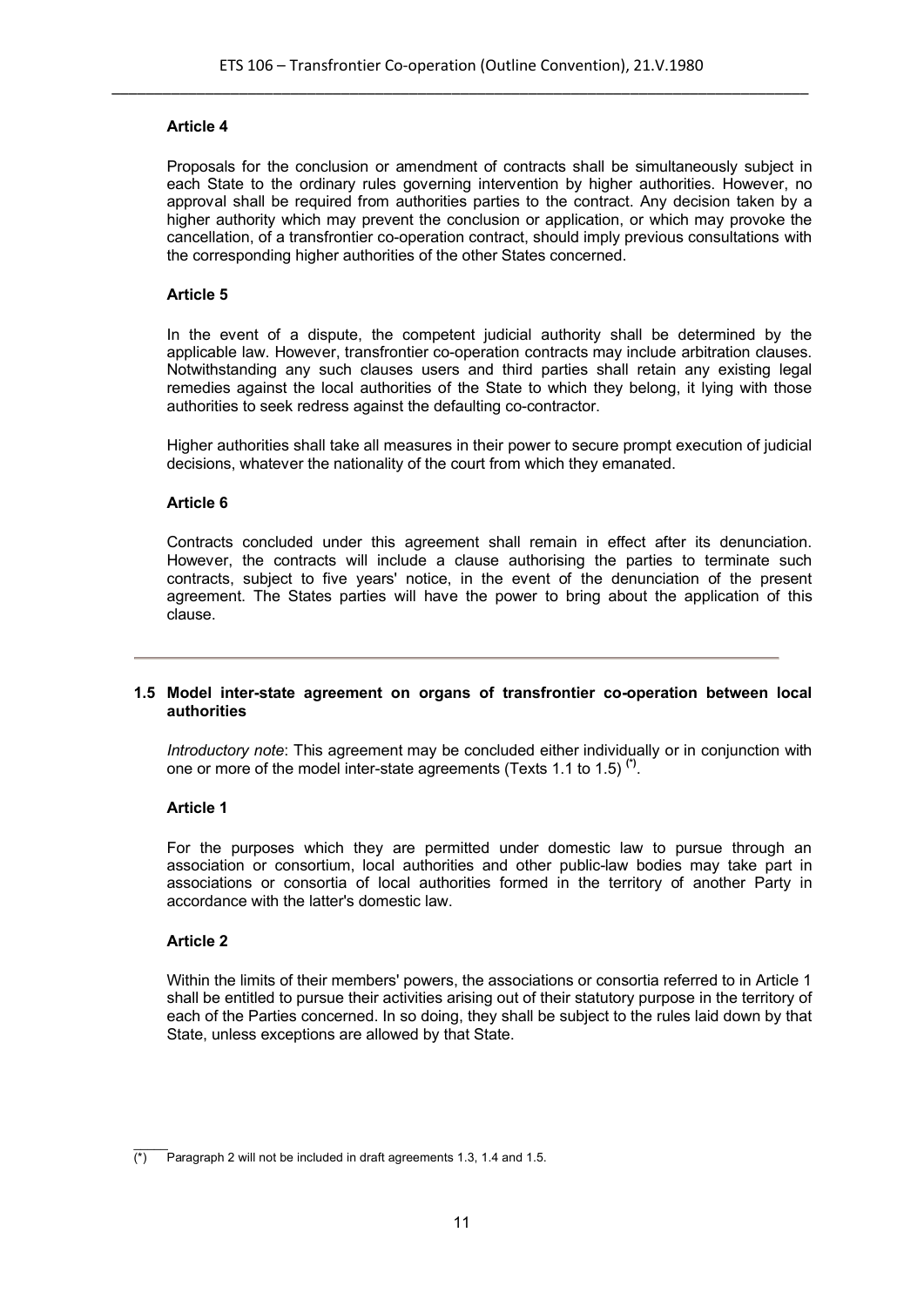- 1 The instrument of establishment of the association or consortium, the articles of association and any alterations thereto shall be subject to approval by the higher authorities of all the local authorities participating. The same shall apply to admission to an already existing association or consortium.
- 2 The population concerned shall be notified of such instruments and the approval thereof, in accordance with each country's normal publicity arrangements. The same shall apply to any change in official headquarters and to any decisions regarding the persons authorised to act on behalf of the association or consortium and the limits of their powers.
- 3 The above instruments shall be drawn up in the official languages in use in each of the States where they are to have effect. Each such version of the text shall be authentic.

## **Article 4**

- 1 The articles of association shall specify rules governing the association's or consortium's relations in law. They shall include the subjects required by the relevant legislation, in accordance with Article 1. In every case, they shall designate its members, its name and its headquarters. They shall determine the purpose of the association or consortium and, where appropriate, the functions of its installations and the location thereof. They shall determine the manner of appointment of the managerial and administrative bodies, the extent of the members' obligations and their contribution to joint expenditure. The management bodies shall include at least one representative of the member local authorities of each country. The articles of association shall determine the composition and the mode of deliberation of the General Assembly, the form of minutes of sittings, the mode of dissolution or liquidation and the rules governing budgets and accounts.
- 2 The articles shall also include a provision whereby members may withdraw from the association on giving a period of notice which will be fixed by the articles, after settlement of any debts to the association and on payment to the association of compensation, as assessed by experts, in respect of investment effected or expenditure incurred by the association for or on behalf of the members concerned. They shall also specify rules governing members' dismissal or exclusion for failure to honour their undertakings.

## **Article 5**

The Parties undertake to give the authorisation necessary to the accomplishment within their territory by the association or consortium of its task, subject to the requirements of public policy and public safety.

## **Article 6**

Where, pursuant to domestic law, the association or consortium may not, on the territory of a State, exercise certain powers, rights or advantages necessary to the accomplishment of its task for the benefit of that State's member local authorities, the latter shall have the right and the duty to act for and on behalf of the association or consortium for the purpose of exercising or securing these powers, rights or advantages.

## **Article 7**

1 Powers of supervision or control over the association or consortium shall be exercised, in accordance with domestic law, by the responsible authorities of the State in which its headquarters are located. Such authorities shall also ensure that the interests of local authorities of other States are safeguarded.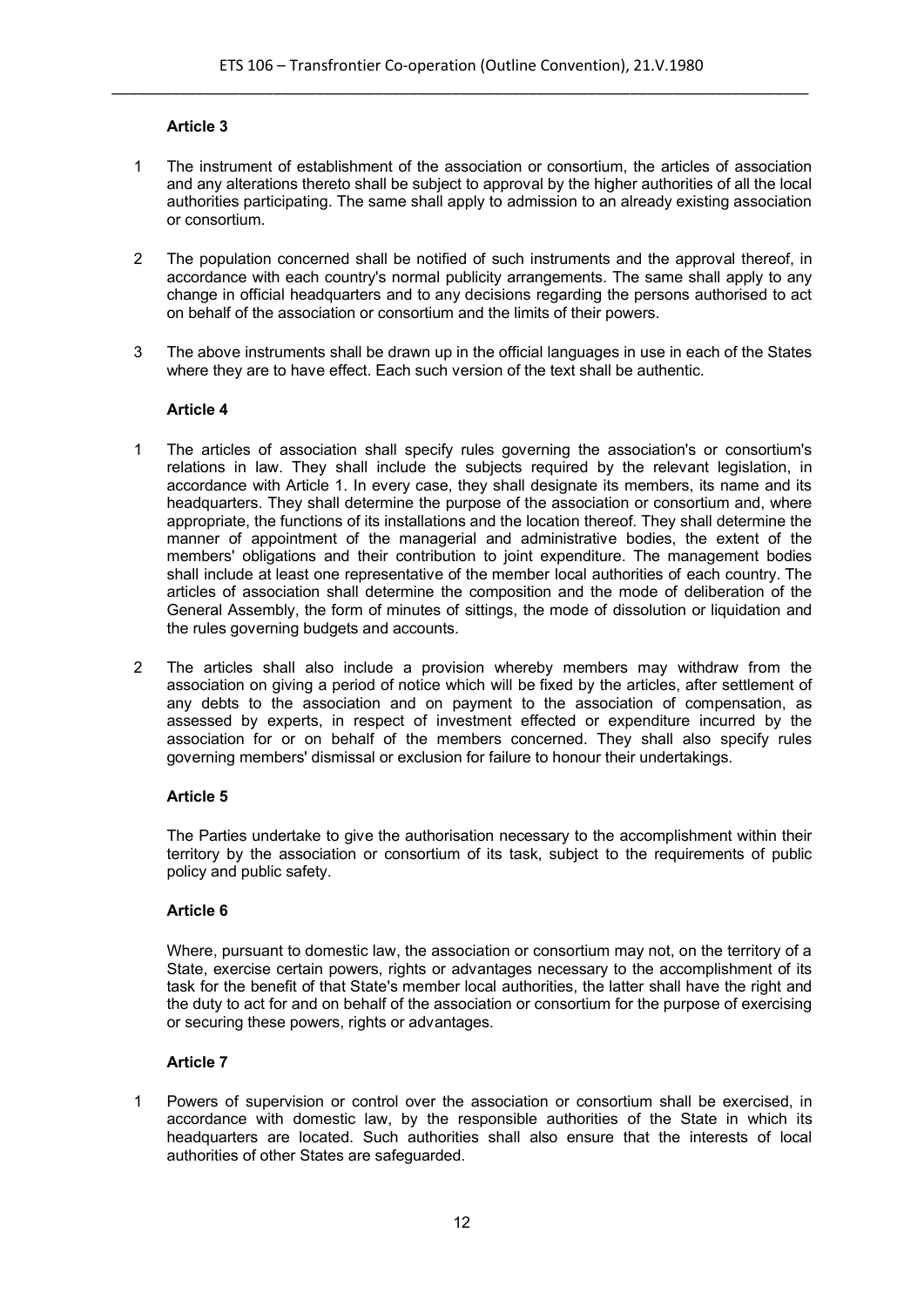- 2 The responsible authorities of the other States shall have a right to information on the activities and decisions of the association or consortium and on action taken in the exercise of supervision or control. They shall, in particular, be supplied on request with the adopted texts and minutes of meetings of the bodies of the association or consortium, the annual accounts and the draft budget, if any, insofar as domestic law requires that these be communicated to the authorities responsible for supervision or control. They may communicate directly with the bodies of the association or consortium and with the supervisory or controlling authorities, submit observations to them or ask to be directly consulted in specific instances and on specific matters.
- 3 The responsible authorities of the other States shall also have the right to notify the association or consortium that they object to those authorities falling under their jurisdiction continuing to take part in the association or consortium. Such notification, duly justified, shall be deemed to be grounds for exclusion and shall be specified as such in the association's articles. The authorities referred to in paragraphs 1 and 2 of this article shall also be entitled to be represented by a delegate to the management bodies of the association or consortium; such delegate shall be entitled to attend all the bodies' meetings and to receive their agendas and minutes.

The supplies or services with which the association or consortium is to be entrusted, in accordance with its articles, in the territory of its members shall be provided on its responsibility, thereby completely releasing its members from their obligations in respect thereof. The association or consortium shall also be responsible vis-a-vis users and third parties. The latter shall, however, retain, with regard to the local authorities for and on whose behalf the supplies or services are provided, all such rights of action and legal remedy as they would enjoy if the authorities themselves had retained the obligation to provide them with the supplies and services concerned. The authorities against whom such action or recourse is directed may themselves take action against the association.

## **Article 9**

- 1 Failing conciliation, disputes between the association and its members, or between several members, regarding its operation shall be referred to the administrative and judicial authorities of the State in which the headquarters of the association or consortium are located.
- 2 All disputes other than those referred to in paragraph 1 may be referred to the administrative and judicial authorities according to the ordinary rules applying in the territory of the State parties, unless those interested decide to refer such disputes to a tribunal which they may designate.
- 3 The State parties will take the necessary measures in order to ensure the execution on their territory of decisions and judgments, relating to the above provisions.

## **Article 10**

The associations or consortia created according to this agreement shall remain in effect after the denunciation of this agreement, though without prejucide to the provisions of Article 7, paragraph 3.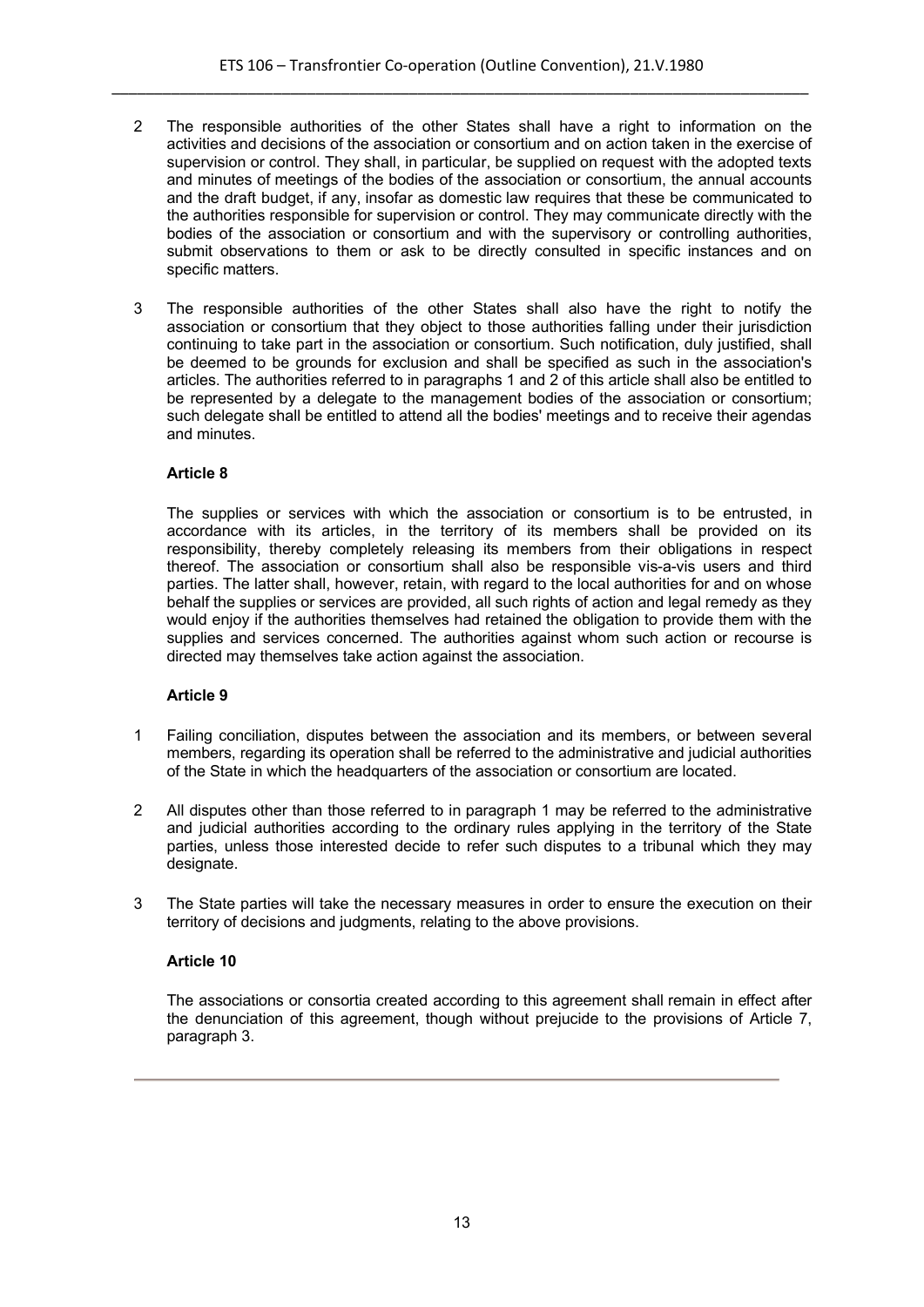#### **1.6 Model agreement on interregional and/or intermunicipal economic and social cooperation**

*(Alternative 1)*

#### **Inter-State agreement**

The Governments of ……………………………………………………………………………………

and of …………………………………………………………………………………………………….

*(Alternative A)*

wishing to promote interregional economic and social co-operation in the interest of developing their respective frontier regions, have agreed as follows:

#### *(Alternative B)*

– wishing to promote economic and social co-operation between the regions of ........... and of .............. in the interests of the development of both regions, have agreed as follows:

*(Alternative 2)*

#### **Interregional and/or intermunicipal agreement**

The regional/local authorities of ……………………………………………………………………… and of …………………………………………………………………………………………………… The states of …………………………………………………………………………………………… and of ……………………………………………………………………………………………………

- wishing to promote and facilitate interregional co-operation so as to afford opportunities for improving transfrontier economic relations;
- wishing to strengthen the socio-economic structure of the regions concerned with a view to improving their employment and revenue situation;
- believing that the regions' endogenous assets and potential can be used to better advantage from an economic and social standpoint to the benefit of both parties,

have agreed as follows:

## **Article 1**

The Parties agree to appoint a joint interregional Commission for economic and/or social cooperation.

#### **Article 2**

The Commission is instructed.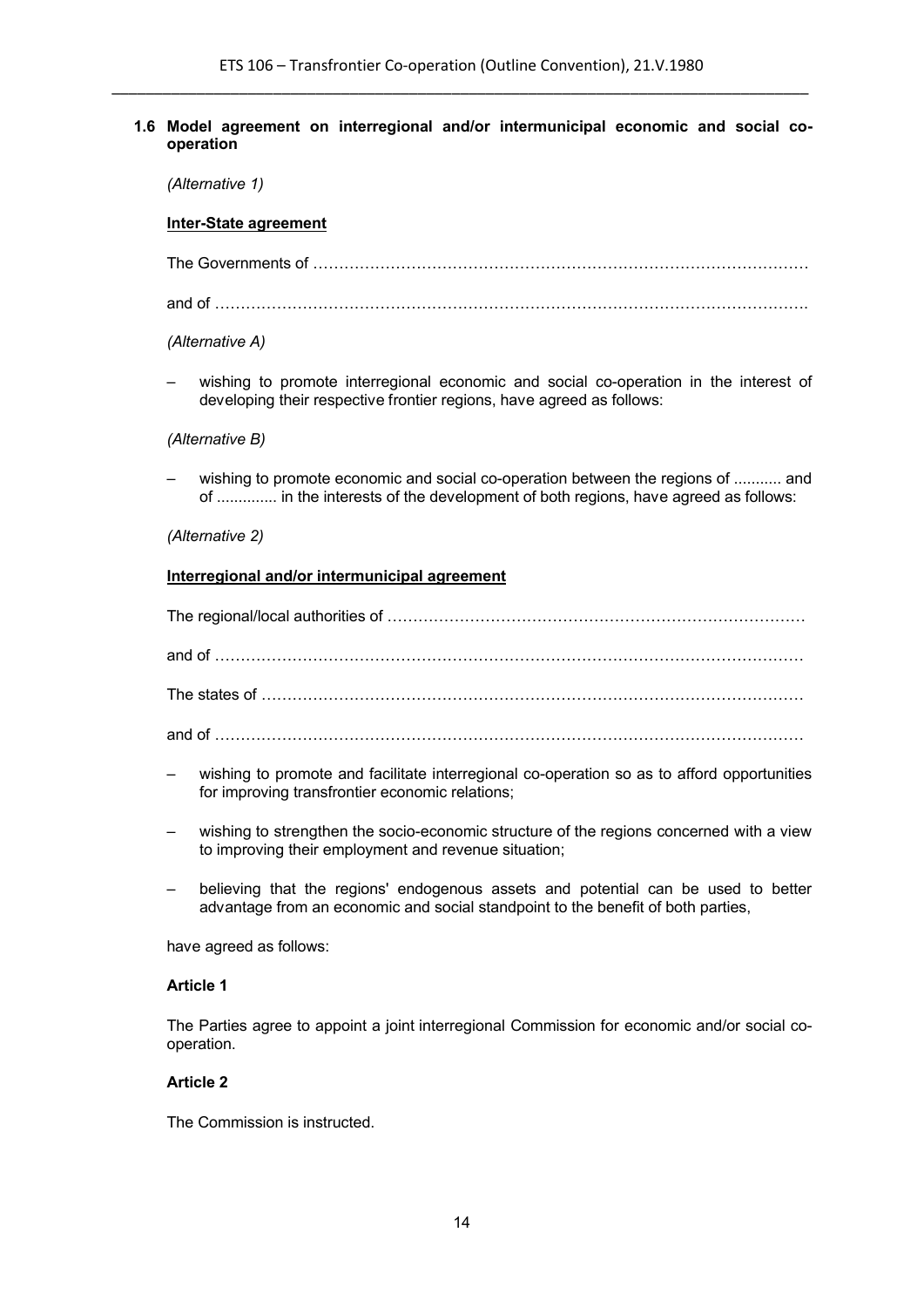# *(Alternative 1)*

to explore the possibility of carrying through joint projects, drawing up a programme of joint action in the field of regional development and settling the details for its implementation.

*(Alternative 2)*

to consider the following project **(1)**:

and work out details for its implementation.

## **Article 3**

The Commission shall comprise ..... places, divided equally between the Contracting Parties, and each Party shall decide on the balanced distribution of places of its delegation, under its own national law, between the territorial authorities covered by this agreement (governments, cantons, Länder, regions and/or local authorities).

In accordance with its terms of reference, the Commission shall be made up as follows:

Party A: [from the ...... side:]

- [.... members designated by national authorities]
- .... members designated by regional authorities
- [.... members designated by local authorities];

Party B: [from the ..... side:]

- [.... members designated by national authorities]
- .... members designated by regional authorities
- [.... members designated by local authorities];

## **Article 4**

The Commission shall meet as often as necessary and shall hold at least .... meetings per year.

The chairmanship shall alternate between the two countries (... years).

The Commission may co-opt experts.

The Commission shall adopt its own rules of procedure and the rules governing the work and funding of its Secretariat.

 $\mathcal{L}$  $(1)$  In this connection, see the list of subject areas contained in Article 6 of the Model Inter-State Agreement on Transfrontier Regional Consultation which appears as Model Agreement No. 1.2 in the Appendix to the European Outline Convention on Transfrontier Co-operation.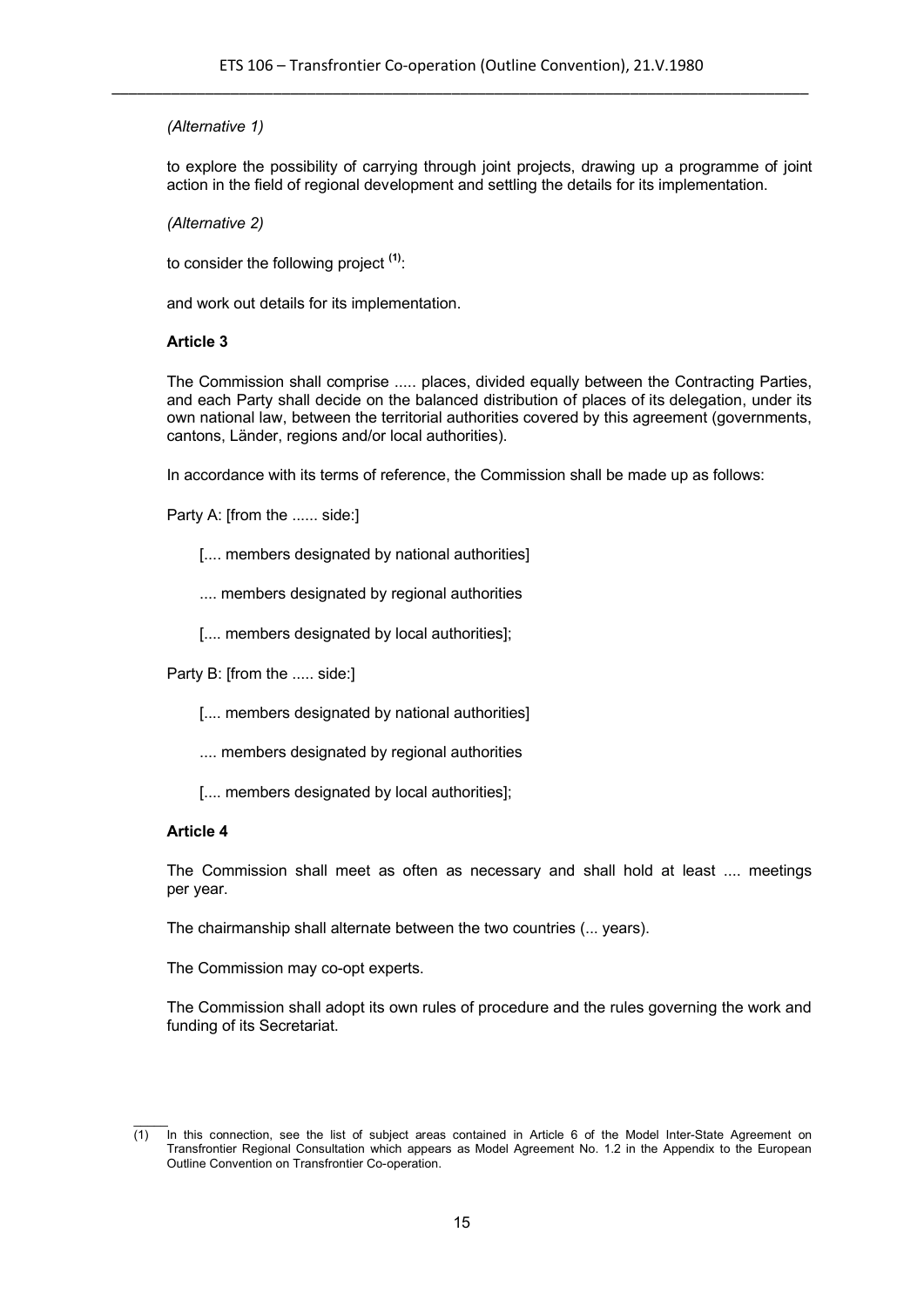Each Party shall defray the expenses of its own delegation.

#### **Article 6**

The present agreement is concluded:

- <– for the duration of the project identified under Article 2, *alternative 2*>;
- <– for a period of ... years from its entry into force. It shall then be automatically renewed, for a further period of ... years, unless denounced by one of the Parties one year prior to expiry.> **(1)**

#### **Article 7**

Each Party shall notify the other of the completion of the procedures required under its national law **(2)** for the implementation of the present agreement, which shall take effect from the date of the later notification **(3)** .

Done at ........., this ...........day of ..........., in ......... copies in the ........ and ........ languages, each text being equally authentic.

- (2) The agreement shall specify, providing details, where appropriate:
	- a the procedures required by the national law of Parties to the agreement which may apply to the following questions:
		- name and address of the Commission;
		- precise definition of the powers assigned to the Commission;
		- regulations governing decision-making methods;
		- reference to the public nature of deliberations;
		- definition of the relevant rules with regard to budget and estimates;
		- definition of the methods of funding projects;
		- definition of the methods of amending the rules (ie the terms of the agreement);
		- definition of the methods of admission to and withdrawal from membership;
		- etc.
	- b specifications required by Community directives and regulations for access to the structural Funds.
- (3) For other wordings, the parties may refer to the general clauses for Model Inter-State Agreements 1.1 to 1.5 (see footnote (1), page 3) suggested in the Appendix to the European Outline Convention on Transfrontier Co-operation between Territorial Communities or Authorities.

 $\mathcal{L}$  $\overline{(1)}$  Additional protocols may be concluded, in particular on the models appearing in the Appendix to the European Outline Convention on Transfrontier Co-operation between Territorial Communities or Authorities.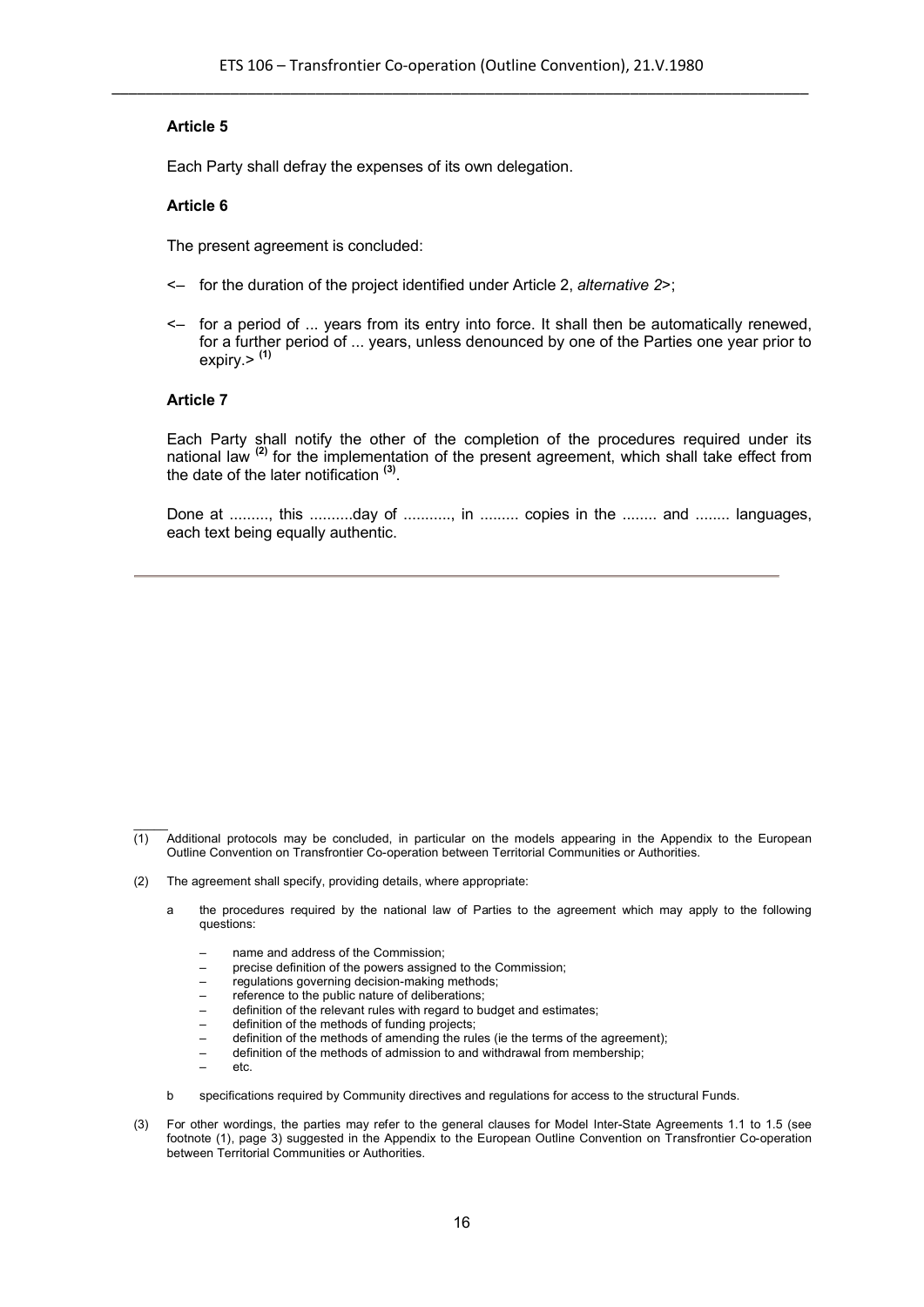## **1.7 Model agreement on intergovernmental co-operation in the field of spatial planning**

[creation of intergovernmental commissions on transfrontier spatial planning]

#### **Inter-State agreement**

The Government of ……………………………………………………………………………………

and the Government of ………………………………………………………………………………..

- bearing in mind the European Outline Convention on Transfrontier Co-operation between Territorial Communities or Authorities (1980);
- bearing in mind the European Regional/Spatial Planning Charter (1983);
- anxious to promote and facilitate co-operation in spatial planning where it relates to common frontier regions,

have agreed as follows:

#### **Article 1**

A joint spatial planning commission (hereinafter referred to as "the Commission") shall be appointed.

#### **Article 2**

[In Article 2, the development projects to be undertaken and the exact objectives of the Commission are determining factors in choosing the most suitable representation.]

The Commission shall comprise .... members:

– ... members from the ......................... side and

– ... members from the ......................... side;

In accordance with its terms of reference, the Commission shall be made up as follows:

Party A: [from the ....... side:]

- ... members designated by national authorities
- ... members designated by regional authorities
- [... members designated by local authorities];

Party B: [from the ....... side:]

- ... members designated by national authorities
- ... members designated by regional authorities
- [... members designated by local authorities];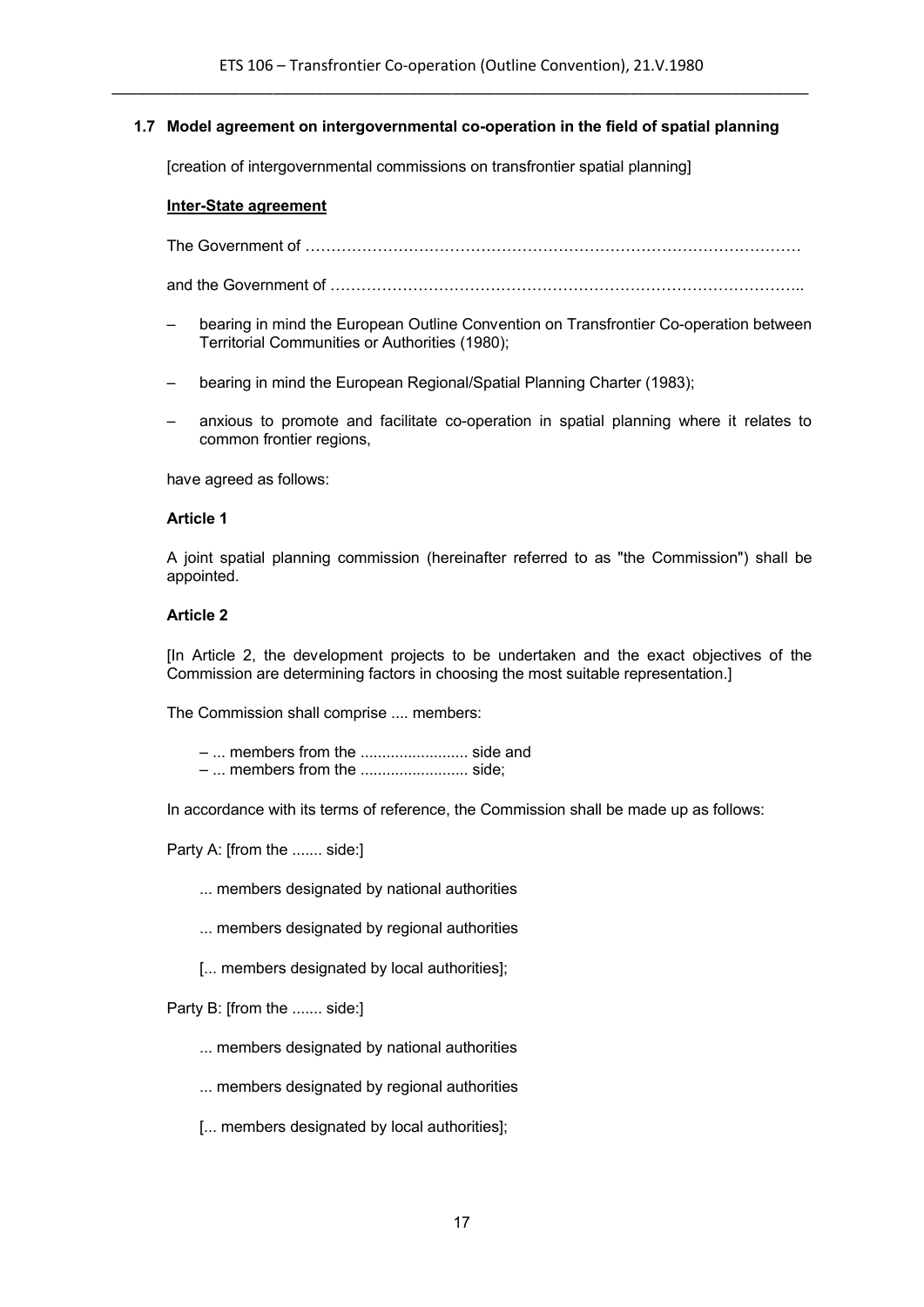Within the framework of spatial planning activities undertaken by the parties, the Commission shall be responsible for ensuring co-operation between the frontier regions covered by these activities, for co-ordinating objectives in this field between those regions and for developing concerted action by all appropriate means within the scope of current legislation and regulation.

For this purpose, it shall:

- make proposals and recommendations on spatial planning in the said regions and present them to the competent bodies:
- promote co-ordination and harmonisation of the following measures:

#### **Article 4**

The Commission may set up committees and/or working parties with the task of dealing with specific questions relating to a given region or a particular problem.

#### **Article 5**

The Commission shall meet as often as necessary and shall hold at least ... meetings per year.

The chairmanship shall alternate between the two countries (every two years).

The Commission may co-opt experts.

The Commission shall adopt its own rules of procedure and the rules governing the working and funding of its Secretariat.

#### **Article 6**

Each party shall defray the expenses of its own delegation.

#### **Article 7**

The present agreement is concluded for a period of ... years from its entry into force. It shall then be automatically renewed, for a further period of ... years, unless denounced by one of the Parties one year prior to expiry **(1)** .

#### **Article 8**

Each Party shall notify the other of the completion of the procedures required under its national law (2) for the implementation of the present agreement, which shall take effect from the date of the later notification (3).

Done at ............., this .......... day of .............., in ........ copies, in the ......... and ......... languages, each text being equally authentic.

 $\mathcal{L}$ (1) (2) (3) See footnotes page 16.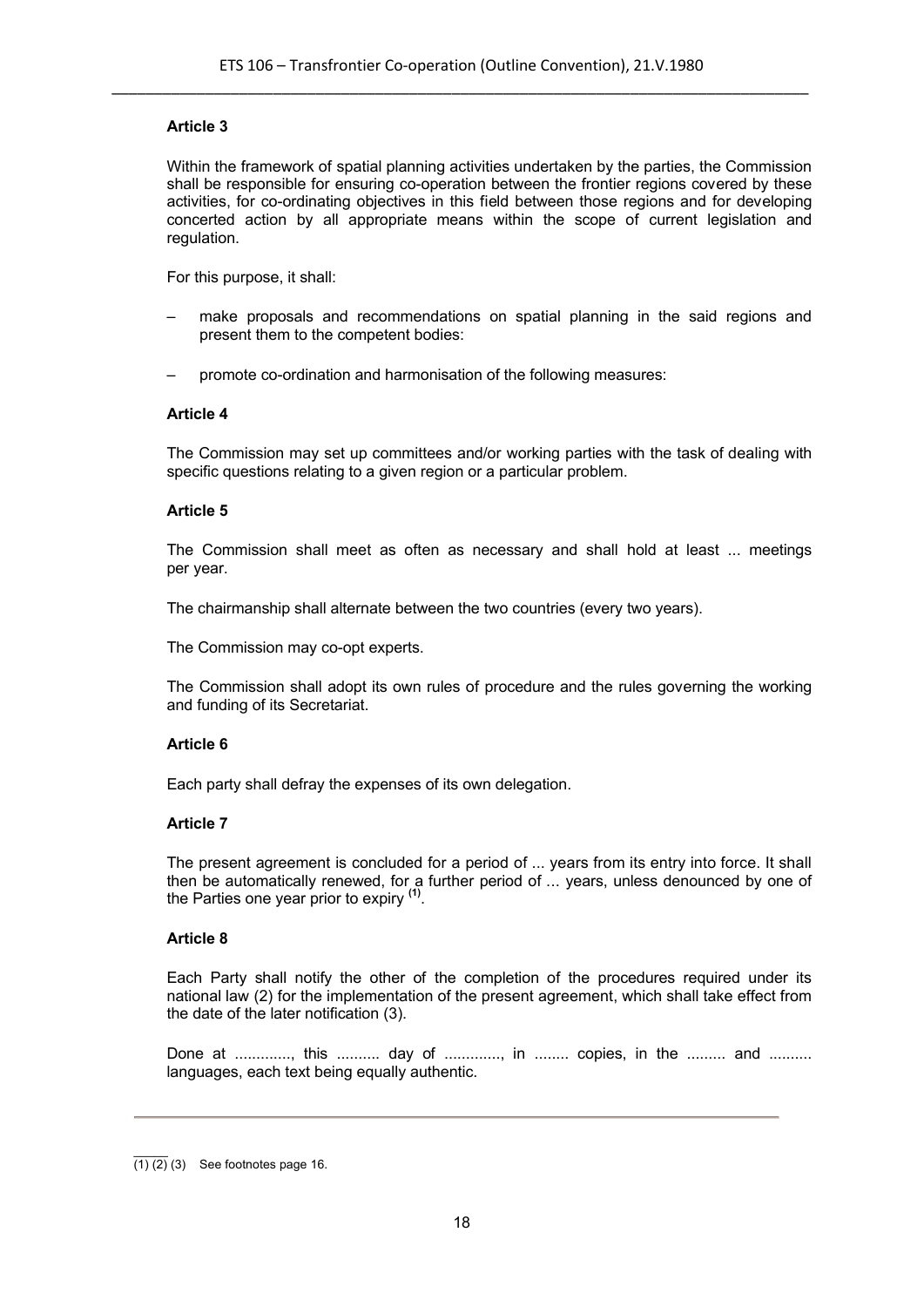## **1.8 Model agreement on interregional and/or intermunicipal transfrontier co-operation in the field of spatial planning**

*(Alternative 1)*

#### **Inter-State agreement**

[The Governments of …………………………………………………………………………………..

and of …………………………………………………………………………………………………….

wishing to promote transfrontier co-operation in the field of spatial planning, have agreed that co-operation machinery shall be set up

between the regional/local authority of .........................

and the regional/local authority of ................................]

*(Alternative 2)*

#### **Interregional and/or intermunicipal agreement**

The regional/local authorities of ………………………………………………………………………

and of ……………………………………………………………………………………………………

The states of ……………………………………………………………………………………………

and of ……………………………………………………………………………………………………

- bearing in mind the European Outline Convention on Transfrontier Co-operation between Territorial Communities or Authorities (1980;
- bearing in mind the European Regional/Spatial Planning Charter (1983);
- wishing to promote and facilitate co-operation in the field of spatial planning, in particular in their common frontier regions;
- convinced of the need to promote co-ordination and harmonisation of spatial planning measures in their common frontier regions;
- bearing in mind the existing national and regional plans and programmes on spatial planning,

have agreed as follows:

#### **Article 1**

a Within the framework of current laws and regulations, the Parties undertake to institute and develop a procedure for mutual consultation to precede the stage of planning preparation in the field of spatial development and, where appropriate, of regional development.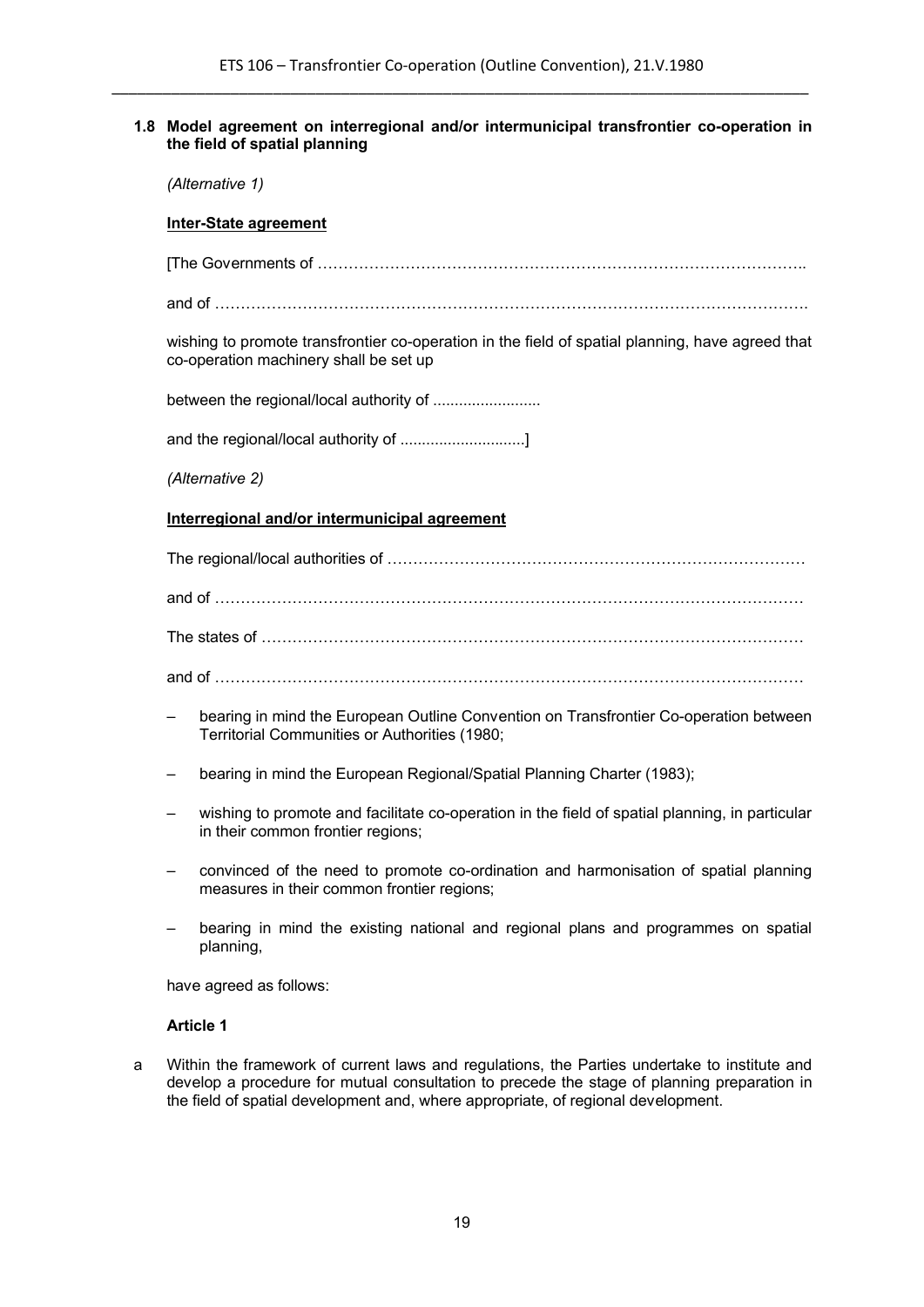- b They shall endeavour to co-ordinate objectives and to work out joint policies in the field of spatial planning with regard to the development of their respective territories.
- c The Parties undertake to put in hand the measures necessary for implementing the projects co-ordinated by the competent [national] [regional] [local] authorities.

## *(Alternative 1):*

## **Article 2**

In order to implement Article 1, the Parties shall set up a Joint Commission [a group of experts] on spatial planning.

## **Article 3**

The Commission [group of experts] shall comprise ... representatives, ...... members from the ............. side and ... members from the ......... side.

In accordance with its terms of reference, the Commission [group of experts] shall be made up as follows:

Party A: [from the ...... side:]

([.... members designated by national authorities])

.... members designated by regional authorities

[.... members designated by local authorities];

Party B: [from the ..... side:]

([.... members designated by national authorities])

.... members designated by regional authorities

[.... members designated by local authorities];

## **Article 4**

The terms of reference of the Commission [group of experts] shall be:

- to organise and conduct information exchange on all aspects of spatial planning in the region under review;
- to devise a procedure for consultation prior at the planning stage;
- to harmonise, within their own competence, spatial development plans;
- to confer together on the co-ordinated implementation of spatial development plans and projects.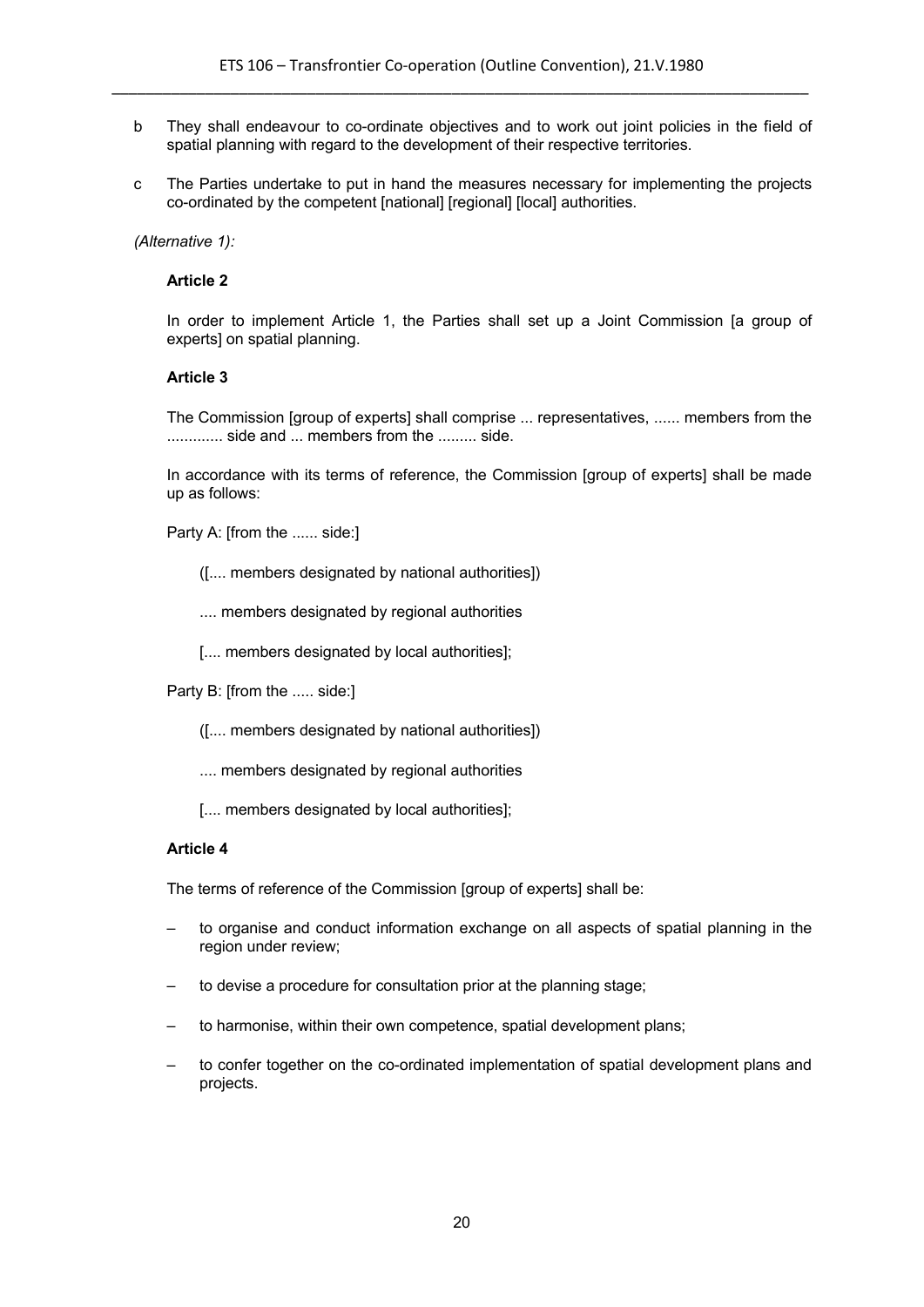The Commission shall be served by a permanent Secretariat.]

#### **Article 6**

The Commission shall meet as often as necessary, and shall hold at least ... meetings per year.

The chairmanship shall alternate between the two countries (every two years).

The Commission may co-opt experts.

The Commission shall adopt its own rules of procedure and the rules governing the working and funding of its Secretariat.

#### **Article 7**

Each party shall defray the expenses of its own delegation.

#### **Article 8**

The present agreement is concluded for a period of ... years from its entry into force. It shall then be automatically renewed, for a further period of ... years, unless denounced by one of the Parties one year prior to expiry **(1)** .

#### **Article 9**

Each Party shall notify the other of the completion of the procedures required under its national law **(2)** for the implementation of the present agreement, which shall take effect from the date of the later notification **(3)** .

Done at ............, this .......... day of ............., in ........ copies, in the ......... and ......... languages, each text being equally authentic.

#### *(Alternative 2)*

#### **Article 2**

The Parties shall instruct their competent spatial and regional planning services to take whatever measures are necessary for implementing Articles 1a, b and c.

#### **Article 3**

The Parties' competent services shall defray the expenses incurred in connection with Article 2.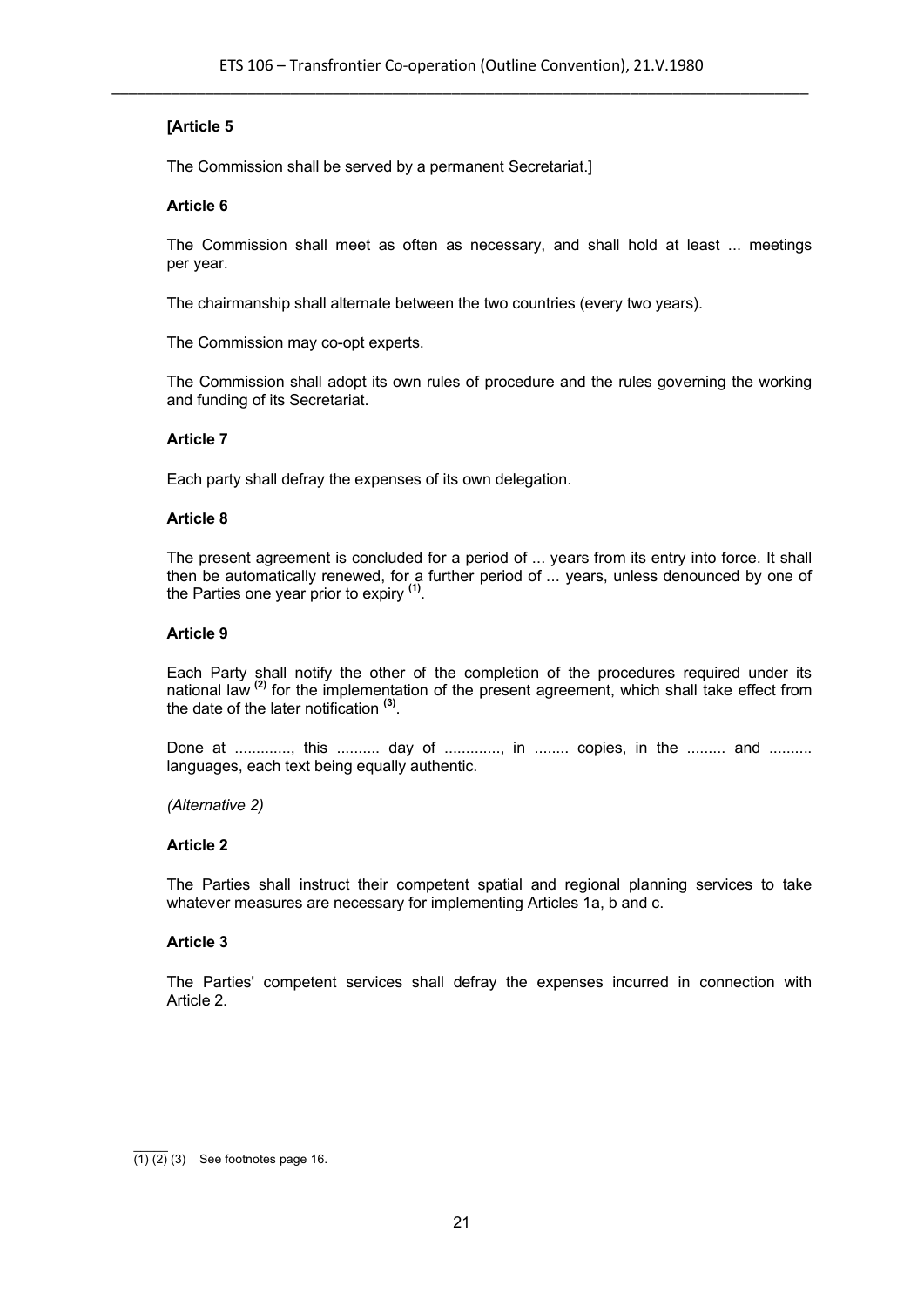The present agreement is concluded for a period of ... years from its entry into force. It shall then be automatically renewed, for a further period of ... years, unless denounced by one of the Parties one year prior to expiry **(1)** .

#### **Article 5**

Each Party shall notify the other of the completion of the procedures required under its national law **(2)** for the implementation of the present agreement, which shall take effect from the date of the later notification **(3)** .

Done at ............., this ........... day of .............., in ........ copies, in the ......... and ......... languages, each text being equally authentic.

#### **1.9 Model agreement on the creation and management of transfrontier parks**

- aware of the need to work together in protecting nature, landscapes and the environment and developing the natural areas which are necessary to the quality of human life;
- wishing to harmonise their decisions affecting the management of an area of outstanding value overlapping their common frontiers;
- intent on preserving the area's natural assets and landscape features and providing the public with exceptional facilities for learning about nature and the environment,

have agreed as follows:

#### **Article 1**

1 The Parties agree that this area shall be designated

"....................................... TRANSFRONTIER PARK".

 $\mathcal{L}$  $\overline{(1)(2)}$  (3) See footnotes page 16.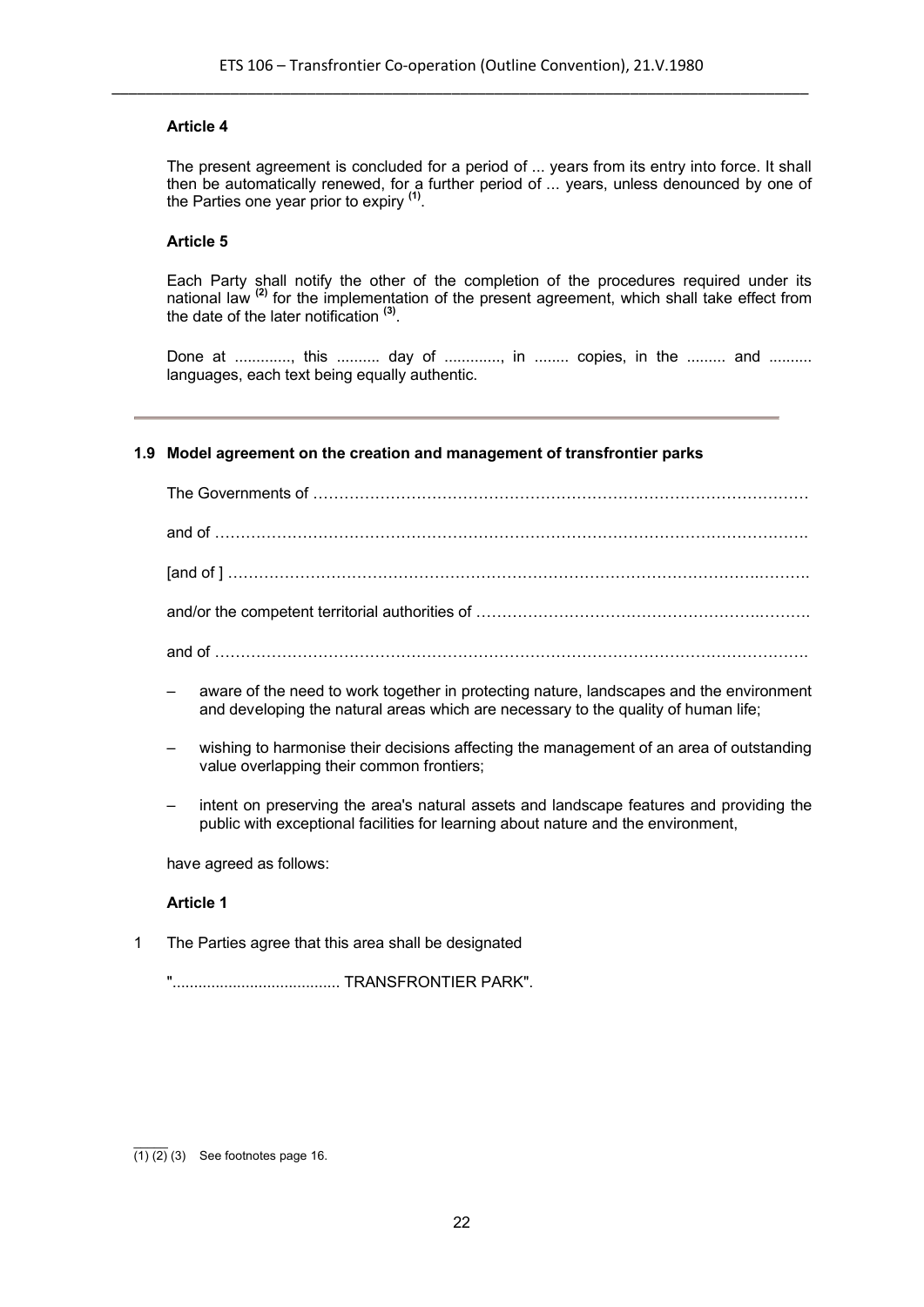#### 2 The park shall comprise:

. on the ............. side, the area situated ................

. on the ............. side, the area situated ................

[. on the ............. side, the area situated ................]

3 The precise boundaries of the park are shown on the map which is attached to this agreement and is an integral part thereof.

# **Article 2**

- 1 The Parties undertake, each in accordance with its own laws:
	- to maintain and improve the natural landscape and its specific character;
	- to protect and enrich its natural heritage (fauna, flora, habitats);
	- to take the necessary steps to preserve the factors likely to influence the abovementioned ecological and physical assets of the transfrontier park and the environment;
	- to protect and enhance the cultural heritage (whether architectural, archaeological, rural or historical);
	- to promote information, education and reception facilities as part of a general policy for environmental appreciation and the interpretation of the natural and cultural heritage;
	- to supervise and guide the economic, social and cultural activities in the park which further the aims stated above without transforming its character.
- 2 To this end, the Parties undertake to harmonise their methods of management and to coordinate all development projects or improvements by means of a comprehensive action programme leading ultimately to joint management of the park based on a joint management plan. The Parties will promote the exchange of information and experience.

- 1 A Joint Committee **(1)** of ... members shall be set up, comprising: [representatives of the State as well as regional authorities]
	- ... members from the .... side
	- ... members from the .... side
	- [... members from the .... side]
- 2 The Joint Committee shall establish a local Committee, whose membership shall include representatives of the States and the regional and local authorities concerned, to take charge of implementing this agreement.

 $\mathcal{L}$  $(1)$  In establishing a Joint Committee, one can take into account the existing institutions for transfrontier co-operation.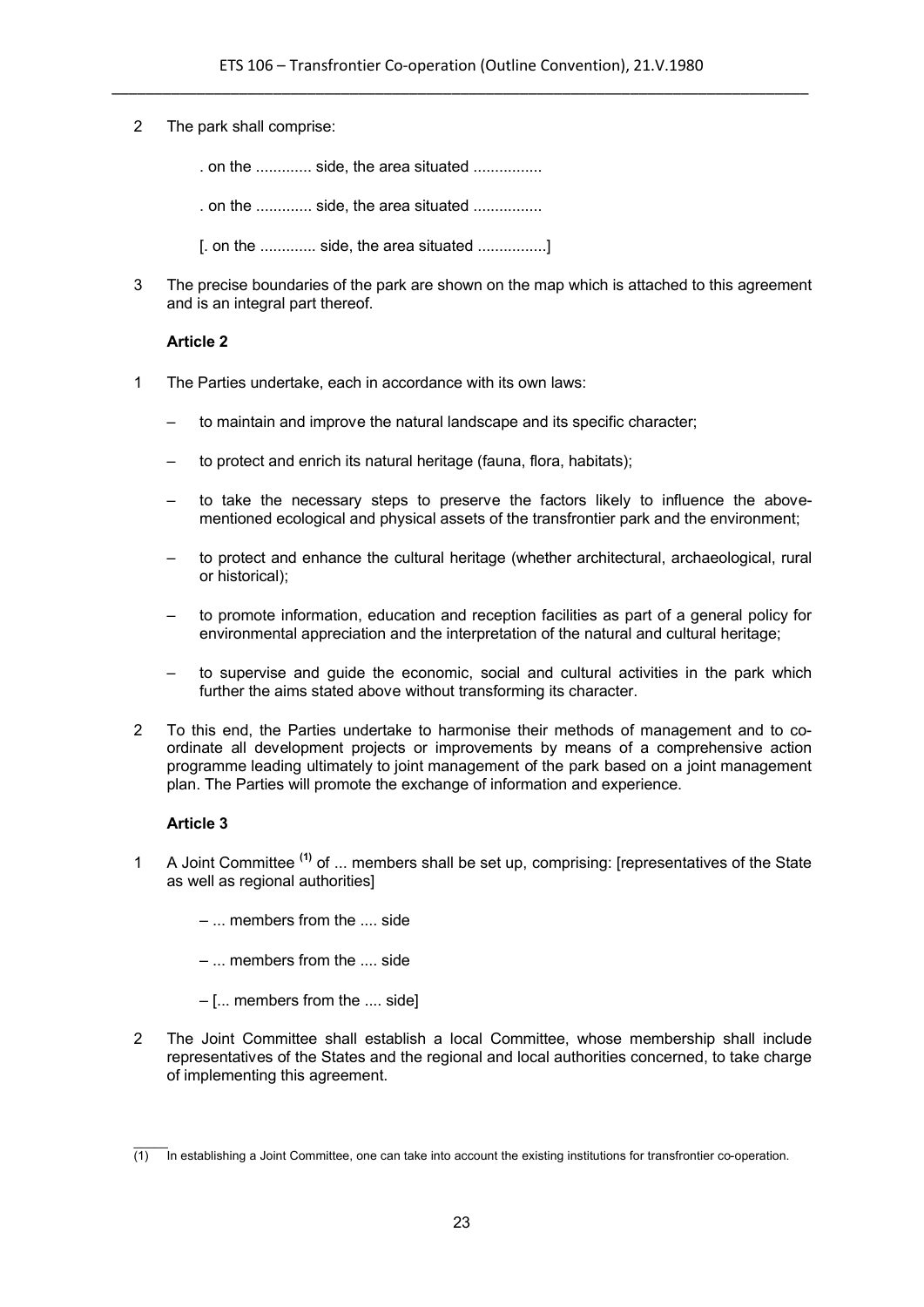Are also included representatives of recognised private nature conservation organisations and organisations which contribute to the safeguarding of the landscape and the environment.

At least once a year the local Committee shall submit a progress report to the Joint Committee with any proposals relevant to management and development of the park.

- 3 The Joint Committee may set up any other committee or working party.
- 4 The Joint Committee's terms of reference shall be:
	- to ensure transfrontier co-operation through co-ordinated implementation of the objectives listed in Article 2 of this agreement;
	- to deal with all other matters relating to management of the park.
- 5 The Joint Committee shall hold ... meetings each year. It may call in experts at these meetings.
	- It adopts its own rules of procedure.
	- The Chairmanship of the Joint Committee shall be held alternately by a member of each national delegation; the length of the chairman's term of office will be laid down in the rules of procedure.

#### **Article 4**

Each party shall defray the expenditure of its own delegation to the Joint Committee.

## **Article 5**

This agreement is concluded for a period of ... years as from its entry into force. It shall then be automatically renewed, for a further period of ... years, unless denounced by one of the Parties one year prior to expiry **(1)** .

## **Article 6**

Each Party shall notify the other of the completion of the procedures required under its national law <sup>(2)</sup> for the implementation of the present agreement, which shall take effect from the date of the later notification **(3)** .

Done at ............., this ........... day of .............., in ........ copies, in the ......... and ......... languages, each text being equally authentic.

 $\mathcal{L}$ 

<sup>(1)</sup> Protocols may be added, notably on the lines of the models appended to the European Outline Convention on Transfrontier Co-operation between Territorial Communities or Authorities.

<sup>(2)</sup> See footnote 2 page 16

<sup>(3)</sup> For all other arrangements the Parties may refer to the general clauses for model inter-State agreements appended to the European Outline Convention on Transfrontier Co-operation between Territorial Communities or Authorities.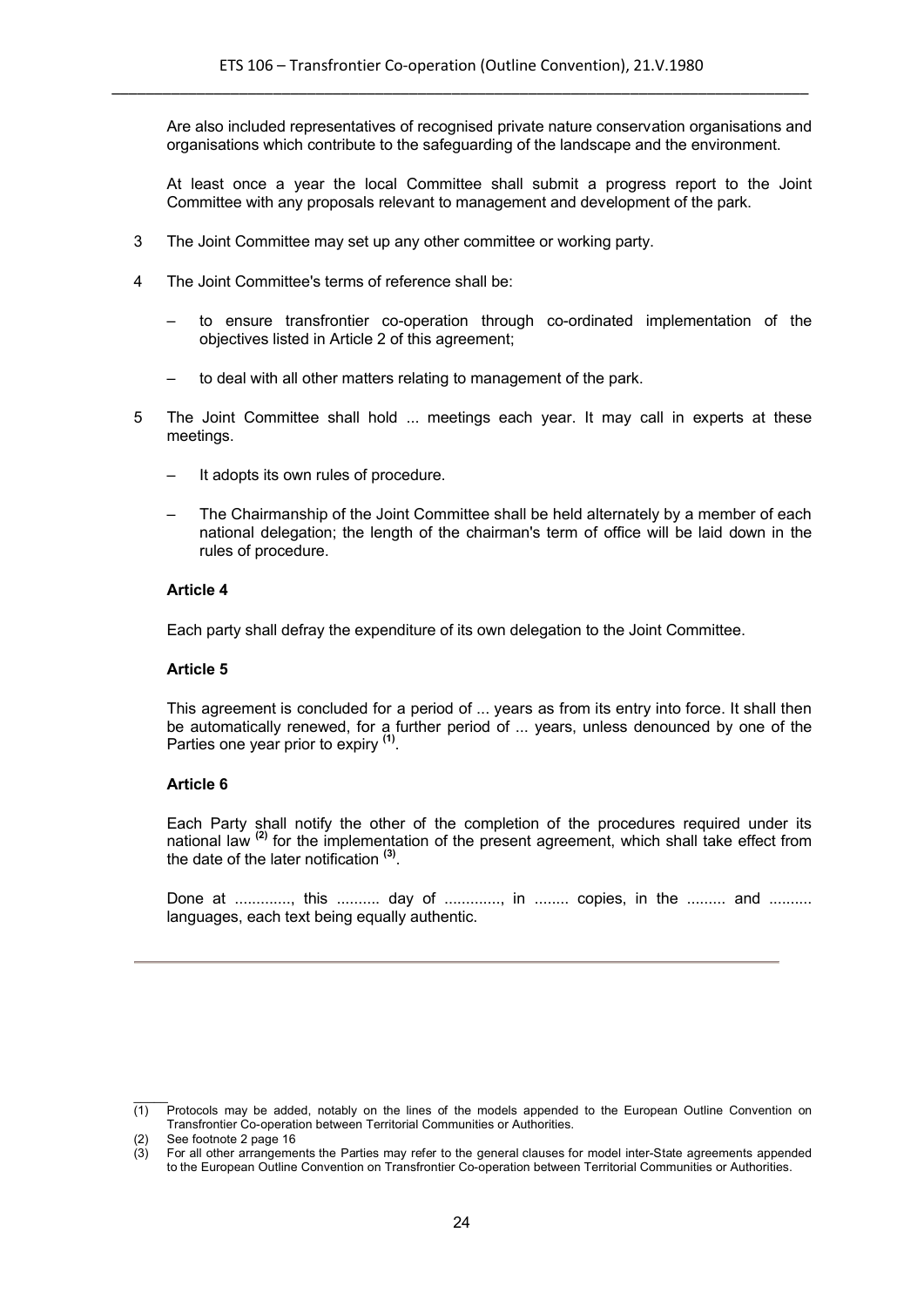## **1.10 Model agreement on the creation and management of transfrontier rural parks**

The Governments of and/or …………………………………………………………………………..

the regional authorities of and/or …………………………………………………………………….

- the local authorities of …………………………………………………………………………………
- aware of the need to co-operate in protecting the environment and developing the areas of particular scenic beauty and natural value which are necessary to the quality of life;
- acknowledging the need of the local population to continue and develop economic and socio-cultural activities which do not damage the above mentioned values;
- wishing to establish and extend facilities for natural education and outdoor recreation for the public and the population of these areas;

have agreed as follows:

#### **Article 1**

1 The Parties agree that this area shall be designated

"............................ TRANSFRONTIER RURAL PARK".

2 The park shall comprise:

. on the ................ side, the area situated ..............

. on the ................ side, the area situated ..............

[. on the ................ side, the area situated ..............]

3 The precise boundaries of the nature park are shown on a map which is attached to this agreement and is an integral part thereof.

- 1 The Parties undertake, each in accordance with its own laws:
	- to maintain and improve the natural landscape and its specific character;
	- to protect and enrich its natural heritage (fauna, flora, habitats);
	- to protect and enhance the cultural heritage (whether architectural, archaeological, rural or historical);
	- to help educate people towards a better appreciation and wider knowledge of other area's natural and cultural heritage;
	- to take the necessary steps to preserve the factors likely to influence the abovementioned ecological and physical assets of the transfrontier park and the environment;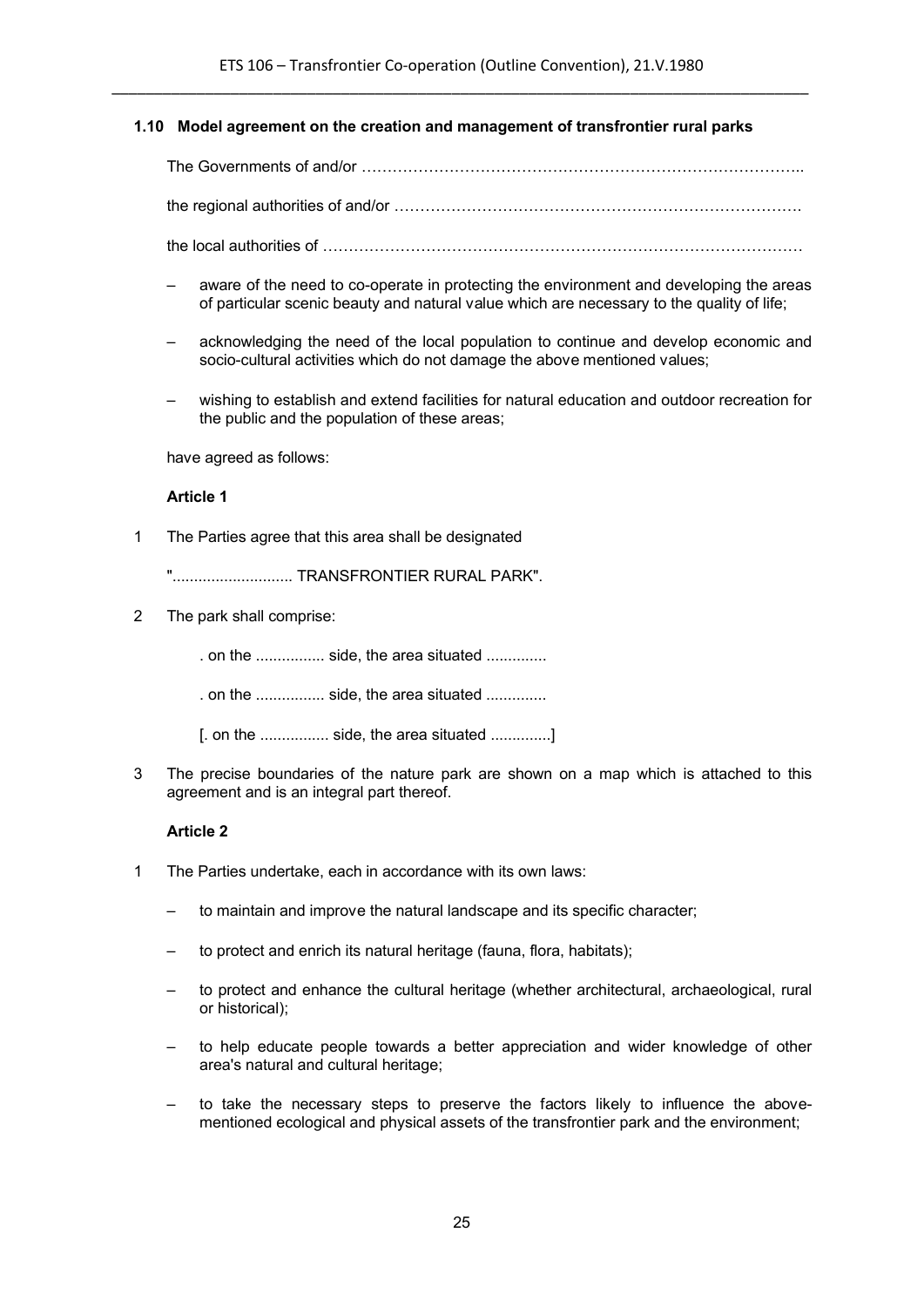- to promote and guide economic and socio-cultural activities through integrated development capable of contributing to the well-being of the population in the area concerned, conservation of the qualities of its natural and cultural heritage and enhancement of its recreational value.
- 2 To this end, the Parties undertake to harmonise their methods of management and to coordinate all development projects or improvements by means of a comprehensive action programme leading ultimately to joint management of the park based on a joint management plan. The Parties will promote the exchange of information and experience.

1 A Joint Committee of ... members shall be set up, comprising:

– ... members from the .... side

– ... members from the .... side

[– ... members from the .... side]

2 The Joint Committee may set up **(1)** a local Committee, whose membership shall include representatives of the States and the territorial authorities concerned, to take charge of implementing the present agreement.

A least once a year the local committee shall submit a progress report to the Joint Committee together with any proposals relevant to management and development of the park.

- 3 The Joint Committee may set up any other committee or working party.
- 4 The Joint Committee's terms of reference shall be:
	- to ensure transfrontier co-operation through co-ordinated implementation of the objectives listed in Article 2 of this Agreement;
	- to deal with all other matters relating to management of the park.
- 5 The Joint Committee shall hold ... meetings each year. It may call in experts at these meetings.
	- It adopts its own rules of procedure.
	- The Chairmanship of the Joint Committee shall be held alternately by a member of each national delegation; the length of the chairman's term of office will be laid down in the rules of procedure.

## **Article 4**

 $\mathcal{L}$ 

Each party shall defray the expenditure of its own delegation to the Joint Committee.

 $(1)$  The need for local committee to be set up will depend on the composition of the Joint Committee and the status of the Signatories to this model agreement.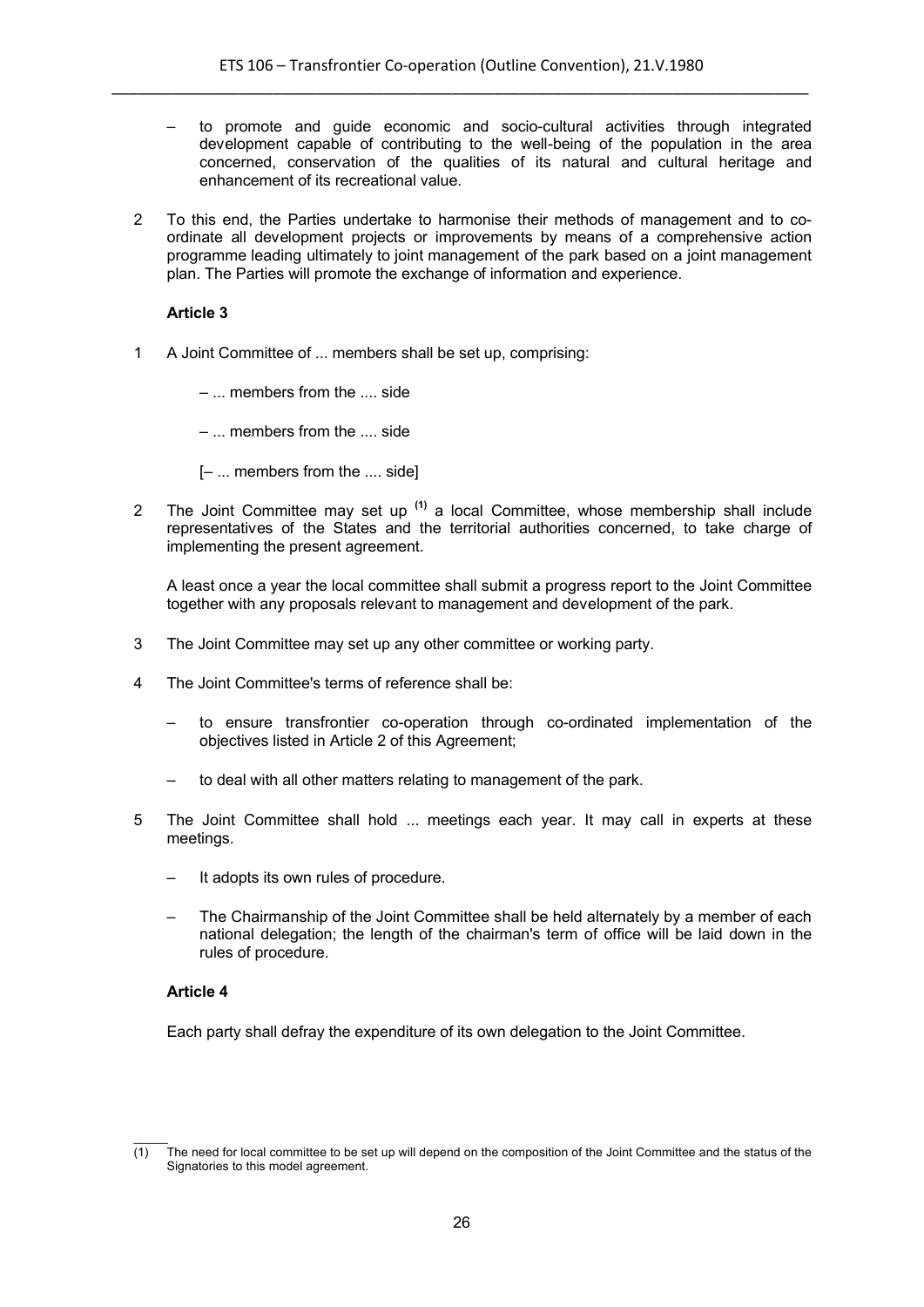This agreement is concluded for a periodf of ... years as from its entry into force. It shall then be automatically renewed, for a further period of ... years, unless denounced by one of the Parties one year prior to expiry **(1)** .

# **Article 6**

Each Party shall notify the other of the completion of the procedures required under its national law **(2)** for the implementation of the present agreement, which shall take effect from the date of the later notification **(3)** .

Done at ............., this .......... day of .............., in ........ copies, in the ......... and ......... languages, each text being equally authentic.

#### **1.11 Model inter-state agreement on transfrontier co-operation in matters concerning lifelong training, information, employment and working conditions**

*Introductory note*: This agreement may be concluded either individually or in conjunction with one or more of the model inter-state agreements (Texts 1.1 to 1.5) **(\*)** .

The governments of ....... and ......., aware of the need to ensure that populations living in the areas lying on either side of frontiers enjoy equivalent conditions with regard to lifelong training, employment and work, and information, have agreed as follows:

## **Article 1**

All nationals of a state which is party to this agreement who reside in the area defined as the "frontier area" have right of access to the labour market of the other party(ies) on an equal footing with nationals of the said party(ies).

The regional authorities or, subsidiarily, government authorities have defined the territory to be regarded as the "frontier area" as follows: .............. (definition).

## **Article 2**

Frontier workers shall enjoy the same conditions of employment and work as national workers of the employing state.

## **Article 3**

Frontier workers shall enjoy the same occupational mobility – at least within the limits of the frontier area – as workers who are nationals of the employing state.

Depending on the competence of the authorities concerned, jobless workers shall qualify for all job creation schemes.

 $\mathcal{L}$  $(1)$  Protocols may be added, notably on the lines of the models appended to the European Outline Convention on Transfrontier Co-operation between Territorial Communities or Authorities.

<sup>(2)</sup> See footnote 2 page 16

<sup>(3)</sup> For all other arrangements the Parties may refer to the general clauses for model inter-State agreements appended to the European Outline Convention on Transfrontier Co-operation between Territorial Communities or Authorities.

 $(*)$  See footnote  $(1)$ , page 3.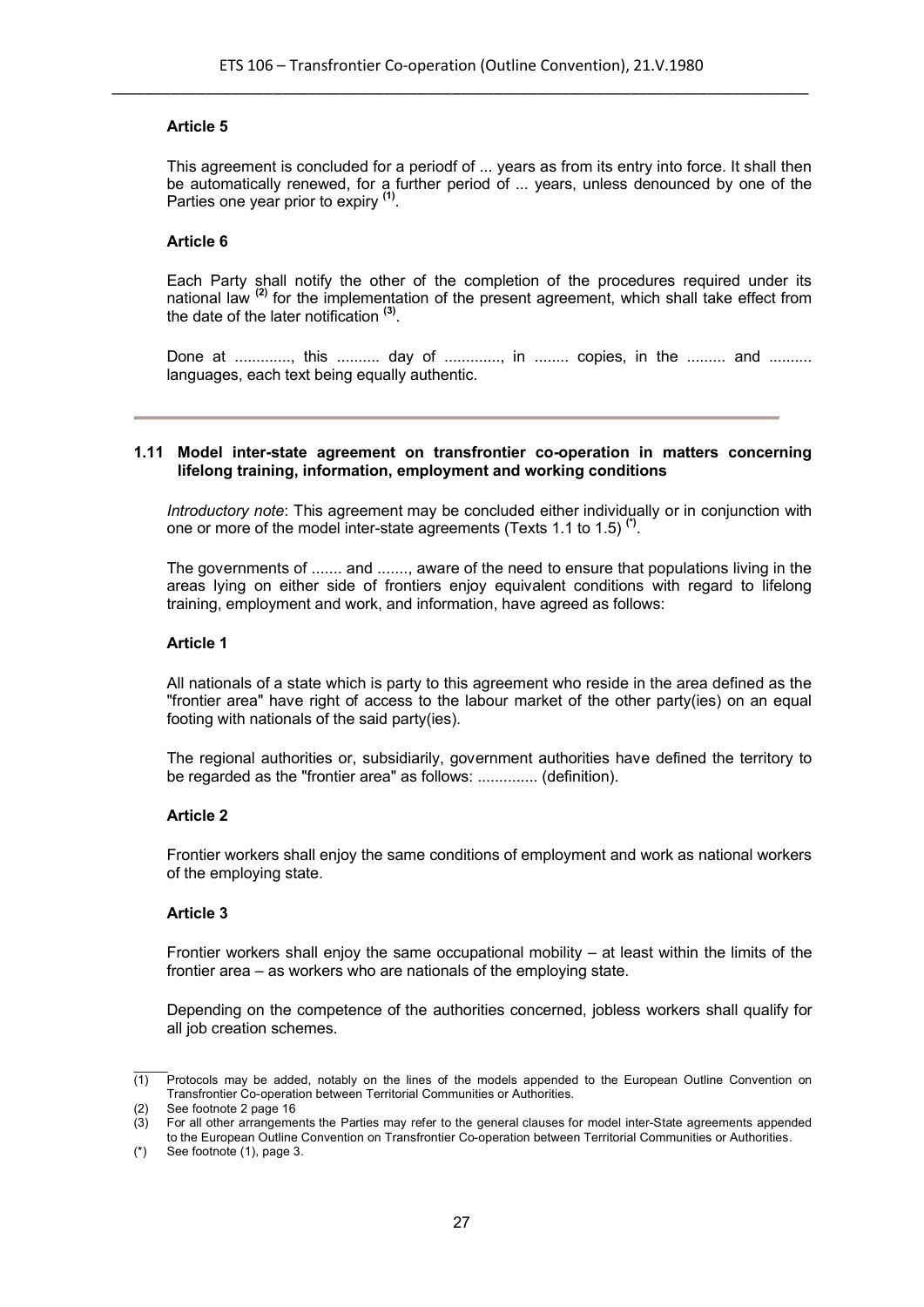All institutions providing general and occupational training and all agencies providing lifelong occupational training, retraining, resettlement, etc. should be accessible to frontier populations and workers under the same conditions as for national populations and workers.

#### **Article 5**

A system will be set up for the recognition of occupational qualifications and certificates issued by institutions within the frontier area, in order to guarantee equality of treatment for people living in the frontier area of one party who wish to work or undergo further training or study in the other or one of the other party(ies).

In order to ensure equal conditions, steps should be taken to promote knowledge of the language and culture of the neighbouring border region.

#### **Article 6**

Each party shall acknowledge the capacity of the other party(ies) to issue certificates and other documents whose legal validity it shall undertake to recognise.

#### **Article 7**

The competent administrative authorities of frontier regions shall enter into agreements to update the provisions of the present inter-state agreement.

#### **Article 8**

The Contracting Parties undertake to promote and implement co-operation among public employment bodies in frontier regions in order to ensure or, where applicable, improve the exchange and joint management of information concerning the employment and working conditions of frontier workers.

They shall promote the establishment of joint information centres for frontier workers, enabling the latter to obtain detailed and accurate information on all questions concerning them.

#### **1.12 Model inter-state agreement for the promotion of transfrontier or transnational school co-operation**

This model agreement is not concluded between local authorities, but between states. It provides, in the form of a simplified technical agreement concluded at the level of the relevant ministerial authorities, for participation by local authorities in transfrontier or transnational school co-operation schemes.

Such an agreement is not indispensable for the intervention of local authorities in such forms of co-operation, but it may constitute a very useful support for such intervention.

The main objective of this type of agreement is to provide for and constitute the general framework for specific local agreements.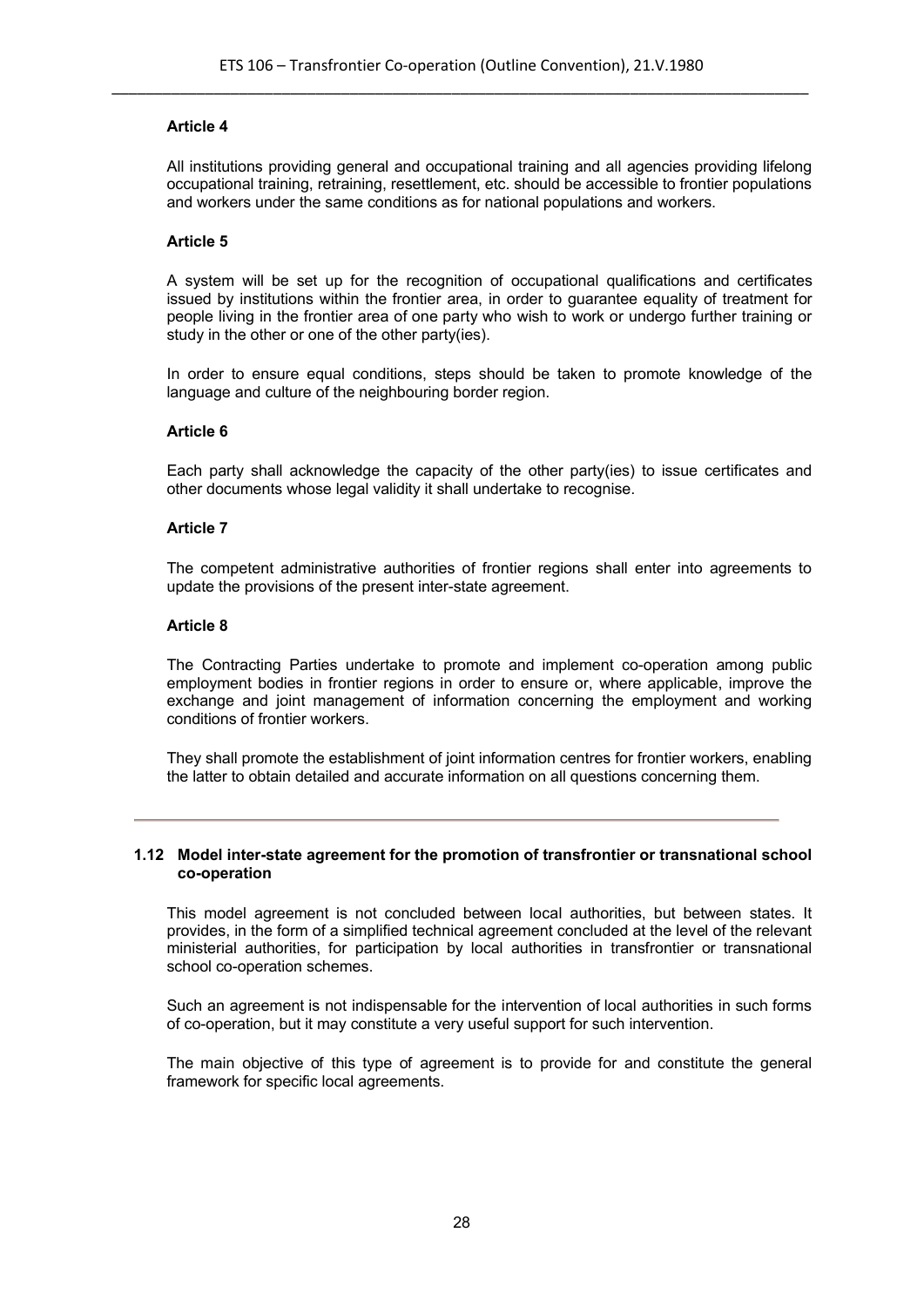This agreement forms an extension of the relations of co-operation established between the administrative authorities of the contracting parties that are responsible for education and the objectives set out in the European Outline Convention on Transfrontier Co-operation between Territorial Communities or Authorities.

Its purpose is to define an appropriate framework for participation by territorial communities or authorities in the development of school exchanges between the states concerned.

# **Article 2**

The school co-operation forming the subject of this agreement shall be aimed at promoting knowledge of the language (or languages) and culture (or cultures) of the partner country and developing, on that basis, personal relations and exchanges of experience and information.

Such co-operation shall be aimed in particular at implementing forms of early bilingualism in the school system.

It shall especially be aimed at the introduction of an international approach to teaching.

## **Article 3**

Participation by territorial communities or authorities in the co-operation schemes defined in Article 2 is a factor for the effectiveness of that co-operation and shall be encouraged by the authorities of the signatory states with responsibility for school activities.

## **Article 4**

In order to establish consistent schemes of school co-operation, as referred to in Article 2, cooperation projects may be defined by agreements concluded between the administrations and the territorial communities or authorities concerned.

These agreements shall define:

- the general and specific objectives of the co-operation, as well as the methods considered appropriate for achieving them;
- the resources in terms of staff, equipment and funds allocated to the implementation of the co-operation project, as well as the authorities providing them;
- the schemes of which the co-operation consists:
- practical arrangements for the settlement of concrete matters connected with cooperation schemes (accommodation, staffing, insurance, etc.);
- the monitoring of the co-operation scheme by a steering committee made up of representatives of the school authorities and the territorial communities or authorities concerned, as well as representatives of the parents and pupils and qualified individuals;
- the manner in which periodic assessments of the results of the co-operation are drawn up.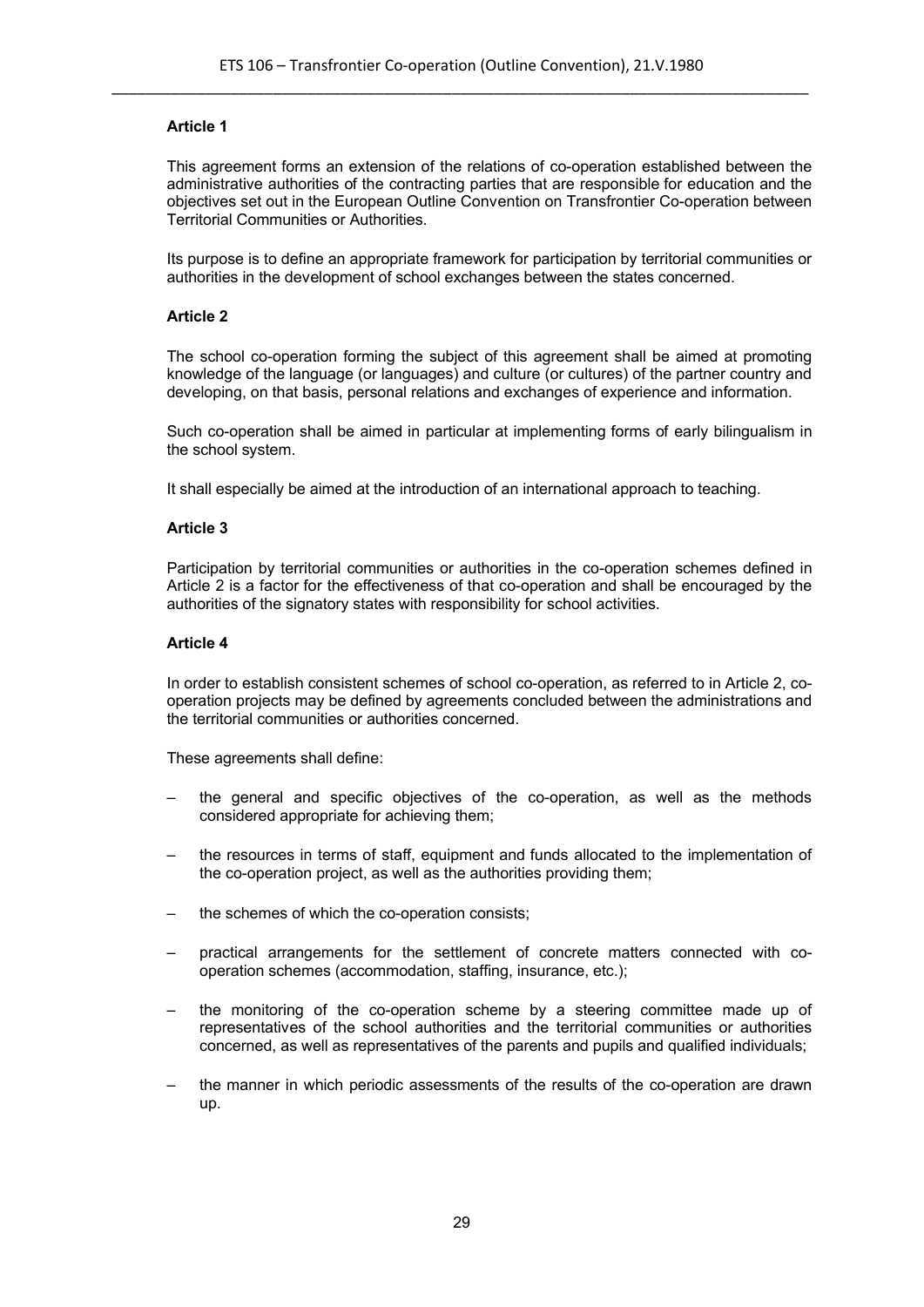On the basis of these agreements, the school authorities concerned may undertake to ensure the implementation of the co-operation schemes provided for in the agreements and, in particular, the implementation of bilingual teaching programmes and timetables.

To the extent required by the co-operation schemes, exceptions to the standard programmes and timetables may be agreed upon.

## **Article 6**

The school authorities shall be authorised to arrange exchanges of teaching staff, in order to implement the co-operation schemes. In this context, the teachers shall continue to be remunerated by the administration of origin, but shall be placed under the authority of the host administration. The agreements mentioned in Article 4 shall define conditions concerning the defrayal of specific expenses (travel, subsistence, etc.).

# **Article 7**

In the context of the co-operation agreements provided for in Article 4, specific tuition, particularly of or in the language of the partner country, may be dispensed by outside teachers, whatever their nationality.

These teachers shall be approved by the education authorities or by the committee provided for in Article 2. The agreements referred to in Article 4 shall specify the terms on which their expenses shall be covered.

# **Article 8**

A bilateral council on school co-operation shall be set up, for the purpose of monitoring the execution of this agreement. It shall be composed of representatives of the authorities signing this agreement, representatives of the territorial communities and authorities and qualified individuals chosen by the signatories. It shall meet at least once a year and shall submit a public report on the action taken in pursuance of this agreement.

## **Article 9**

In the event of damage being sustained by pupils or teachers during international school cooperation activities, the state in whose territory the damage arose shall be liable, but may take action against any liable third party, if appropriate.

## **Article 10**

This agreement has been concluded for an indefinite duration. It may be terminated by either party subject to six months' prior notice.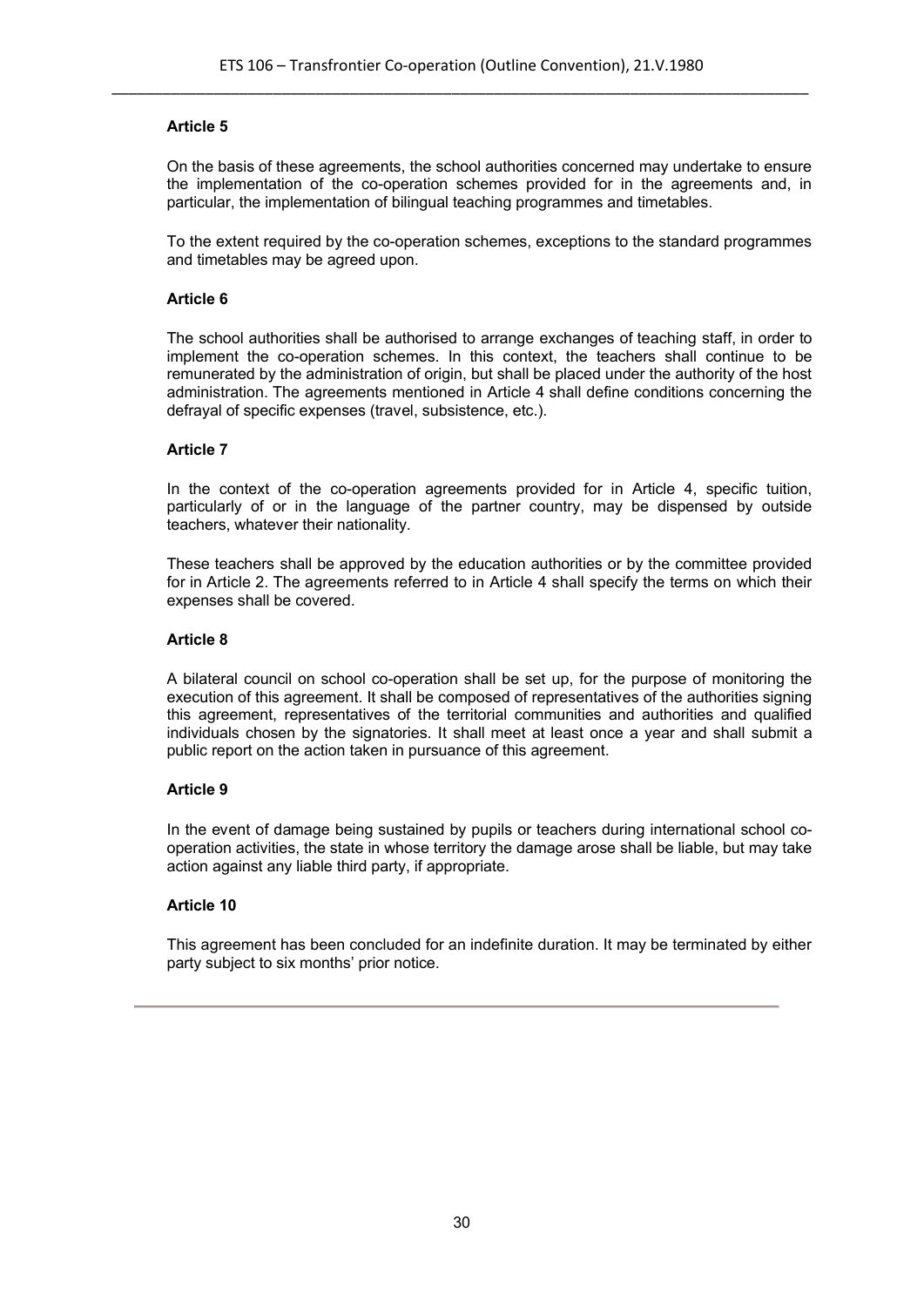#### **1.13 Model agreement on transfrontier or interterritorial co-operation concerning land use along transfrontier rivers**

The [states / regional authorities / local authorities] **(1)** of ......................................., (hereinafter: Contracting Parties) each traversed by the river ...........,

Recalling the role and achievements of the Council of Europe in fostering transfrontier cooperation between territorial communities or authorities in Europe,

Having regard to the European Outline Convention on Transfrontier Coperation between Territorial Communities or Authorities of 1980, the European Water Charter of 1968 and the European Regional/Spatial Planning Charter of 1983,

Determined to coordinate their use and management of the river ....... for the purpose of reducing negative effects on the territories traversed by the river,

Have agreed as follows:

# **Article 1 (Joint Committee)**

- 1 The Contracting Parties shall institute a joint committee (hereinafter: Joint Committee), which shall consist of one representative of each Contracting Party and hold regular meetings.
- 2 The Joint Committee shall decide on its terms of reference, its duration, its rules of procedure, the dates and the agenda of its meetings and any other matters deemed relevant by the Contracting Parties.
- 3 Decisions of the Joint Committee shall be binding upon the Joint Committee members. They shall be taken by simple majority vote of the Contracting Parties' representatives present at a meeting, each representative having one vote.
- 4 The Joint Committee shall be represented vis-a-vis any third party by the Contracting Parties jointly **(2)** .
- 5 Each Contracting Party shall cover the costs for the participation of its representative in the Joint Committee. Common costs of the Joint Committee shall be borne equally between the Contracting Parties.

*ALTERNATIVE TO ARTICLE 1*

 $\mathcal{L}$ 

# **Article 1 (Consultative Meetings)**

1 The Contracting Parties shall have regular meetings (hereinafter: Consultative Meetings) for the purpose of implementing this agreement and consulting each other on matters relevant to the use or non-use of the river .....

 $(1)$  For the purpose of this agreement, it is advisable to have the authorities participate, which have competencies in the field of regional/spatial planning, land use planning, shipping and navigation, forestry, tourism and environment concerning the territories traversed by the river in question. In accordance with the respective national laws, it can thus be necessary to have local, regional and/or central authorities of one state sign this agreement or to have higher authorities delegate the powers necessary for the participation to authorities on a lower tier of administration.

<sup>(2)</sup> The Contracting Parties may wish to create a co-operation body which has legal personality. In such a case, the Additional Protocol of 1995 to the European Outline Convention on Transfrontier Co-operation can be taken as a reference.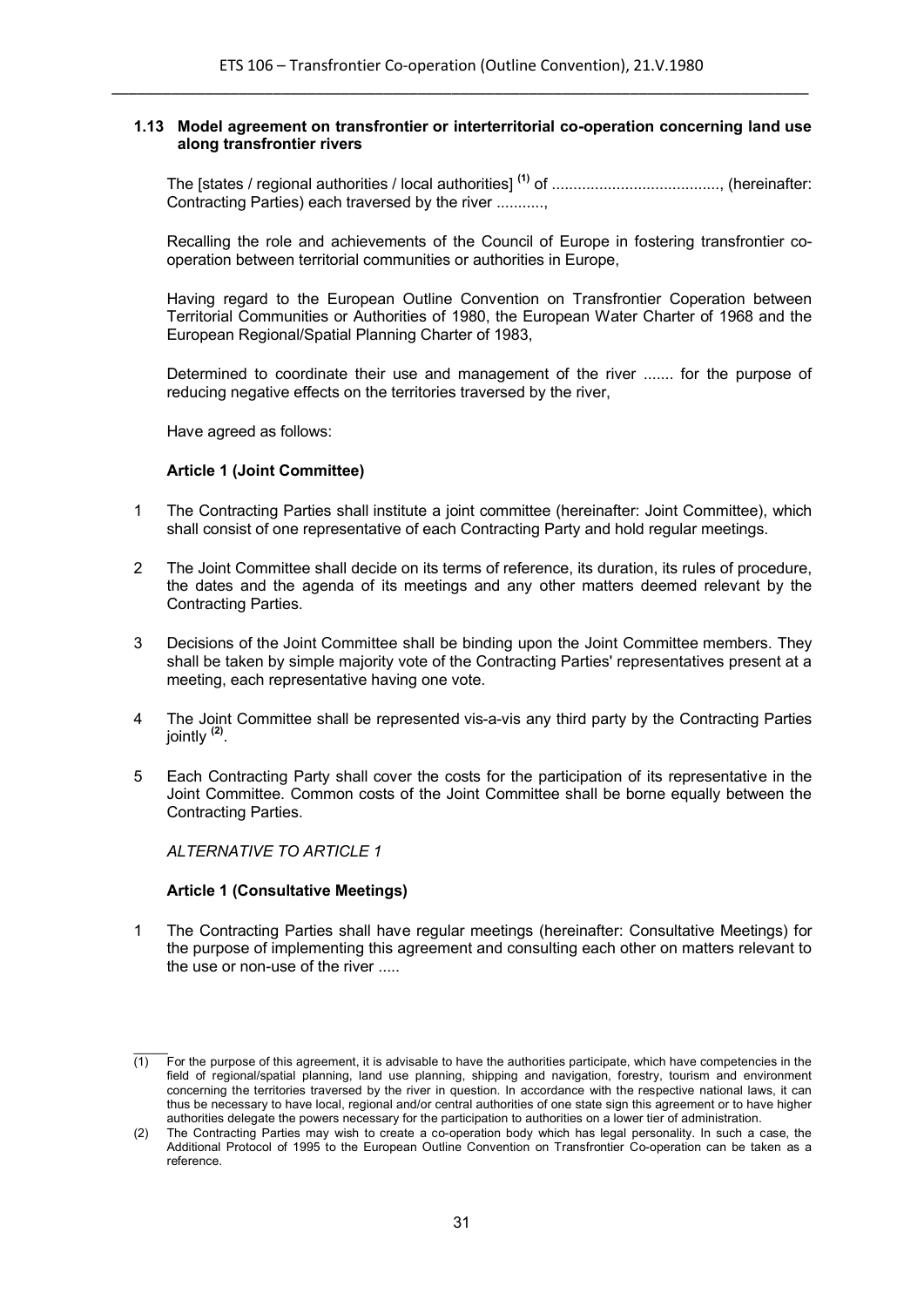- 2 The dates, the agenda and other relevant matters of the Consultative Meetings shall be decided by simple majority vote, each Contracting Party having one vote. The same applies to other decisions taken during the Consultative Meetings.
- 3 Each Contracting Party shall cover the costs for its participation. Common costs arising from the activities decided upon at the Consultative Meetings shall be borne equally.

# **Article 2 (Fields of Activity)**

- 1 The Contracting Parties shall regularly measure the water level, speed and quality of the river .....; they shall produce regularly land maps of the river, its linked waters and the surrounding area of up to ..... kilometres from the river banks **(1)**; such maps indicating the land use, the use of the river and linked waters, and the water and land quality.
- 2 The Contracting Parties shall provide [the Joint Committee / each other at the Consultative Meetings] with any information relevant to the use and management of the river ......., and especially the following:
	- a up-dated land maps of the territories specified in paragraph 1 of this Article;
	- b major planned or undertaken construction work (or such work which is in progress at the time of entry into force of this agreement), or changes in the land use, which might affect the flow of the river or linked waters, its traffic, its usability (in particular its navigability) or its water quality;
	- c the average introduction of substances into the river emanating from their territory according to direct or implied permissions granted by an authority as well as any known but unauthorised introductions;
	- d major diversions of river water.
- 3 The [Joint Committee / Contracting Parties at their Consultative Meetings] shall formulate guidelines for the use or non-use of the river ....... and the territories specified in paragraph 1 of this Article, as far as such use or non-use might affect the flow of the river or linked waters, its traffic, its usability (in particular its navigability) or its water quality. Such guidelines shall not be legally binding, but shall be taken into account by the Contracting Parties when exercising their discretion.
- 4 The [Joint Committee / Contracting Parties at their Consultative Meetings] may, after having agreed on the financial terms by unanimous vote, commission studies or undertake positive action concerning the flow of the river ......., its traffic, its usability (in particular its navigability) or its water quality. If a unanimous vote on the financial terms cannot be reached, individual Contracting Parties can agree to realize the activity in question.

## **Article 3 (Work Objectives)**

The Contracting Parties shall endeavour to support the goals of this agreement and, in particular, to comply with the following objectives **(2)**:

 $\mathcal{L}$  $\overline{(1)}$  The Contracting Parties may wish to adapt the range of the territory in question to their particular situation.

<sup>(2)</sup> These objectives are not exhaustive and the Contracting Parties may wish to amend them according to their particular situation and competencies.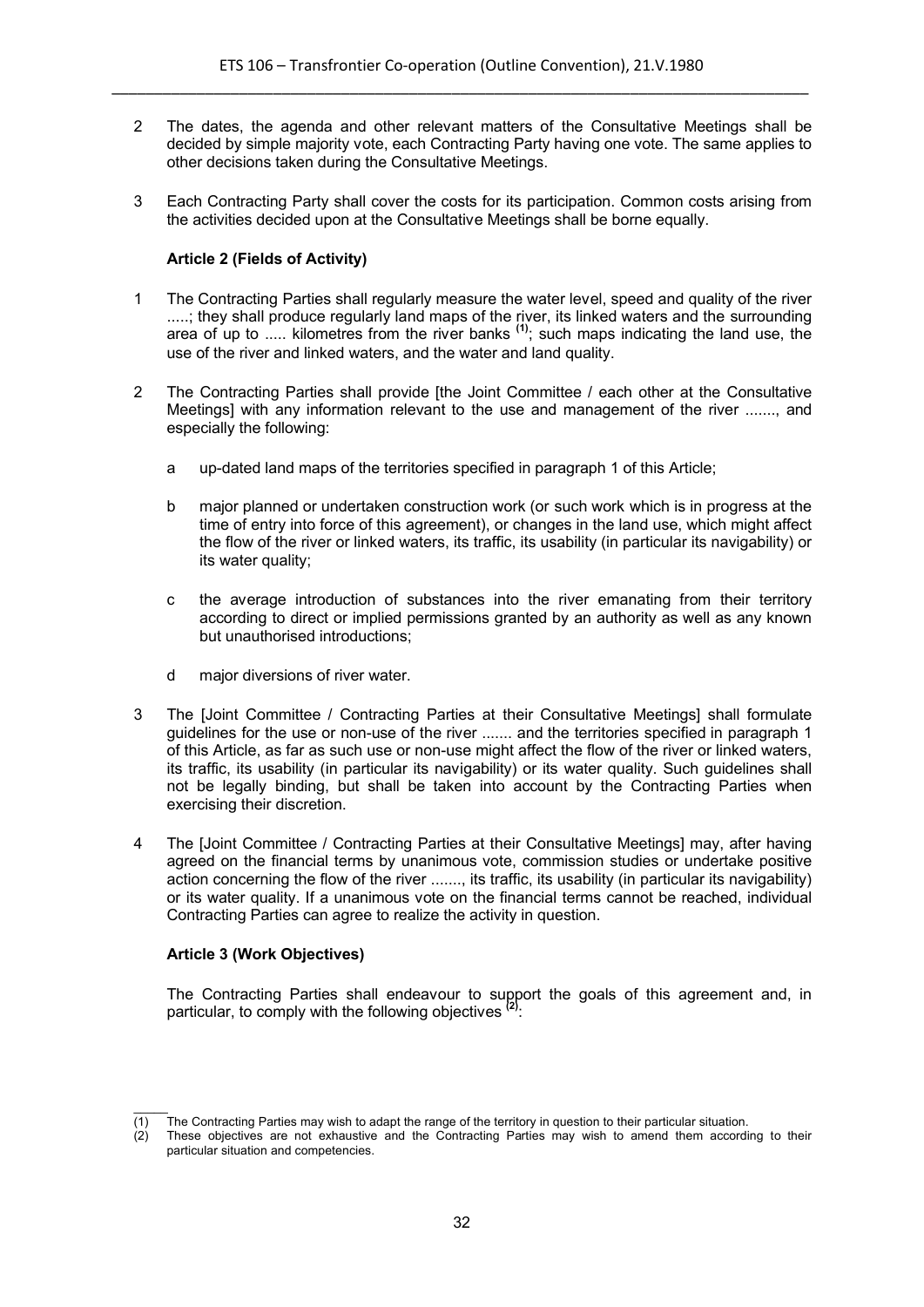- a (Anti-Flood Measures)
	- the natural flow of the river ..... and its linked waters should not be altered;
	- the speed of the water flow should not be increased, directly or indirectly;
	- meanders, natural river banks, river branches, marshlands and flood plains should be preserved or recreated;
	- commercial or private land use close to the river, possibly aggravating flood situations, should be avoided;
	- backwater installations, sluices and floodgates should be maintained or installed, where appropriate;
	- the natural seepage of rain water should be fostered;
	- mountain areas bordering the river or its linked waters should receive special attention with respect to the aforementioned objectives.
- b (Anti-Pollution Measures)
	- the introduction of toxic substances into the river ..... and its linked waters as well as the ground water should be avoided;
	- the use, especially agricultural use, of land traversed by the river or its linked waters which has negative consequences on the water quality should be avoided;
	- the transportation of dangerous cargo on the river ..... should be limited and relief measures should be set up for accidents.

# **Article 4 (Emergency Actions)**

- 1 The Contracting Parties shall immediately inform each other of any significant change or likelihood of a significant change in the flow of the river ......., its level or its water quality, if such a change is likely to threaten the inhabitants or the environment of the area referred to in Article 2, paragraph 1, or the users of the river and linked waters. For this purpose, each Contracting Party shall name a contact address to be provided with such information.
- 2 If the case referred to in paragraph 1 of this Article arises, the Contracting Parties shall convene an *ad hoc* meeting in order to decide on appropriate emergency relief measures.
- 3 Each Contracting Party shall refrain from any measures aggravating the negative effects of the above-mentioned change during the emergency.

## **Article 5 (Final Provisions)**

1 Each Contracting Party can withdraw from this agreement by written notice to the [Joint Committee / other Contracting Parties], notwithstanding the validity of any prior financial commitments. New Contracting Parties can be admitted with the consent of the existing Contracting Parties **(1)** .

 $\mathcal{L}$  $(1)$  Special requirements will apply, if the Contracting Parties choose to create a Joint Committee with legal personality under Article 1.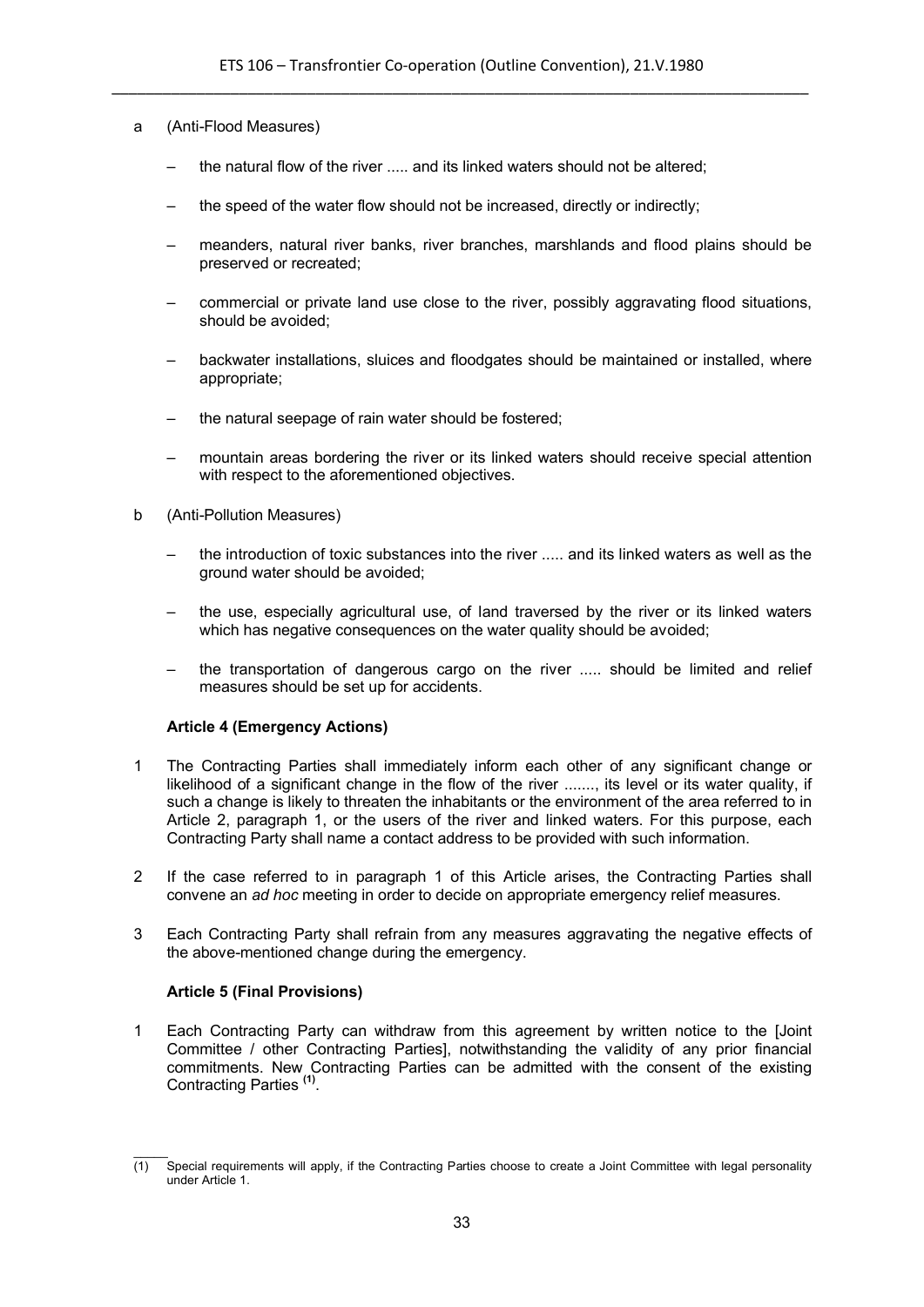- 2 Any dispute concerning or arising from this agreement shall be settled among the Contracting Parties themselves in good faith. The rights of third parties to legal recourse against individual Contracting Parties before competent courts shall not be limited.
- 3 The Contracting Parties shall inform the Secretary General of the Council of Europe of this agreement.
- 4 This agreement shall be concluded [indefinitely / for a period of ... years, renewable for subsequent terms of ... years unless cancelled by unanimous vote of the Contracting Parties before the end of a term].

Done at ......., this ....... day of ......., in ....... and ....... (languages), each text being equally authentic.

#### **1.14 Model inter-state agreement (bilateral or multilateral) on transfrontier co-operation groupings having legal personality**

#### **Article 1 – Definitions and scope**

- 1 For the purposes of this interstate agreement, the term "transfrontier co-operation" shall be understood within the meaning of Article 2 of the European Outline Convention on Transfrontier Co-operation between Territorial Communities or Authorities (hereinafter "the Outline Convention"); the term "transfrontier co-operation agreement" shall be understood within the meaning of Articles 1 and 3 of the Additional Protocol to the Outline Convention.
- 2 This agreement shall apply:
	- a in respect of Contracting Party A: to local authorities, their public law groupings or associations and ...
	- b in respect of Contracting Party B: to local authorities, their public law groupings or associations and ...
	- c ....
- 3 Each Contracting Party may, with the consent of the other Contracting Parties and in accordance with its own domestic law, designate other territorial communities or local public bodies, or other legal persons governed by public law, to which the provisions of this agreement shall apply. It shall forward this information to the Secretary General of the Council of Europe.
- 4 For the purposes of this agreement, "territorial communities or authorities" shall be the public institutions specified in paragraphs 2 and 3.

## **Article 2 – Constitution of groupings**

1 In frontier, areas, from ............... (to be specified by the Contracting Parties), territorial communities or authorities falling within the jurisdiction of the Contracting Parties may, on the conditions specified in Articles 1 and 3 of the Additional Protocol to the Outline Convention, set up public groupings for transfrontier co-operation (hereinafter "public groupings"), for the purpose of jointly discharging functions which may, under each Contracting Party's domestic law, be undertaken by public associations or groupings set up between territorial communities or authorities.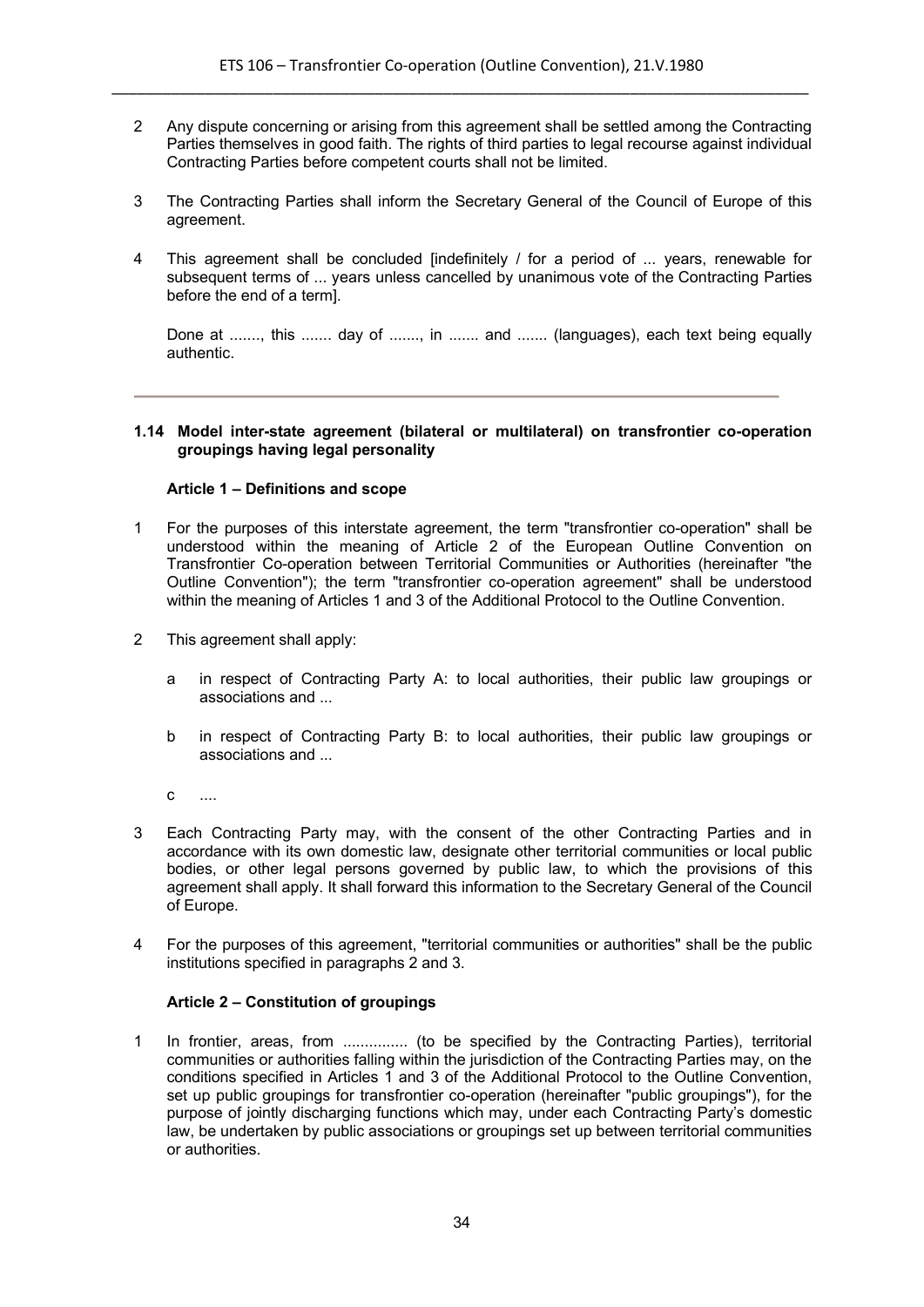2 To the extent that these territorial communities or authorities are permitted by the laws of their own states to participate in associations or groupings governed by civil or commercial law, they may also, on the conditions specified in Articles 1 and 3 of the Additional Protocol to the Outline Convention, set up private groupings for transfrontier co-operation (hereinafter "private groupings"), with a view to facilitating the joint performance of their tasks.

## **Article 3 – Personality, capacity, law applicable to public or private groupings**

- 1 The Grouping shall have a legal capacity subject to the domestic law of the Contracting Party on whose territory its headquarters is located. The transfrontier co-operation agreement setting it up shall determine whether it is a public or private law entity by making it subject, unless otherwise provided for in this agreement, to the rules which apply in that Contracting Party's legal system to one of the categories of association or grouping in which these territorial communities or authorities are permitted to participate.
- 2 The Grouping shall have legal personality. Each Contracting Party shall recognise, in accordance with its domestic law, a public or private grouping's legal personality to the extent required for performance of its tasks and realisation of its aims, from the date on which the transfrontier co-operation agreement setting it up comes into force.

# **Article 4 – Absence of profit-making**

The Grouping shall not share in any profits. The rights of its members may not be represented by negotiable securities.

## **Article 5 – Accession of territorial communities or authorities to existing groupings**

In frontier areas, territorial communities or authorities belonging to one or more Contracting Parties may participate in a public or private grouping set up in accordance with the domestic law of another Contracting Party.

## **Article 6 – Taking and supervision of decisions to participate in the Grouping**

Decisions by territorial communities or authorities to take part in setting up the Grouping or to join it shall be subject to the same procedures and supervision as those applying in the domestic law of each Contracting Party to the acts and deliberations of those territorial communities or authorities.

## **Article 7 – Participation in a Public Grouping by persons […] governed by private law**

Natural or legal persons governed by private law may co-operate in setting up a Public Grouping or may join it, provided that the domestic law of the Contracting Party in which the Grouping's headquarters is located permits this.

## **Article 8 – Statutes of the Grouping**

- 1 The territorial communities or authorities which co-operate in setting up the Grouping shall approve its Statutes. These shall be an integral part of the transfrontier co-operation agreement establishing the Grouping.
- 2 The Grouping's Statutes shall be drawn up in the language or languages prescribed by the domestic law of each of the Contracting Parties for use in the acts and deliberations of territorial communities or authorities.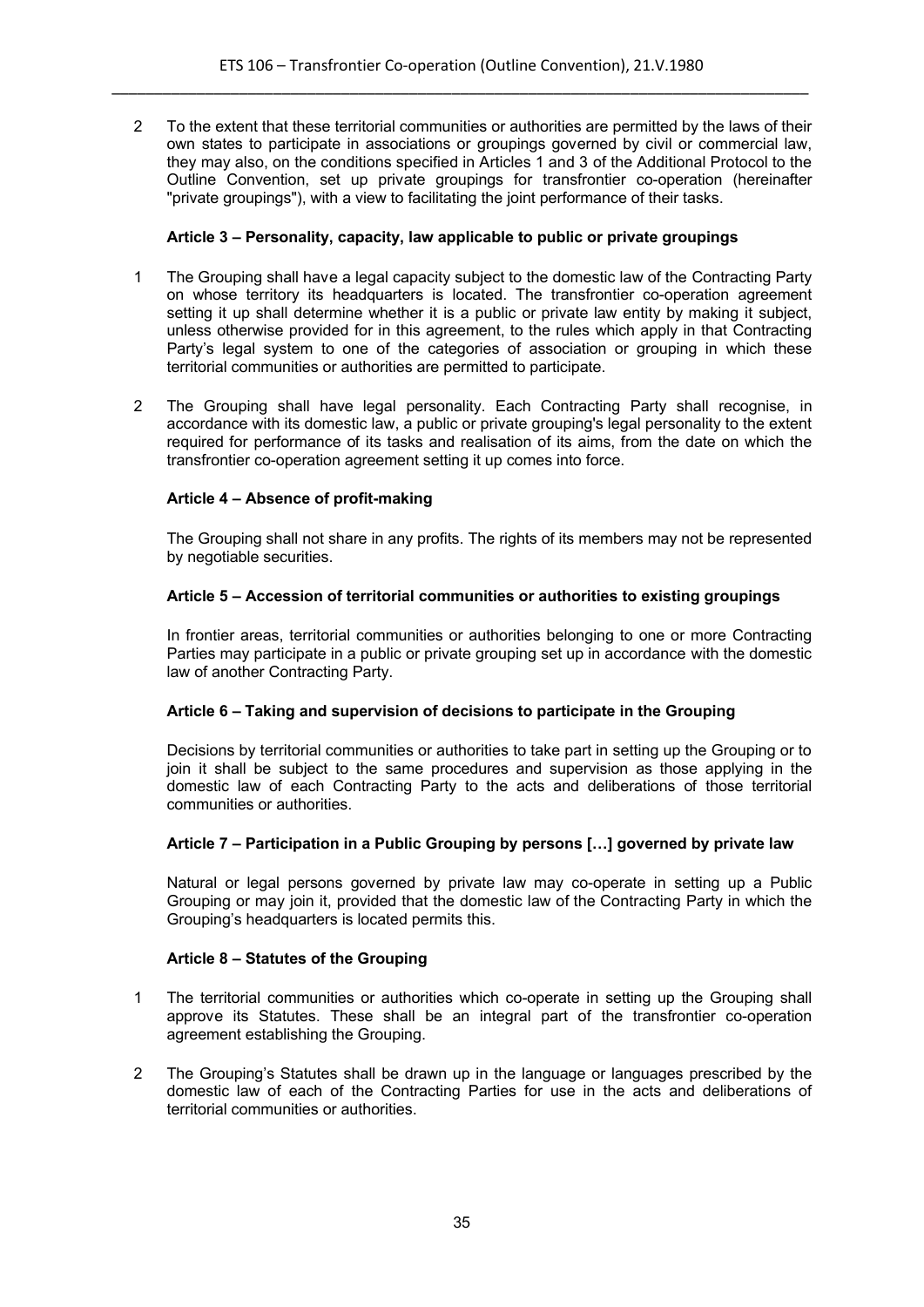# **Article 9 – Content of the Grouping's Statutes**

The Grouping's Statutes shall contain provisions, in particular, on:

- the Grouping's title, the location of its headquarters, the geographical area it covers;
- its aim, functions, competencies and powers;
- the law by which it is governed;
- the composition and powers of its statutory bodies, representation of the territorial communities or authorities which belong to it, the way in which their representatives to the statutory bodies are appointed;
- the procedure for convening meetings, their public or non-public character;
- quorums, decision-making procedures and majorities required;
- the language and form of minutes of meetings;
- the Grouping's relationships with the territorial communities or authorities which participate in it, particularly with regard to responsibility for tasks performed on their behalf;
- the Grouping's operating procedures, and particularly its staff management;
- the funding of its activities;
- the budgetary and accounting rules which apply to it;
- conditions for amendment of the Statutes, and particularly for new members and withdrawals;
- the period for which the Grouping is set up, conditions for its winding up and liquidation.

## **Article 10 – statutory bodies of the Grouping**

- 1 The statutory bodies of the Grouping shall be the General Assembly, the Board and the Chairman. The Statutes may provide for additional statutory bodies, subject to the domestic law which applies.
- 2 The General Assembly shall be the Grouping's principal statutory body. It shall provide the member territorial communities or authorities with information at regular intervals.
- 3 Each territorial community or authority participating in the Grouping shall have at least one seat in the General Assembly. The appointment and mandates of representatives of territorial communities or authorities in the General Assembly shall be governed by the domestic law of the Party to which each territorial community or authority concerned belongs. These representatives shall report regularly to the statutory bodies of the territorial community or authority which has appointed them on the way in which they have exercised their mandate.
- 4 The Board shall prepare and implement the decisions of the General Assembly.
- 5 The Chairman shall direct the work of the General Assembly and the Board; he shall represent the Grouping in matters judicial and extrajudicial.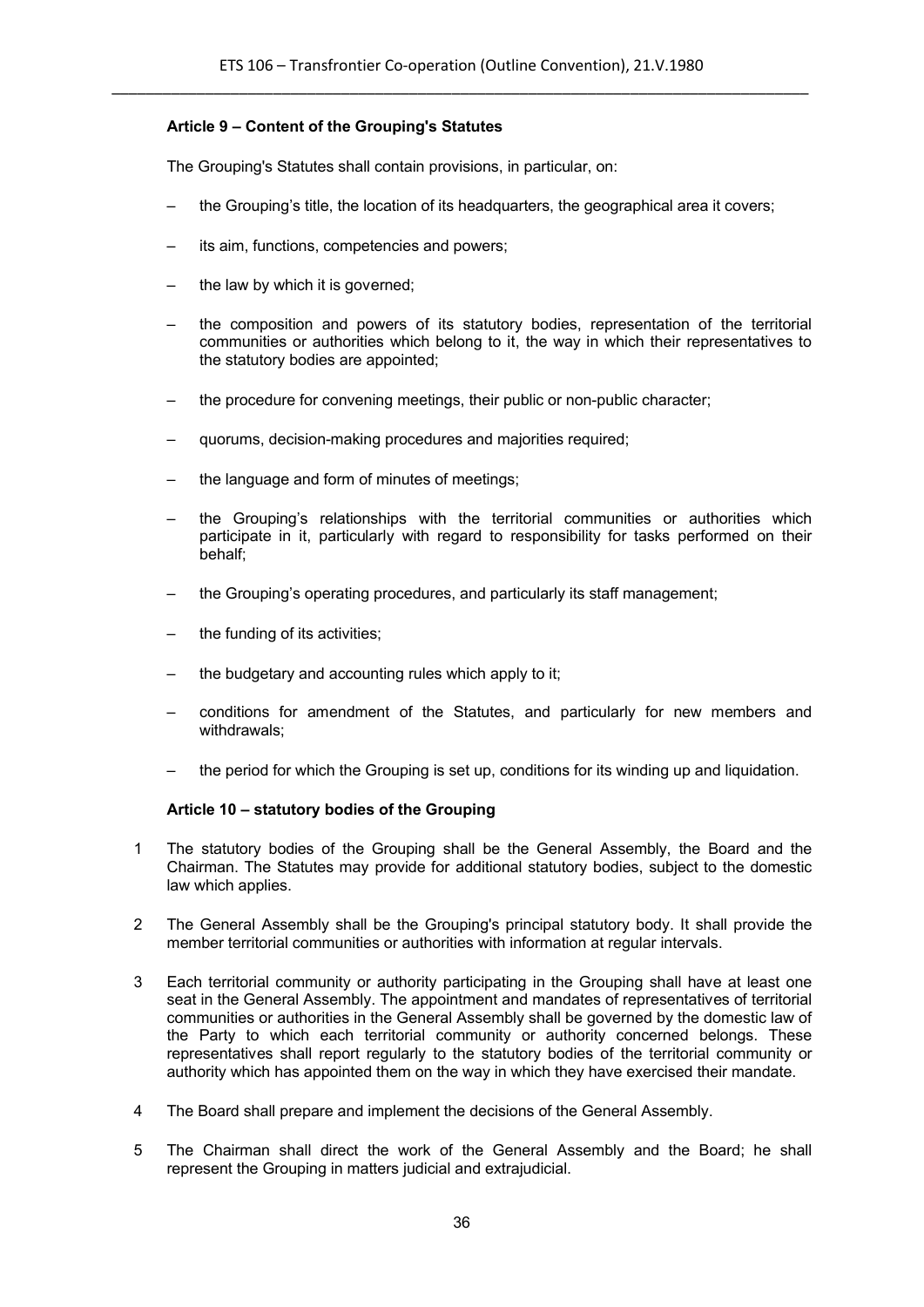## **Article 11 – Competencies and powers of the Grouping**

- 1 The Grouping shall have no authority to enact legal rules of general application (= regulations), to take decisions which may affect the rights and freedoms of individuals (= police powers) or to raise taxes.
- 2 The Grouping may not be given competencies which the territorial communities or authorities exercise as agents of their states or which have been delegated to them by those states (= devolved powers).

(Where appropriate:

- 3 The transfrontier co-operation agreement setting up the Grouping may provide in particular that the public or private grouping may perform tasks in the name of, on behalf of and on the instructions of a territorial community or authority belonging to a Contracting Party other than that whose law applies to the Grouping. In such cases, the delegation of tasks to the Grouping shall be subject to the provisions and procedures laid down in the domestic law of the two Parties concerned.
- 4 Public procurement contracts concluded by a public grouping shall be subject to the domestic law of the Party on whose territory it has its headquarters. However, in respect of procedures for advertising, calls for tender and choice of firms, territorial communities or authorities participating directly or indirectly in the funding of such operations shall indicate, in the transfrontier co-operation agreement providing for their participation, the obligations imposed on them by the law of their own countries, having regard to the nature and cost of the operation. Without prejudice to the law applying to the contract, they shall take measures enabling each of them to respect its obligations under the domestic law of the Contracting Party to which it belongs.
- 5 The territorial communities or authorities belonging to the Grouping must take the measures necessary for implementation or execution of its decisions, within the limits of the competencies conferred on them by the domestic law of the Contracting Party to which they belong.

#### **Article 12 – Funding and supervision of the Grouping**

Article 4, paragraphs 2c and 2d, and Article 6, paragraph 2, of the Additional Protocol to the Outline Convention shall apply to groupings for transfrontier co-operation set up under this interstate agreement.

#### **Article 13 – Staff of the Grouping**

- 1 Staff directly recruited by the Grouping shall be paid out of its budget.
- 2 Such staff shall be subject to the law of the Contracting Party on whose territory the Grouping's headquarters is located.

## **Article 14 – Winding up and liquidation of the Grouping**

- 1 The Grouping shall be wound up ipso facto either when the period for which it was established has expired or upon termination of the activity which it aimed to achieve. It may also be wound up by unanimous decision of its members.
- 2 The terms governing its liquidation shall protect the rights of third parties.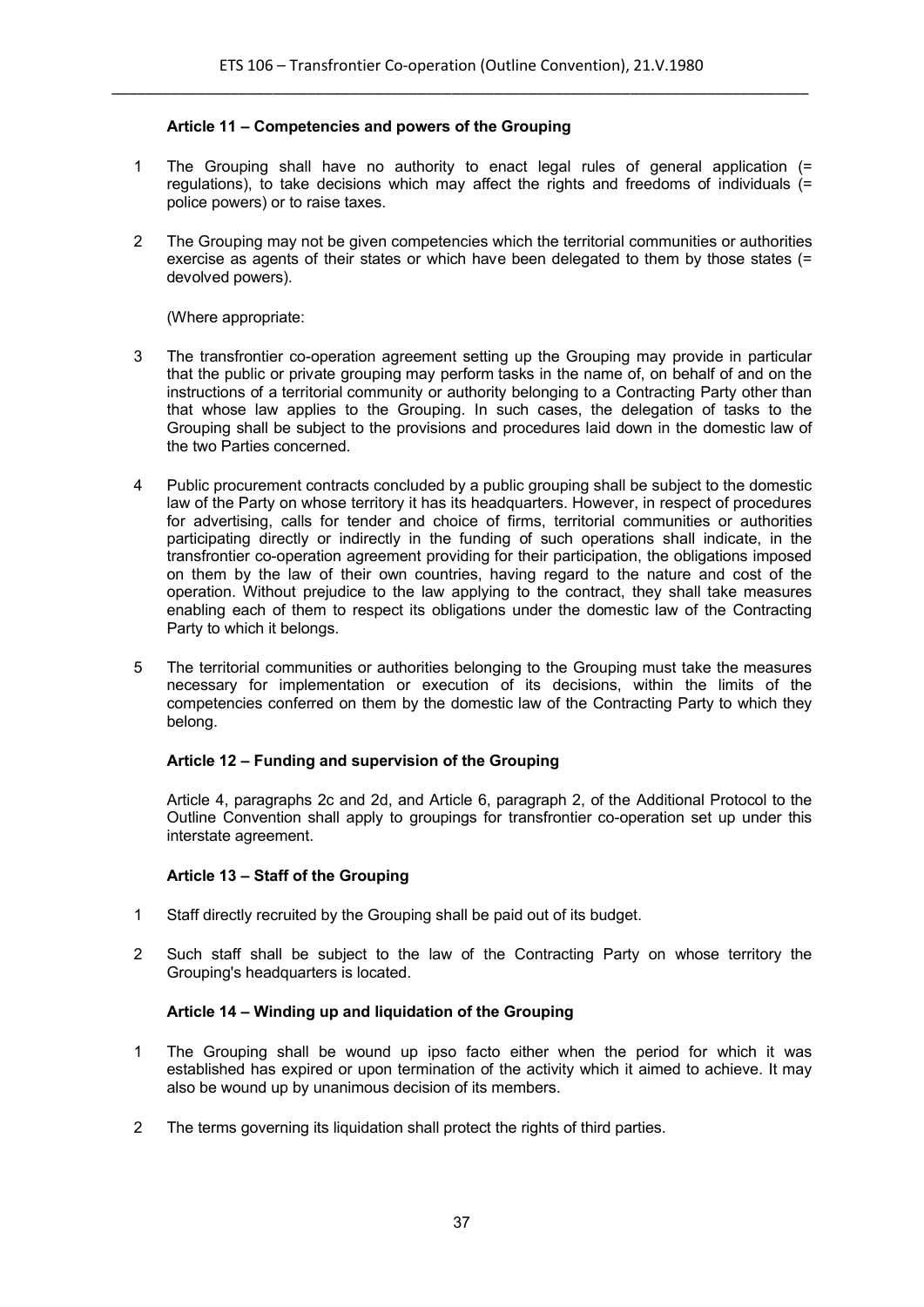## **Article 15 – Nullity of the Grouping**

Transfrontier co-operation agreements setting up groupings and establishing their Statutes shall be null and void if they are in breach of the provisions of this interstate agreement. They shall be so declared in accordance with the domestic law of the Contracting Party concerned, and the other Parties notified forthwith.

## **Article 16 – Disputes**

- 1 In the event of a dispute between the Grouping and one or more of its members concerning its functioning, jurisdiction shall be determined by the domestic law of the Contracting Party on whose territory the defendant's headquarters is located.
- 2 When tasks incumbent on territorial communities or authorities belonging to the Grouping are delegated to it, third parties shall retain vis-à-vis those territorial communities or authorities all the rights, actions and legal remedies which they would enjoy if the latter had themselves performed those tasks.
- 3 All other disputes arising from the functioning of a public or private grouping shall be referred to the courts having jurisdiction under the domestic law of any Contracting Party or under an international agreement.

#### **Final article**

The provisions of this agreement shall derogate from the domestic law of each Contracting Party only to the strict extent that they are incompatible with it.

#### **Appendix – Explanatory Note concerning the model interstate agreement and the model statutes on transfrontier co-operation groupings having legal personality**

#### **I General considerations**

1 Article 3 of the Additional Protocol to the European Outline Convention of 21 May 1980 on Transfrontier Co-operation between Territorial Communities or Authorities provides for the creation of a (local) transfrontier co-operation body. This body may have legal personality and may be of a public or private law nature, depending on the case.

A number of difficulties were encountered in the preparation of model statutes for such a transfrontier co-operation body. The first was a possible broadening of the basis of the statutes in international law (no. 2); the second was whether the body in question should be of a public or private law nature (no. 3). The third problem was deciding whether it was necessary to prepare draft statutes which would also be suitable for bodies without legal personality (no. 4). A fourth issue concerned legal arrangements for setting up transfrontier co-operation bodies (no. 5). The fifth difficulty was deciding which domestic legal rules would apply (no. 6). Lastly, a decision had to be made about certain substantive provisions concerning the body's organisation, powers and operation (no. 8).

2 **Respective roles of international and domestic law vis-à-vis statutes.** Article 3 of the Additional Protocol to the European Outline Convention did not seem to provide an adequate basis for the model statutes of a (local) transfrontier co-operation body. It was necessary for the statutes to refer to one or more national legislation(s) in connection with such questions as the body's particular rights under public law, the working and pension regulations for its staff, and the tax regulations governing the body and its staff. In fact, the Protocol itself refers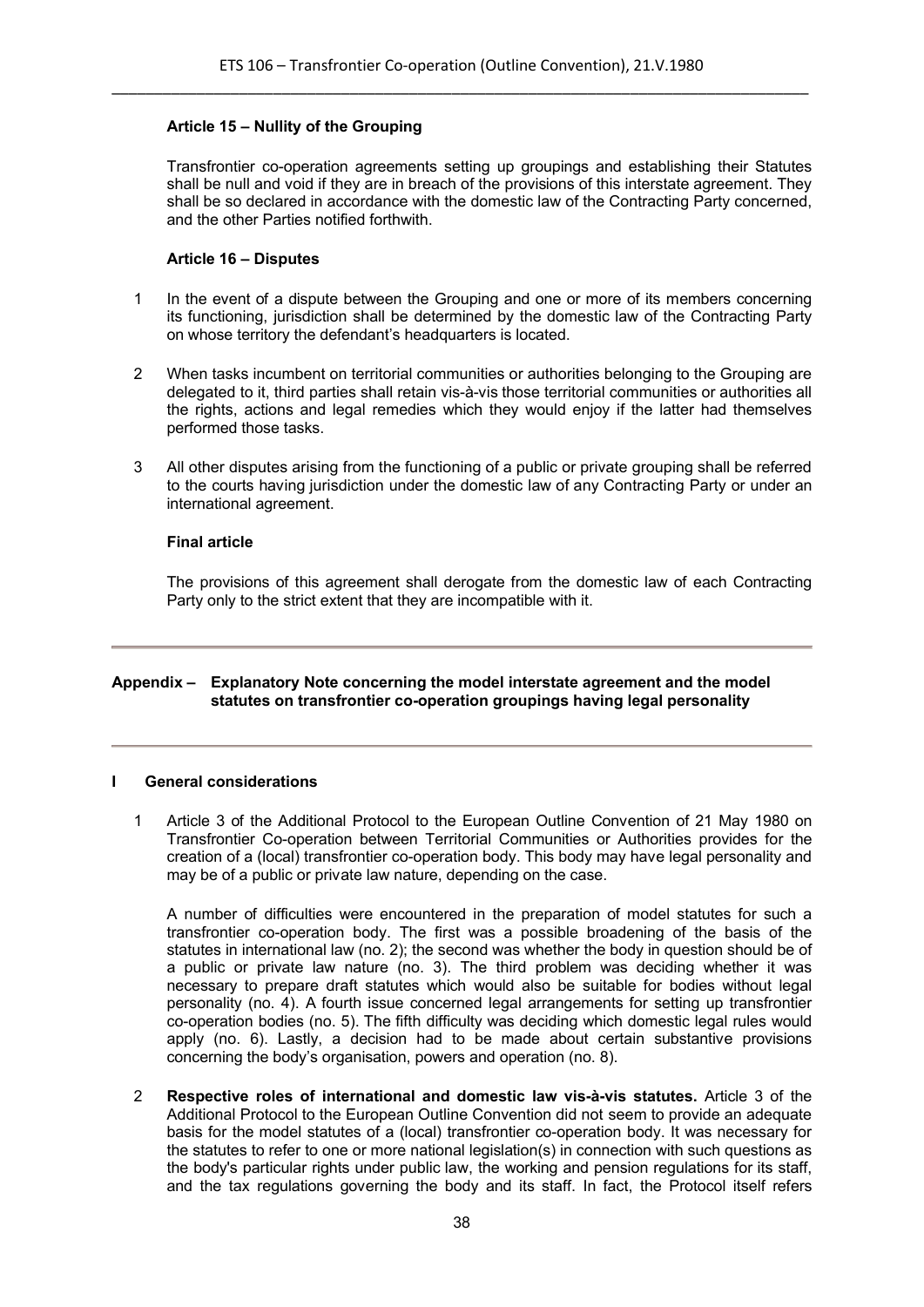explicitly to one or more national legal systems, that of the State in which the body is established and those of all the States concerned, in connection with the legal personality, decisions and supervision of the body.

Given that the application of national laws could not be completely excluded, the question which arose was whether the body's statutes could be drawn up with virtually exclusive reference to one or more domestic legal systems or whether, on the contrary, Article 3 of the Additional Protocol should be complemented with a model interstate agreement (based on model 1.5 as appended to the Outline Convention) regulating the extent of the applicability of the domestic legislation of one or more of the States involved (applicability on principle or subsidiary reference).

The second alternative was taken on board. A model interstate agreement was prepared (see Part II) to provide member States with a draft instrument offering a legal framework for the setting up of transfrontier co-operation groupings between territorial communities or authorities, laying down the basic principles of their legal systems and otherwise referring to domestic legislation(s). In this way, the draft treaty completes the Additional Protocol without contradicting it. It also respects the domestic legal systems, departing from them strictly only in the case of incompatibility (see the final articles of the draft interstate agreement). It forms the frame of reference within which the model statutes were drawn up (see Part III).

3 **Public or private status of the transfrontier co-operation body.** Such status can only be legally established by comparison with the categories of associations or foundations falling under the domestic law of each State concerned. The Statutes of a transfrontier co-operation body cannot possibly grant it public powers or public law status without referring to a form of public law body established either under a treaty or by a national law.

It is claimed that the advantage of public law transfrontier co-operation over private law cooperation is that the former guarantees a structured organisation, more efficient public services stronger democratic control.

In comparing the rules used for a public law body with those which might be applied to a private law body, it was noted, however, that the only variations in legal regulations concerned the conditions for setting up the body (Part II, Articles 2 and 7), the participation of legal persons governed by private law to a public body (loc. cit. Article 7) and the conclusion of public contracts (loc. cit., Article 11, paragraph 4). A single model interstate agreement was then drawn up covering all transfrontier bodies – public and private – with legal personality under the domestic legal system.

- 4 **Joint bodies devoid of legal personality.** Should the existence of working communities or co-ordination groupings be formalised by making them subject to specific rules? As such groupings could already be set up on a wholly informal basis, it was decided that detailed regulations would simply make this harder and in any case serve no purpose, since it would be difficult to monitor compliance and punish violations. This is why, on reflection, it was decided not to draw up any model statutes for such bodies. Nevertheless, it must be pointed out that certain conditions may be imposed on the setting-up of a body devoid of legal personality, which can be summarised as follows:
	- 1 In frontier areas, territorial communities or authorities within the jurisdiction of the Contracting Parties might, on the conditions specified in Articles 1 and 3 of the Additional Protocol to the Outline Convention, set up joint transfrontier co-operation bodies, without legal personality, to exchange information, study questions of common interest, make proposals on co-operation to their member territorial communities or authorities, and agree to take the necessary action to implement the solutions envisaged.
	- 2 The transfrontier co-operation agreement which would set up a joint body without legal personality should contain provisions on: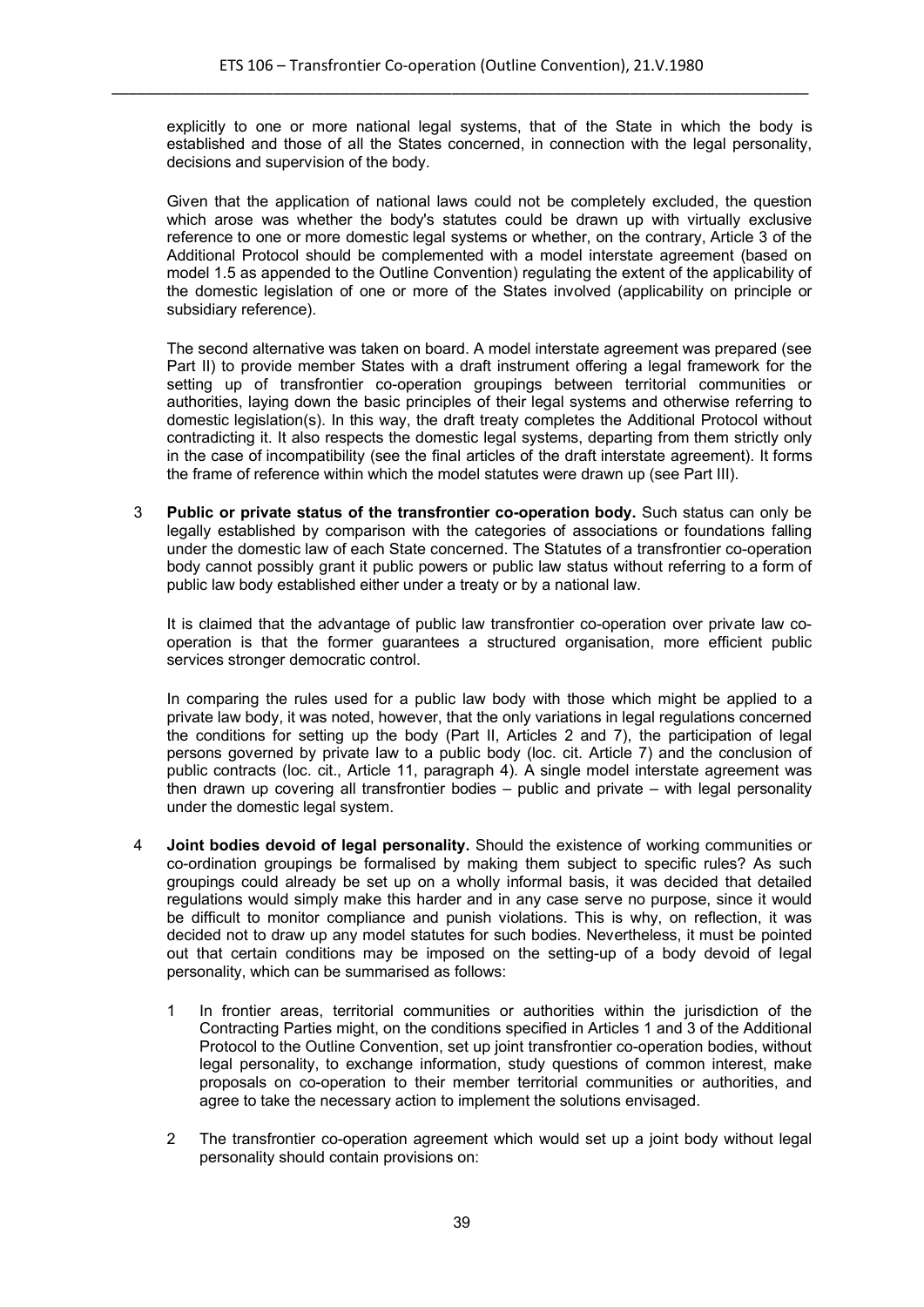- the areas in which the body is to be active:
- the establishment and functioning of the body;
- the period for which it is set up;
- the body's financing and supervision:
- the domestic law of one of the Contracting Parties, to which it is to be subject.
- 3 Joint bodies for transfrontier co-operation might not adopt decisions which are binding on their members or third parties, unless their member territorial communities or authorities had given them authority to do this. In such cases, third parties should retain vis-à-vis the territorial communities or authorities all the rights, actions and legal remedies which they would enjoy if the decisions had been taken by the territorial communities or authorities themselves.

The wording of this article is based on Article 9 of the agreement concluded in Karlsruhe on 23 January 1996 and Article 7 of the Franco-Spanish Treaty signed in Bayonne on 10 March 1995, subject to the possibility of this joint body being delegated power to adopt decisions binding upon its members or third persons. See Section 10 below.

5 **Legal procedures for setting up transfrontier co-operation bodies.** Several western European countries wishing to strengthen the legal framework provided by the European Outline Convention with bilateral or multilateral agreements facilitating its implementation, particularly in order to enable territorial communities or authorities to join transfrontier cooperation societies, associations, groupings or federations. These agreements generally stipulate that a transfrontier co-operation agreement within the meaning of Articles 1 and 3 of the Additional Protocol to the Outline Convention must be concluded before setting up a local transfrontier co-operation body.

This is the method proposed to be use not only for the setting up of a transfrontier body in accordance with Article 3 of the Additional Protocol but also for the drafting of its Statutes. The latter will therefore be an integral part of the agreement setting up the body.

This being the case, consideration of procedures for setting up bodies with legal personality leads us to identify three different hypotheses which are usually covered by such international agreements.

The first hypothesis is to allow foreign territorial communities or authorities to participate in a body holding the status of a legal entity within a given national system. In this case it is immaterial whether the legislation in question explicitly or implicitly provides for participation by foreign territorial communities or authorities.

The second formula, the so-called "Franco-German" one, allows territorial communities or authorities from different States to set up a transfrontier grouping, provided the latter enters into a legal category existing in one of the national legal systems. The legal system in question is that of the State in which the body is based (see Section 6 below).

The third hypothesis involves setting up public law transfrontier bodies. It permits public transfrontier groupings to be set up for the joint performance of tasks which, under the domestic law of each State concerned, can be carried out by public groupings made up of territorial communities and authorities from the same State. In this case, recourse is had to national categories of public bodies, for which equivalents are found in the domestic law of the other States concerned.

All three hypotheses are reconcilable with Articles 3, 4 and 5 of the Additional Protocol.

A combination of hypotheses 2 and 3 was chosen. This option is set out in Article 2 of the model interstate agreement (see Part II).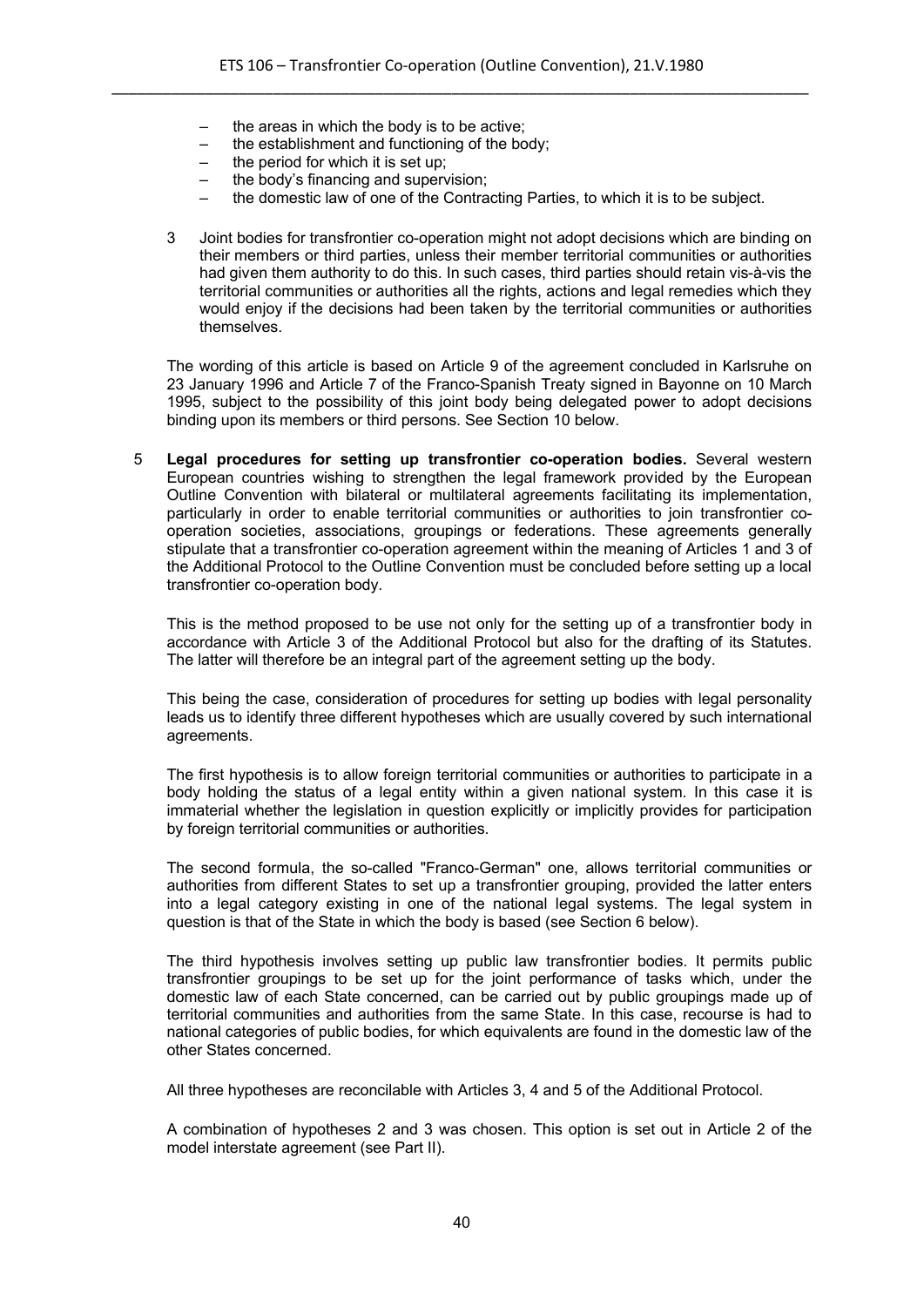6 **Law applicable to the transfrontier co-operation body.** In the system set out in Article 4 of the Additional Protocol to the European Outline Convention, as in most international conventions on transfrontier co-operation in western Europe, the legal system governing local transfrontier co-operation bodies with legal personality and, more generally, the domestic legal system to which it is subject, are those of the State in which its headquarters is based, subject to any exemptions provided for in the aforementioned treaties.

On the other hand, in the system set out in Article 5 of the Additional Protocol, the statutes of a transfrontier body must comply with the domestic law of all the States to which the territorial communities or authorities founding the body belong; thus, the decisions taken by the body have the same value within each State's legal system as if they had been taken by the founding territorial communities or authorities.

The principle that the statutes of the body shall not be in conflict with the law of any of the States concerned implies that these statutes shall constitute the biggest common denominator between the legal requirements of these States. When the requirements imposed by the domestic laws are of a different strictness, it is therefore appropriate to apply the most severe legal system in order to comply with the rules in force in the States concerned.

This approach, which is inspired by the Benelux Convention of 16 September 1986, only concerns public law bodies. Moreover, it is only practicable in countries with fairly similar legislative provisions on the statutes of associations or groupings of territorial communities or authorities.

For these two reasons, it was preferable to keep the system set out in Article 4 of the Additional Protocol, in the draft model interstate agreement (see Part II). The law of the State in which the body's headquarters is based will determine not only the rules applicable to the transfrontier body, its legal personality, its decisions and the authority responsible for supervising it, but also the rules which the latter authority must apply to such supervision, the tax and social regulations governing the body and its staff, the rules on public contracts, etc.

- 7 **Legal form of the transfrontier co-operation body.** If the law of the State in which the local transfrontier body's headquarters is based is applicable to the said body, it also applies to the overall category to which it belongs. It may have the status of an association or foundation and take the form, for instance, of a private non-profit-making association, a public law association, a public establishment, an inter-municipal syndicate, a commercial society, a "consorcio", a "consorzio", a "Zweckverband" or an "openbaar lichaam". Since such a body will embrace several territorial communities or authorities, the title transfrontier co-operation "grouping" (groupement) was preferred to transfrontier co-operation "body" (organisme). Consequently, it is proposed to christen the new legal entity as follows: "Transfrontier Cooperation Grouping". This title was adopted for the model interstate agreement (see Part II) and for the model statutes for a transfrontier co-operation body (see Part III) within the meaning of Articles 3 of the Additional Protocol to the Outline Convention.
- 8 **Substantives rules on the transfrontier co-operation body.** A number of choices have had to be made on some fundamental provisions of the statutes of the Transfrontier Co-operation Grouping (hereinafter referred to as the "Grouping"):
	- a The Grouping should be non-profit-making.
	- b Natural or legal persons governed by private law may join a Public Grouping provided that it is not in contradiction with the law of the State where the headquarters is located.
	- c The main organs of the Grouping are its General Assembly, Board and Chairman.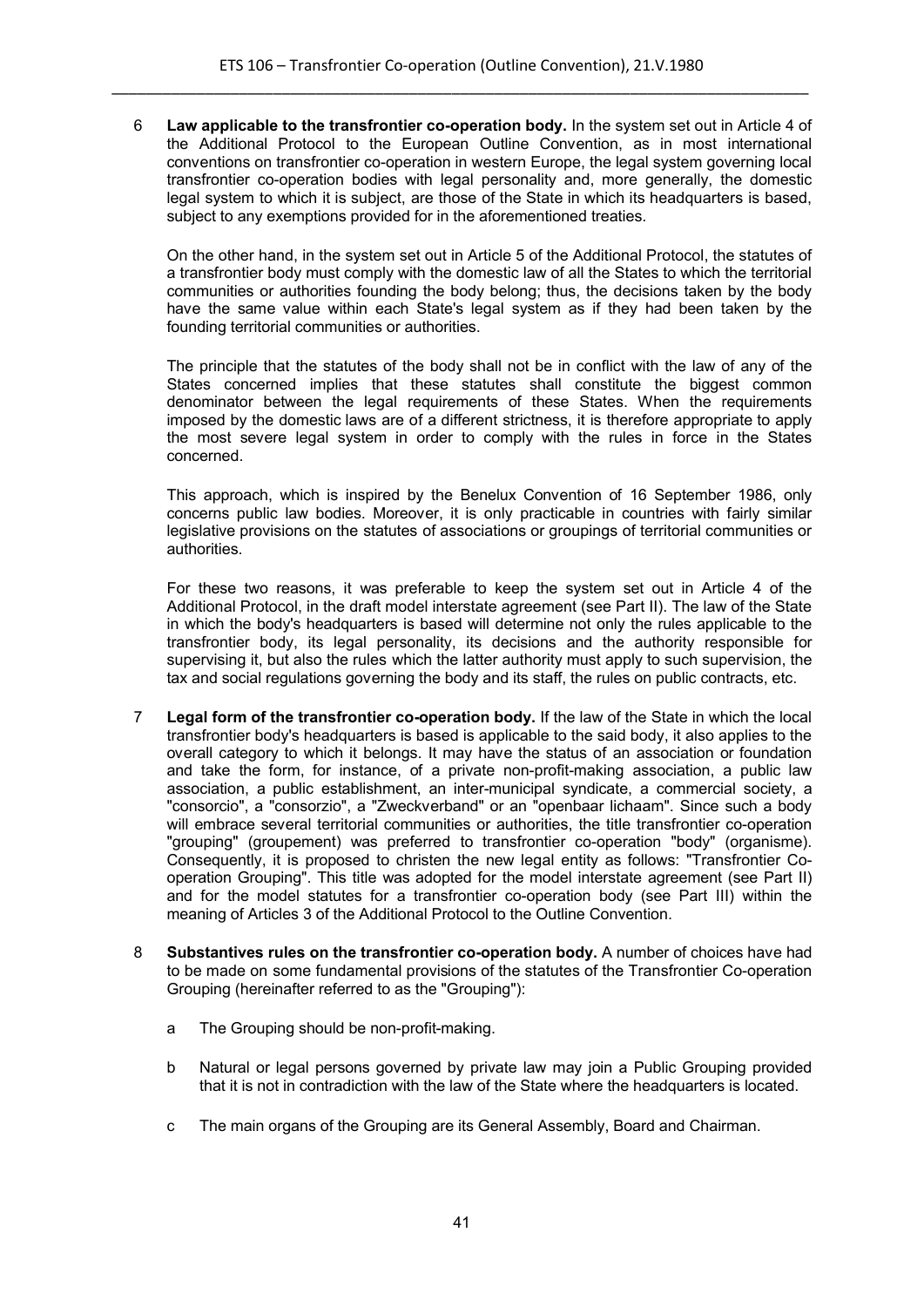- d The Grouping may not be endowed with powers which are exercised by the territorial communities or authorities as agents of the State to which they belong or under powers delegated by such State.
- e The Grouping may not have regulatory, police or tax-raising powers.
- f Disputes between the Grouping and any of its members shall be judged by the courts responsible for assessing the domestic law of the State in which the respondent is based; all other disputes shall be brought before the courts responsible under the domestic law of any Contracting Party or by virtue of an international agreement.
- g Delegation by territorial communities or authorities of specific tasks to a Grouping of which they are members shall be subject concurrently to the rules that are applicable in all the States to which these bodies belong; in the event of a dispute, third persons retain all the rights, actions and legal remedies against the members of the grouping which would be available to them if such members had themselves been performing these tasks.
- h Public Groupings may conclude public contracts in accordance with the domestic law of the State in which they are based.
- i The Grouping must call in independent auditors to certify its balance sheet and profit and loss account.
- 9 **Terminology.** The terms used in the model interstate agreement and statutes correspond to the terminology of the European Outline Convention and its Additional Protocol.
- 10 **Sources.** The model interstate agreement is primarily based on the following international treaties:
	- Benelux Convention on Transfrontier Co-operation between Territorial Communities or Authorities, signed in Brussels on 12 September 1986;
	- Germano-Dutch Agreement on transfrontier co-operation between territorial communities or authorities, signed in Isselburg-Anholt on 23 May 1991;
	- Franco-Spanish Treaty on transfrontier co-operation between territorial communities, signed in Bayonne on 10 March 1995;
	- Agreement on transfrontier co-operation between territorial communities and local public bodies, signed in Karlsruhe on 23 January 1996.

In drafting the model statutes, the authors particularly looked at the following international treaties, regulations, statutes and models:

- the Statutes appended to the Franco-Swiss Agreement on the construction and operation of the Basle-Mulhouse airport, signed in Bern on 4 July 1949;
- (EEC) Regulation No. 2137/85 of 25 July 1985 on the establishment of a European economic interest grouping;
- the Agreement on transfrontier co-operation between territorial communities and local public bodies, signed in Karlsruhe on 23 January 1996;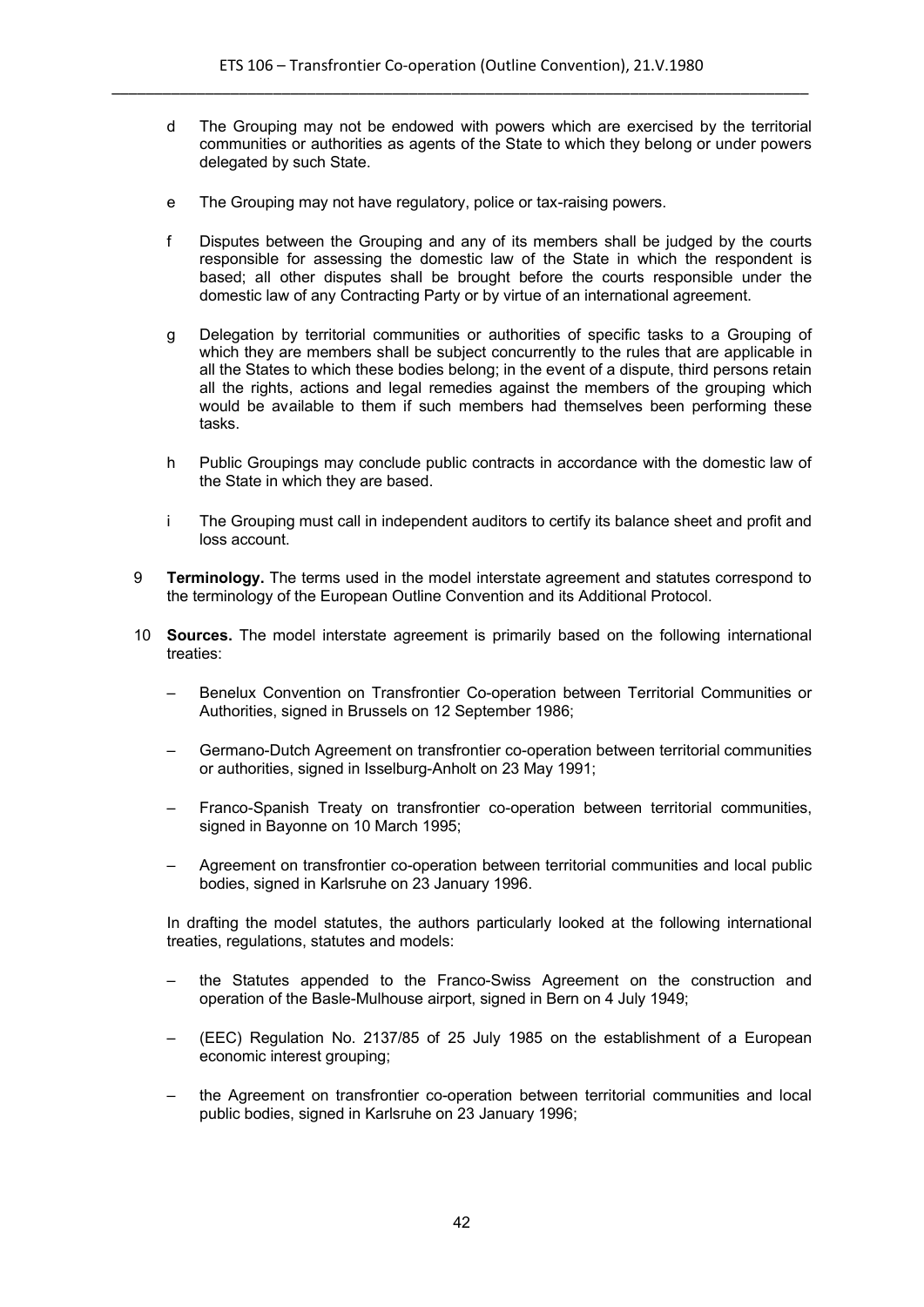- French Decree No. 93-571 of 27 March 1993 on public interest groupings set up under Section 133 of the Outline Act No. 92-125 of 6 February 1992 on the territorial administration of the Republic [French General Code of Territorial Communities, part 1, article L. 1112-2];
- French Decree No. 95-635 of 6 May 1995 on public interest groupings established to operate in the nature conservation field;
- The model statutes for transfrontier public authorities, drawn up under Article 3, paragraph 5, of the Benelux Convention on Transfrontier Co-operation between Territorial Communities and Authorities, signed in Brussels on 12 September 1986;
- The model agreement setting up a public interest grouping for inter-regional and transfrontier co-operation, appended to the French interministerial circular (interior, budget) of 16 June 1994 on public interest groupings comprising territorial communities in European Union member countries;
- The joint regulations on the Rhine-Waal Euregio.
- 11 **Drafts statutes for the transfrontier co-operation body.** The model statutes have a classic structure. Section I (Articles 1-11) covers the constitution, aims, duration and territorial scope of the Grouping. It also covers members' rights and obligations, new members, withdrawals and expulsions. Section II (Articles 12-17) lists the Grouping's resources: members' contributions to the Grouping's financing, other funding, facilities and equipment and staff. Section III (Articles 18-33) deals with the Grouping's organisation and management. It covers in turn the composition, powers and working methods of the General Assembly, the Board and the working parties. It also defines the status of the Grouping's Chairman and Director/Secretary General, and lays down rules on administrative supervision. Section IV (Articles 34-38) deals with finance. Section V (Articles 39-40) covers extension of the Grouping's duration, its winding-up and liquidation. Section VI (Articles 41-47) contains "miscellaneous provisions" on such questions as the liability of statutory bodies and officers, rules of procedure, the procedure for amending the statutes and their entry into force.

## **II Comments on the articles of the model interstate agreement**

## **Article 1**

Paragraph 2 should list the territorial communities and local public bodies to which the States intend to apply the model interstate agreement. Under paragraph 3, the scope of the agreement can be extended to newly created communities or public bodies, as well as to other public law legal entities.

# **Article 2**

Article 2 of the model interstate agreement juxtaposes the rules on setting up public law groupings with the rules on setting up private law groupings. The former type of grouping must be set up with a view to performing, in border areas, tasks which the domestic law of each country stipulates can be carried out by public groupings of local public institutions. The latter type must be allowed to participate in civil and commercial law associations or groupings in the legal systems of their respective States. In both cases, the creation of the body necessitates concluding a transfrontier co-operation agreement.

## **Article 3**

The law applicable to the Grouping is that of the State in which its headquarters is located. The regulations applicable within this State's legal system are either those governing public groupings made up of territorial communities or authorities or those governing the category of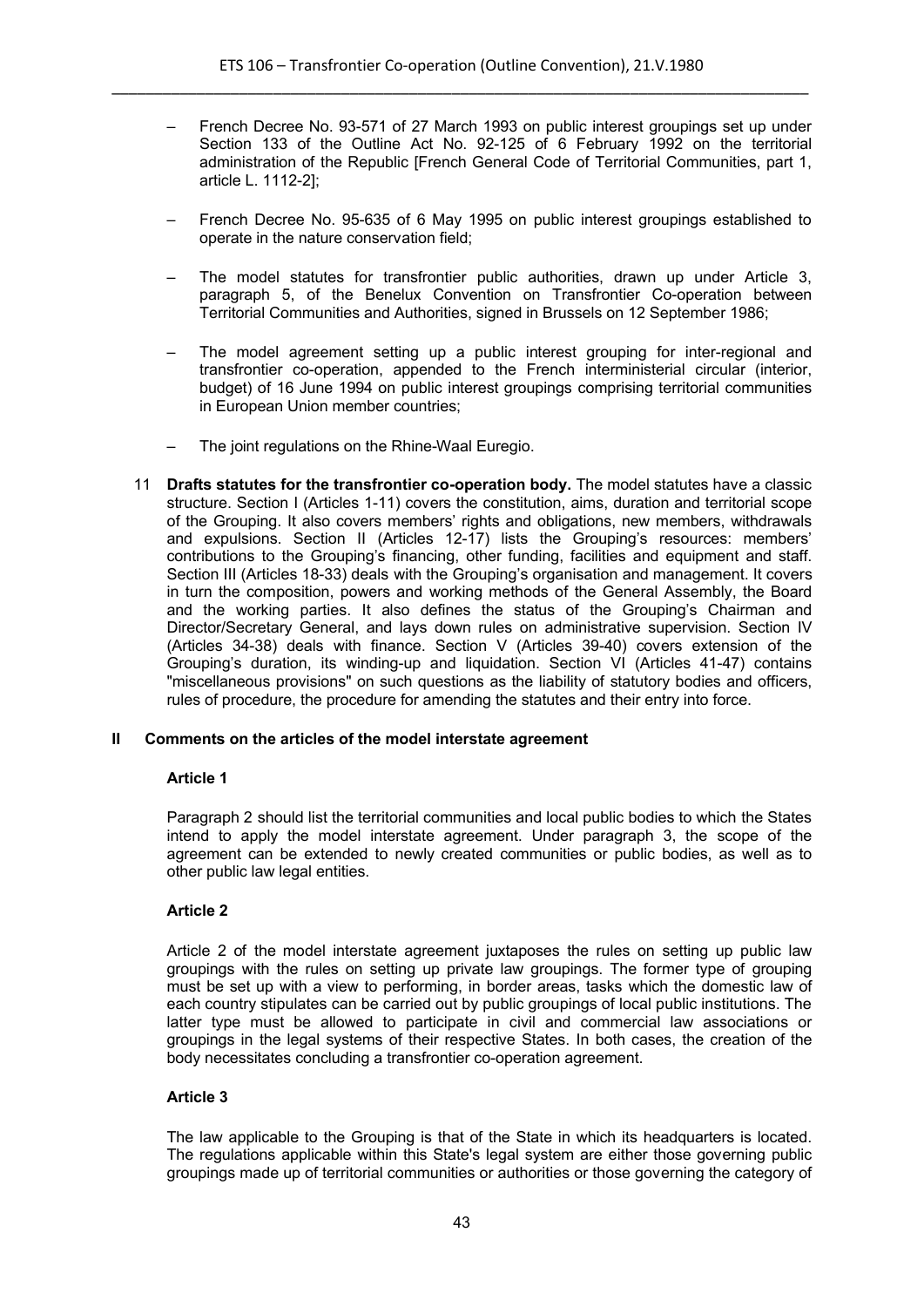private law bodies to which the territorial communities or authorities founding the Grouping wish to assign it.

Paragraph 2 is in conformity with Article 4, paragraph 1, of the Additional Protocol to the European Outline Convention.

#### **Article 4**

See in addition General Considerations concerning the model interstate agreement (n° 6 and 7).

#### **Article 5**

It was decided to specify that local public institutions were entitled to participate in a transfrontier co-operation grouping which had already been set up in accordance with another State's domestic law.

#### **Article 6**

Decisions to participate in the setting up or to join a Grouping are subject to this rule by virtue of Article 6, paragraph 1, of the Additional Protocol to the European Outline Convention.

#### **Article 7**

It was considered appropriate to allow private law entities to join a public transfrontier cooperation Grouping on the following conditions:

- public institutions in the border area must be members;
- the law of the State in which the Grouping is based must not prohibit such participation.

## **Article 8**

These provisions are based on Article 6 of the Bayonne Treaty of 10 March 1995 and Articles 8 and 12 of the Karlsruhe Agreement of 23 January 1996.

## **Article 9**

Each of the treaties mentioned in the General considerations (paragraph 10) require the Statutes of the transfrontier Grouping whose setting up it authorises to contain provisions on a series of items (name, headquarters, duties, members, tasks of the organs, arrangements for financing activities, applicable budgetary and accounting rules, accession and withdrawal of members, dissolution and liquidation, etc).

International texts have been drawn upon in Article 9 of the draft interstate agreement listing the provisions to be included in the Statutes of the future transfrontier co-operation Groupings.

Obviously, this minimum content only applies to bodies which have legal personality under the applicable domestic law. Bodies without legal personality are unaffected by it.

#### **Article 10**

These provisions are based on the Karlsruhe Agreement.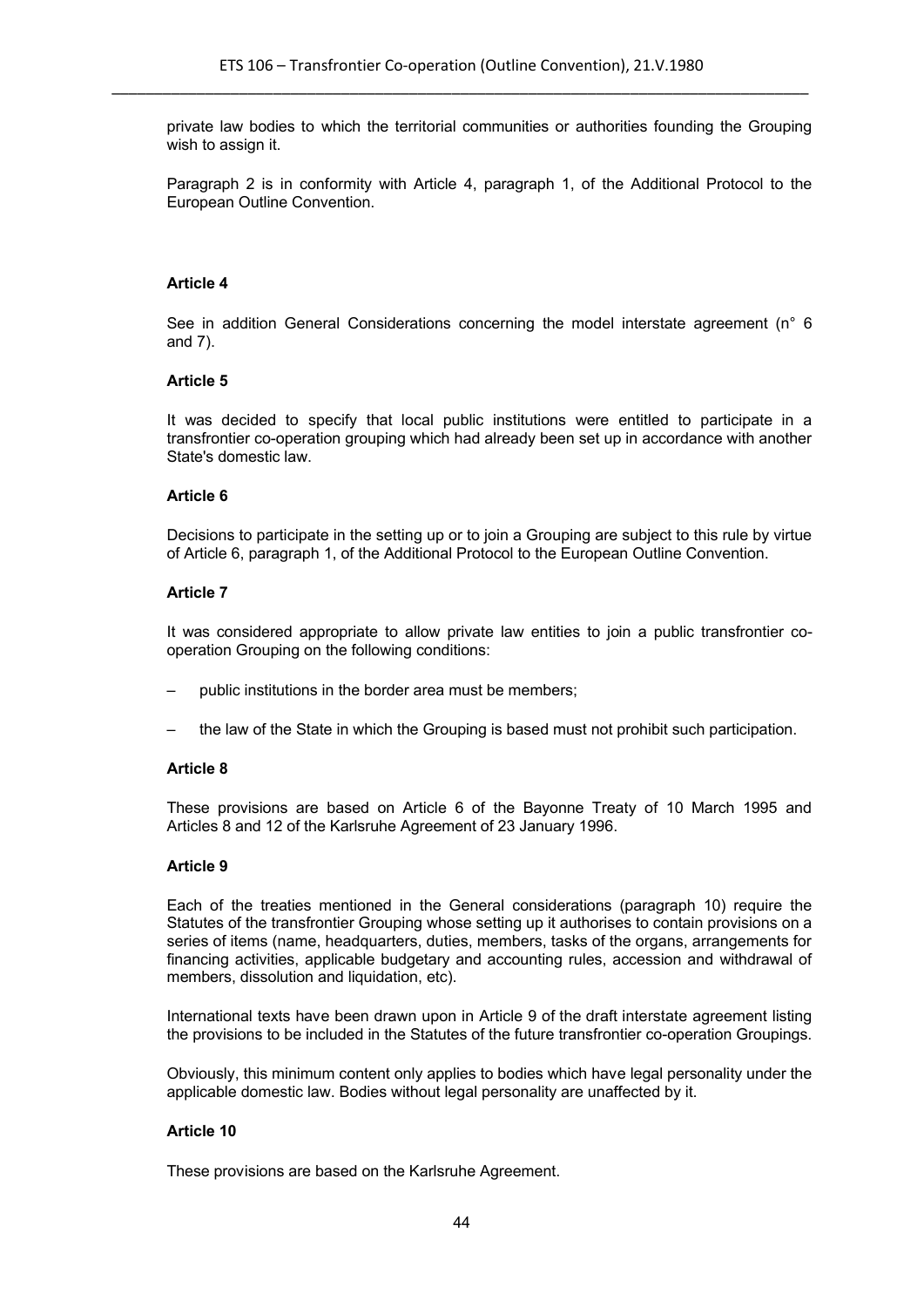Paragraph 1 corresponds to the prohibition set out in Article 4, paragraph 2 b, of the Additional Protocol to the European Outline Convention.

Paragraph 2 is based on the Bayonne Treaty and the Karlsruhe Agreement.

Paragraph 3 concerns cases where the Grouping performs work on behalf of one of its members. Exceptionally in such cases, the law of the State in which the Grouping's headquarters is located is applied concurrently with that of another State to which one of the territorial communities or authorities in the Grouping belongs. Such parallel or concurrent application occurs where the members of the Grouping are directly or indirectly contributing to the financing of public contracts (paragraph 4).

Lastly, paragraph 5 stipulates that the members of the Grouping must always ensure the implementation or enforcement of the Grouping's decisions.

#### **Article 12**

In this respect, the funding and supervision of the Grouping are governed by the provisions set out in the Additional Protocol to the European Outline Convention.

#### **Article 13**

The law of the State in which the Grouping's headquarters is located is applicable to its own specific staff.

#### **Article 14**

This provision is based on Article 15 of the Karlsruhe Agreement.

## **Article 15**

This provision is based on Article 10 of the Bayonne Treaty and Article 7, paragraph 2, of the Karlsruhe Agreement.

#### **Article 16**

These regulations are aimed, in accordance with Article 7 of the Additional Protocol to the Outline Convention, at preventing any change in the national judicial protection available to third persons before the conclusion of the interstate agreement under consideration; it can also be used to exempt territorial communities or authorities which are members of the Grouping from the jurisdiction of a foreign court.

## **III Comments on the articles of the model Statutes**

#### **Article 1**

In accordance with Article 1 of the model interstate agreement, legal persons governed by public law which are neither territorial communities nor local public bodies may co-operate in setting up the Grouping or may join it. In accordance with Article 7 of the model agreement, this also applies to persons governed by private law, provided that the domestic law of the state in which the Grouping's headquarters is located does not prohibit this. The participation of natural persons must be on an exceptional basis and be justified by the considerations relating to the public service which they supply.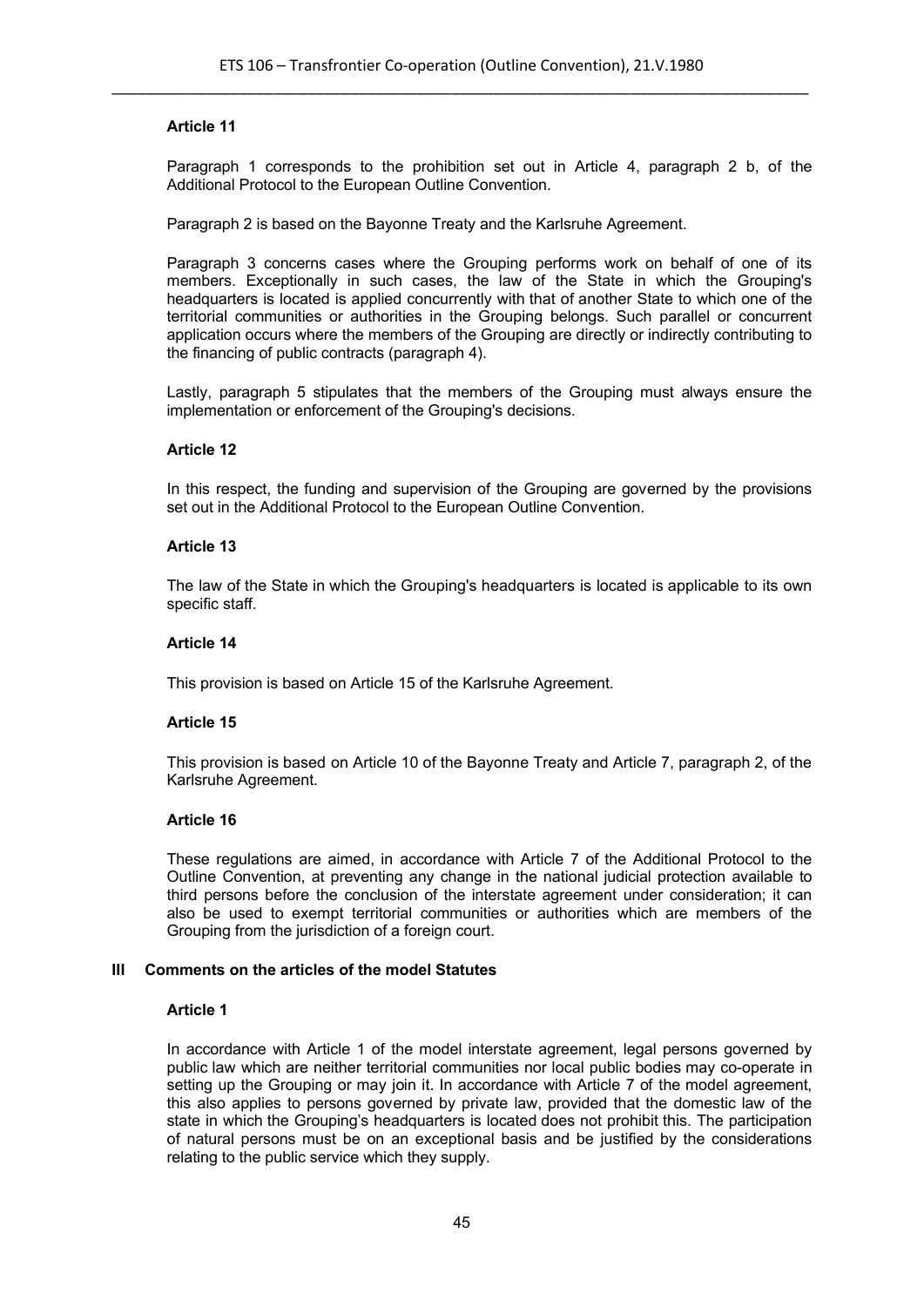In application of Article 1 of the interstate agreement, all public institutions forming part of the Grouping are considered "territorial communities or authorities". The members of the General Assembly, however, are not the legal persons belonging to the Grouping, but their representative(s).

# **Article 3**

By establishing the Grouping's headquarters on the territory of a state, the Statutes make it subject to the domestic law of that state. For this reason, it is not desirable to move the headquarters outside that national territory without amending the Statutes.

## **Article 4**

By making the Grouping subject to legislation governing one of the types of association or grouping to which territorial communities or authorities in that state may belong, the Statutes determine its public or private law status and give it a legal form provided for in the law of the state where its headquarters is located.

## **Article 5**

The date on which the Grouping acquires legal personality is determined by the competent authorities in the states to which the territorial communities or authorities belong, in accordance with Article 47 of the Statutes.

## **Article 6**

The Grouping's aims may be general or may, on the contrary, be limited to the provision or management of facilities of general interest.

Members of the Grouping may delegate certain tasks to it which are to be undertaken on their behalf.

Under Article 4 of the model interstate agreement, the Grouping may not seek to make a profit.

If the Grouping is a public law entity, it may conclude public procurement contracts, governed by the law of the state in which it has its headquarters, provided that members which participate in funding these operations comply with their obligations under the law of their own countries in respect of procedures for advertising, calls for tender and choice of firms. This is a restatement of the terms of Article 11 § 4 of the model interstate agreement.

Lastly, it is stipulated that the Grouping may have no regulatory, police or fiscal powers, in accordance with Article 11 of the interstate agreement.

## **Article 7**

If the Grouping is established for a limited period, but this may be extended on one or more occasions for a period not exceeding that for which it was originally set up (Article 39 of the Statutes).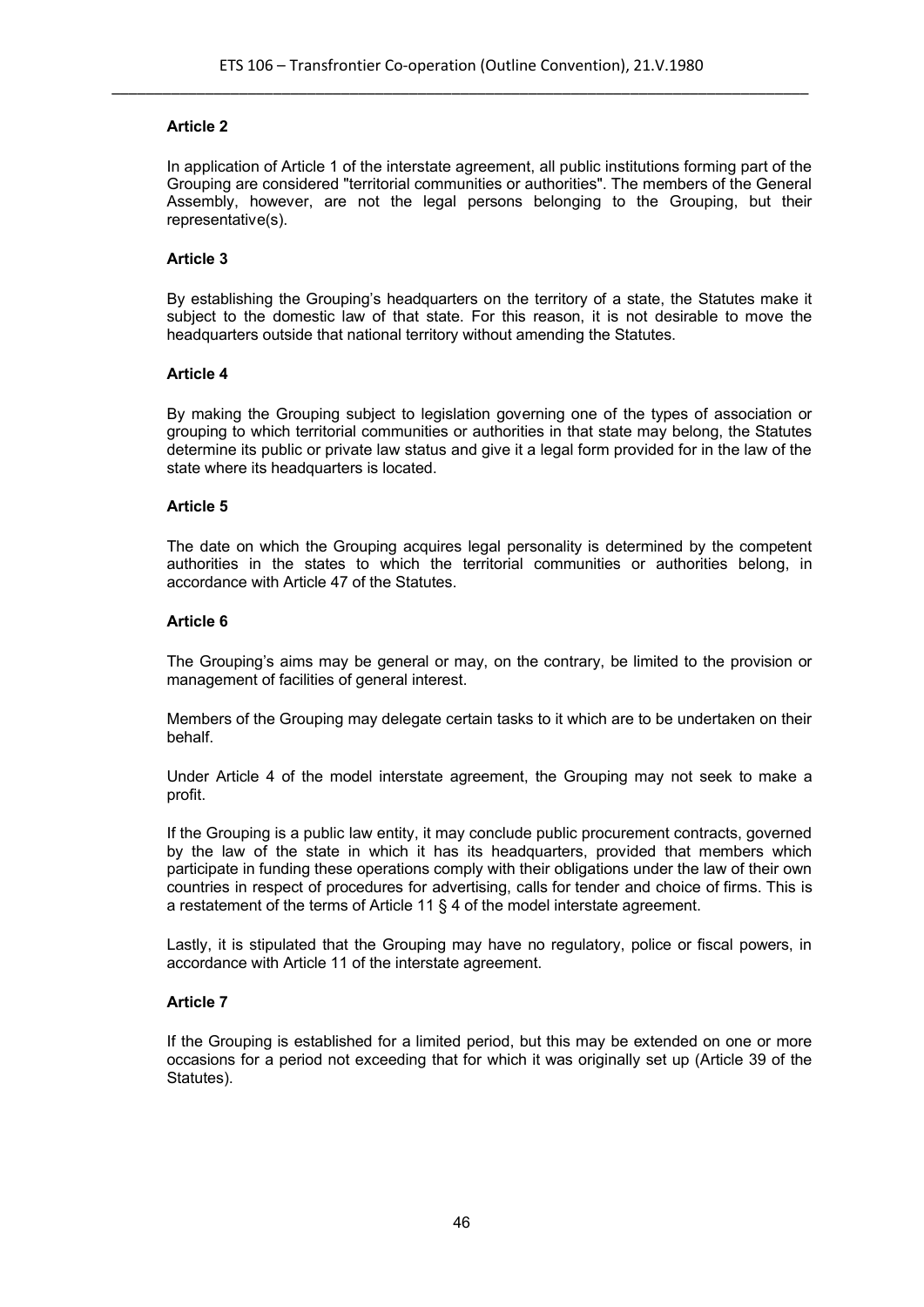The rule is that each member's representation is proportional to its statutory rights, which are themselves proportional to its contribution. There is, however, no reason why some other criterion should not be used - for example, the population of the various territorial communities or authorities (as in the case of the Rhine-Waal Euregio).

Members are liable for the Grouping's debts in proportion to their statutory rights. This also applies to their obligations towards other members or third parties. They are not jointly and severally liable.

#### **Article 9**

It did not seem expedient to lay down conditions for the accession of new members in the draft Statutes. New members' rights and obligations will be specified in an addendum to the Statutes.

#### **Article 10**

The same goes for withdrawals. Members wishing to withdraw may do so only at the end of a budget year. They will take over facilities established for their benefit and compensate the Grouping for them.

The authority responsible for supervising a territorial community or authority belonging to the Grouping may require it to withdraw (Article 32 of the Statutes).

#### **Article 11**

The same system applies to expulsions, and any member expelled must also compensate the Grouping for damage caused by its failure to meet its obligations.

## **Article 13**

Apart from members' contributions, the Grouping may levy charges and, if the law of the state in which it has its headquarters permits this, contract loans.

#### **Article 15**

Staff are never recruited on a statutory basis, they are recruited on a contractual basis.

#### **Article 17**

In accordance with Article 13 of the model interstate agreement, only staff directly recruited by the Grouping are subject to the law of the state in which it has its headquarters.

#### **Article 18**

Each member of the Grouping sends to the General Assembly a number of representatives proportional to its statutory rights (see above the note on Article 8 of the Statutes).

In accordance with Article 10, paragraph 3, of the interstate agreement, the appointment and mandates of these representatives are governed by the law of the state to which each legal person concerned belongs.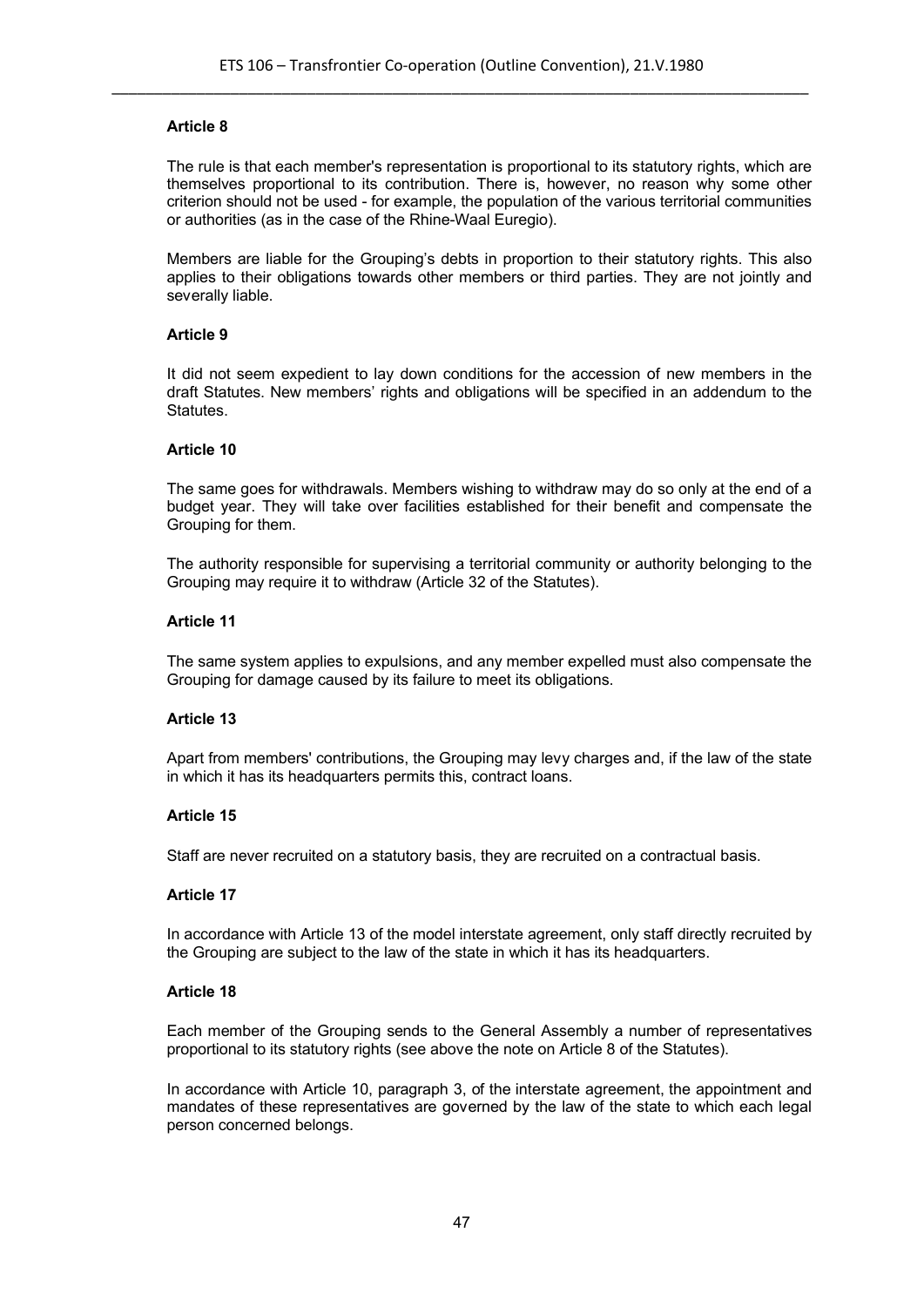Votes in the General Assembly are taken by absolute majority of the votes cast, except in the case of decisions to amend the Statutes, extend the Grouping's duration or wind it up early (Articles 39, 40 and 46 of the Statutes).

# **Article 22**

The language rules on minutes are similar to those on the Statutes themselves (Article 45 of the Statutes).

# **Article 23**

Article 10 of the model interstate agreement requires that the legal persons belonging to the Grouping be given information regularly.

## **Article 26**

Votes at Board meetings are taken by an absolute majority of the votes cast - more "fors" than "againsts".

## **Article 29**

If it wishes, the Grouping may appoint a Director/Secretary General to act as the Board's executive officer.

## **Article 31**

In accordance with Article 6, paragraph 2, of the Additional Protocol to the European Outline Convention and with Article 12 of the model interstate agreement, measures taken by the Grouping are subject to the supervision provided for in the law of the state in which it has its headquarters, although the interests of territorial communities or authorities in other states must also be respected.

## **Article 32**

The authorities responsible for supervision of territorial communities or authorities belonging to the Grouping are, moreover, entitled to require them to withdraw from the Grouping (Article 10 of the Statutes).

## **Article 34**

Since the Grouping is a non-profit-making entity, any build-up of surplus income must lead in due course to reduction of the annual financial contributions payable by members.

## **Article 36**

The independent auditors' role in certifying the balance sheet and profit and loss account is based on Article 14, paragraph 2, of the Karlsruhe Agreement and on Article 6, final paragraph, of the Treaty of Bayonne of 10 March 1995.